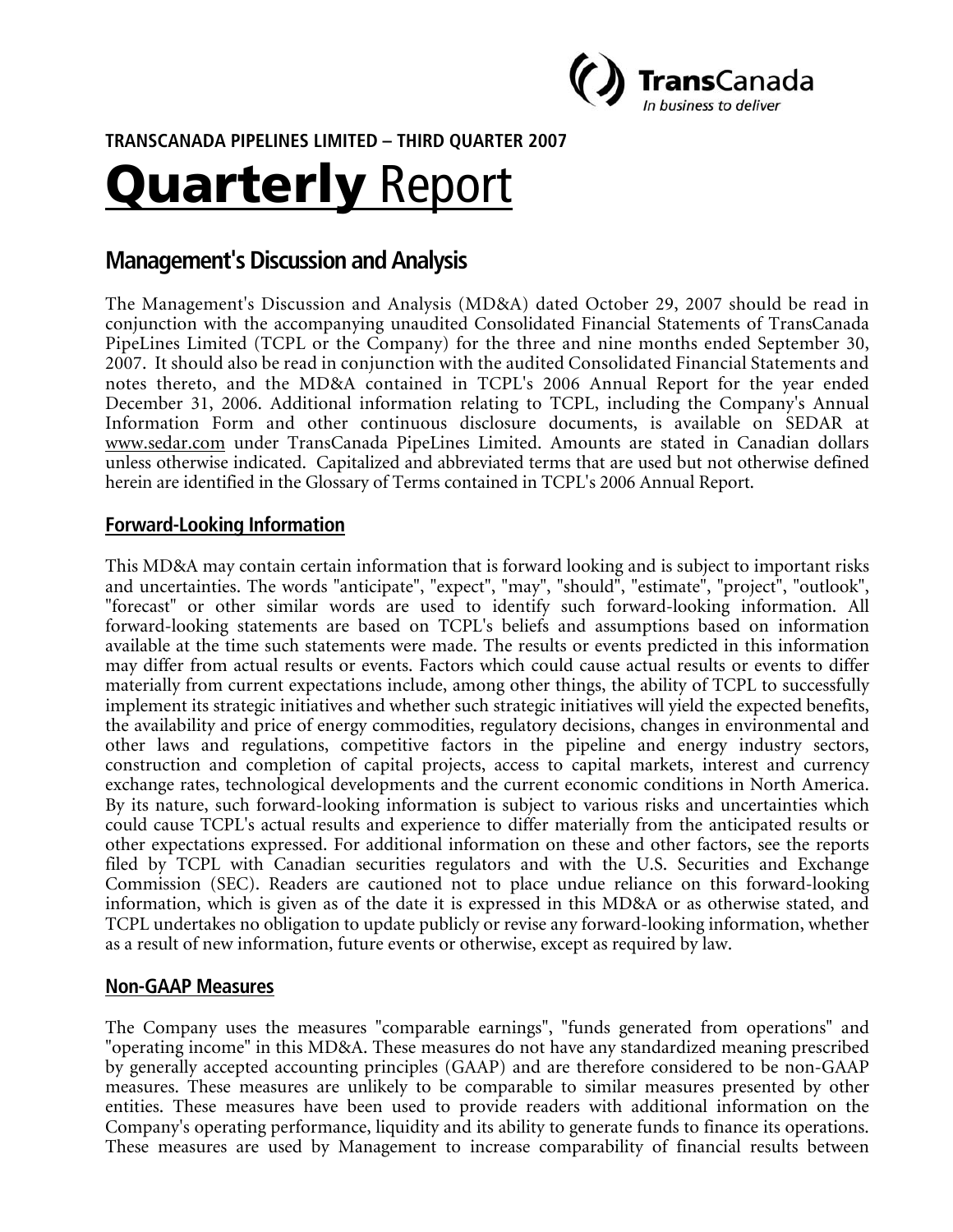reporting periods and to enhance its understanding of operating performance, liquidity and ability to generate funds to finance operations.

Comparable earnings is comprised of net income applicable to common shares from continuing operations adjusted for specific items that are significant and not typical of the Company's operations. The identification of specific items is subjective and management uses judgement in determining the items to be excluded in calculating comparable earnings. Specific items may include, but are not limited to, certain income tax refunds and adjustments, gains or losses on sales of assets, legal settlements and bankruptcy settlements received from former customers. A reconciliation of comparable earnings to net income is presented in the Consolidated Results of Operations section in this MD&A.

Funds generated from operations is comprised of net cash provided by operations before changes in operating working capital. A reconciliation of funds generated from operations to net cash provided by operations is presented in the Liquidity and Capital Resources section in this MD&A.

Operating income is used in the Energy segment and is comprised of revenues less operating expenses as shown on the consolidated income statement. A reconciliation of operating income to net earnings is presented in the Energy section in this MD&A.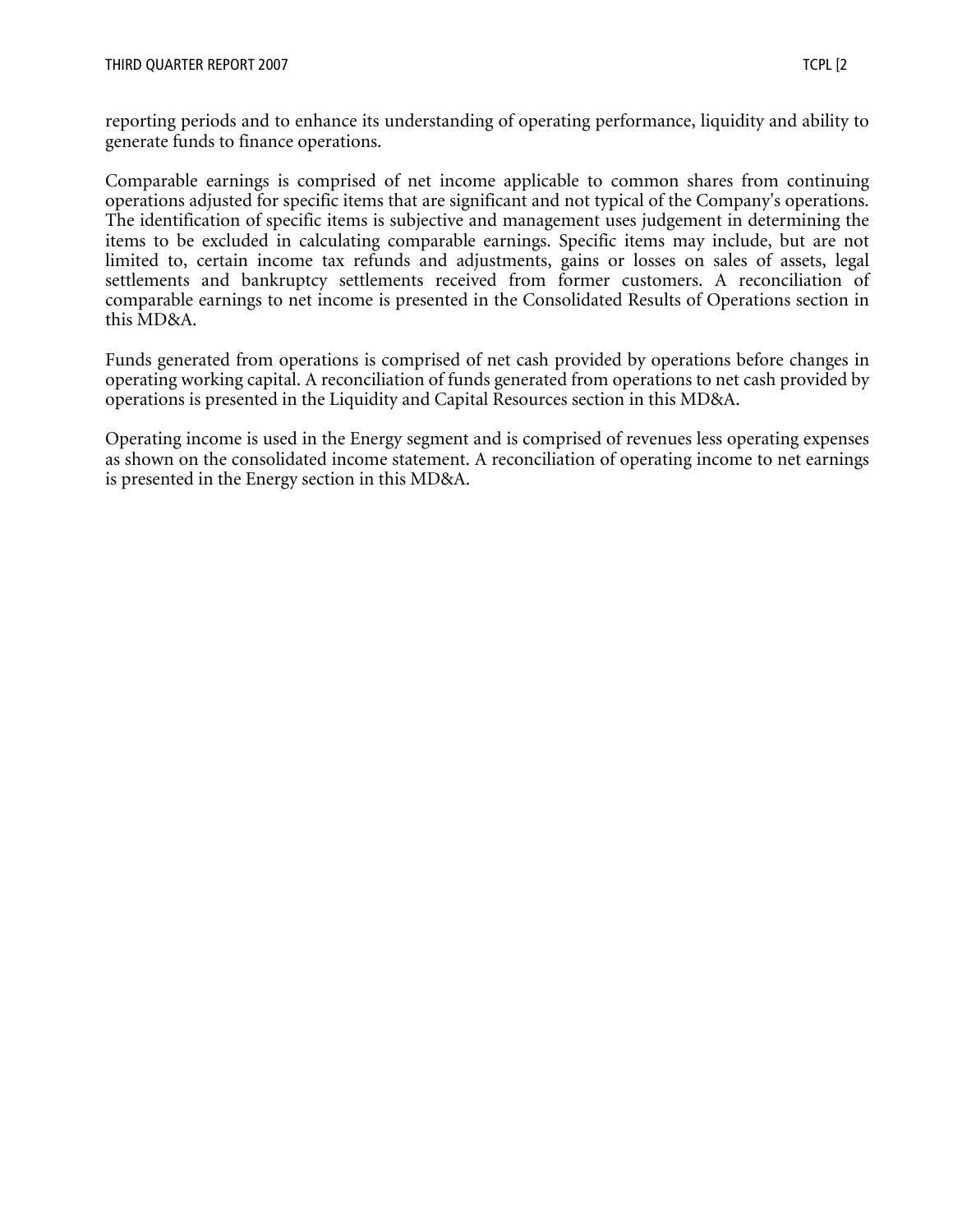# **Consolidated Results of Operations**

#### **Reconciliation of Comparable Earnings to Net Income**

| (unaudited)                                             | Three months ended September 30 |      | Nine months ended September 30 |                 |
|---------------------------------------------------------|---------------------------------|------|--------------------------------|-----------------|
| (millions of dollars)                                   | 2007                            | 2006 | 2007                           | 2006            |
| <b>Pipelines</b>                                        |                                 |      |                                |                 |
| Comparable earnings                                     | 163                             | 130  | 484                            | 403             |
| Specific items:<br>Bankruptcy settlement with Mirant    |                                 |      |                                | 18              |
| Gain on sale of Northern Border Partners, L.P. interest |                                 |      |                                | 13              |
| Net earnings                                            | 163                             | 130  | 484                            | 434             |
| <b>Energy</b>                                           |                                 |      |                                |                 |
| Comparable earnings                                     | 156                             | 123  | 352                            | 297             |
| Specific item:                                          |                                 |      |                                |                 |
| Income tax adjustments                                  |                                 |      | 4                              | 23              |
| Net earnings                                            | 156                             | 123  | 356                            | 320             |
| Corporate                                               |                                 |      |                                |                 |
| Comparable (expenses)/earnings<br>Specific item:        | (14)                            | (10) | (45)                           | (33)            |
| Income tax reassessments and adjustments                | 15                              | 50   | 42                             | 60              |
| Net earnings/(expenses)                                 | 1                               | 40   | $\overline{(3)}$               | $\overline{27}$ |
| <b>Net Income Applicable to Common Shares</b>           |                                 |      |                                |                 |
| Continuing operations <sup>(1)</sup>                    | 320                             | 293  | 837                            | 781             |
| Discontinued operations                                 |                                 |      |                                | 28              |
| <b>Net Income Applicable to Common Shares</b>           | 320                             | 293  | 837                            | 809             |
|                                                         |                                 |      |                                |                 |
| <b>Comparable Earnings</b>                              | 305                             | 243  | 791                            | 667             |
| Specific items (net of tax, where applicable):          |                                 |      |                                |                 |
| Income tax reassessments and adjustments                | 15                              | 50   | 46                             | 83              |
| Bankruptcy settlement with Mirant                       |                                 |      |                                | 18              |
| Gain on sale of Northern Border Partners, L.P. interest |                                 |      |                                | 13              |
| Net Income Applicable To Common Shares                  |                                 |      |                                |                 |
| from Continuing Operations                              | 320                             | 293  | 837                            | 781             |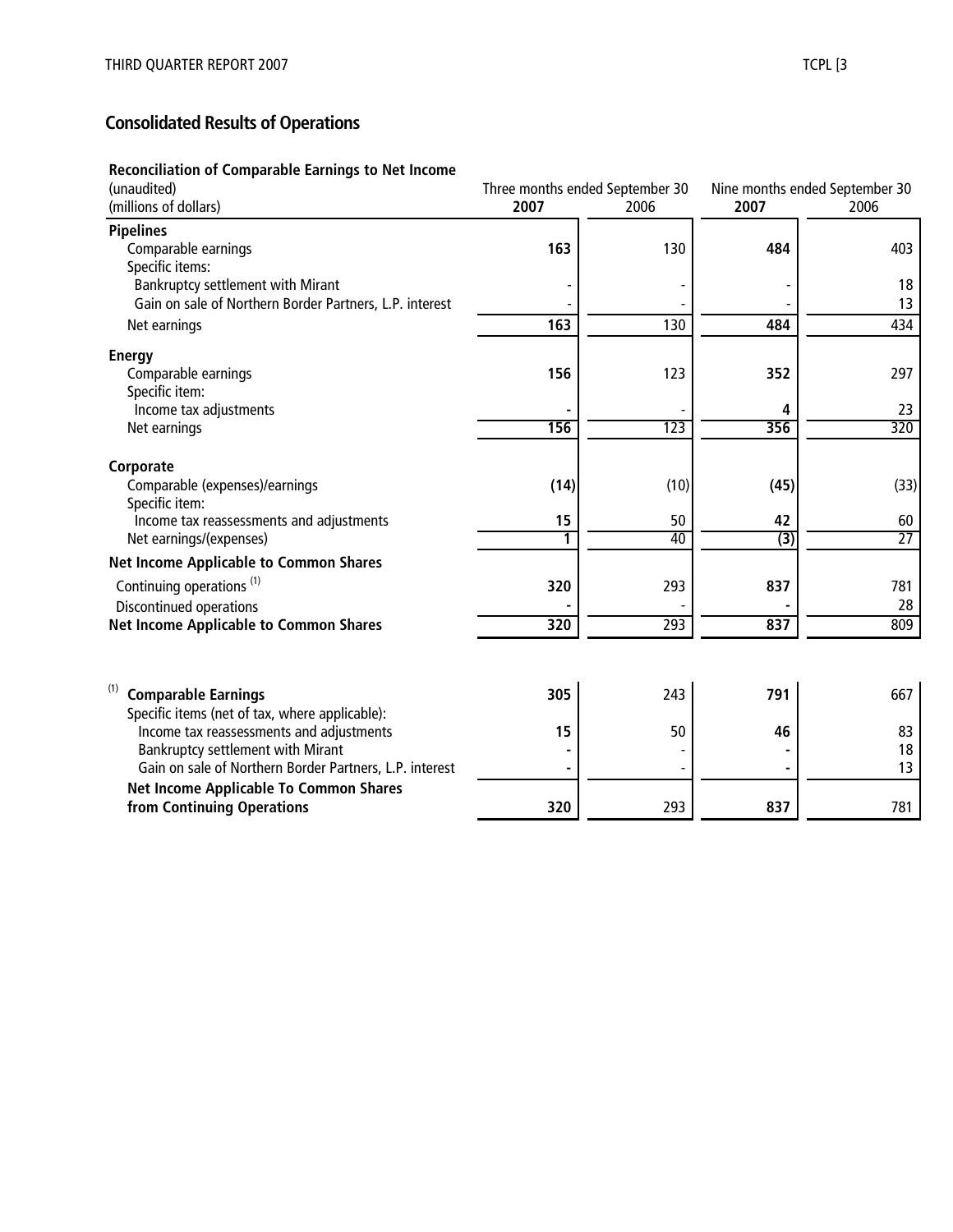TCPL's net income applicable to common shares and net income from continuing operations (net earnings) in third quarter 2007 were \$320 million compared to \$293 million in third quarter 2006. The \$27-million increase in net income and net earnings in third quarter 2007 compared to 2006 was primarily due to income from the acquisition of ANR in February 2007, higher realized Alberta power prices, the start-up of the Bécancour and Edson facilities, and higher income recorded due to a five-year settlement on the Canadian Mainline approved by the National Energy Board (NEB) in May 2007. Third quarter 2007 net earnings included \$15 million of favourable income tax reassessments and associated interest income relating to prior years, compared with an income tax benefit of \$50 million recorded in third quarter 2006 relating to the resolution of certain income tax matters with taxation authorities and changes in estimates.

Comparable earnings for third quarter 2007 were \$305 million compared to \$243 million for the same period in 2006. Comparable earnings excluded the above-mentioned \$15-million and \$50-million positive income tax reassessments and adjustments in third quarter 2007 and 2006, respectively.

Net income applicable to common shares and net earnings were \$837 million for the first nine months in 2007 compared to net income applicable to common shares of \$809 million, and net earnings of \$781 million for the same period last year. The increase in net income applicable to common shares and net earnings was due to factors discussed above as well as additional positive income tax adjustments of \$31 million in the first six months of 2007 due to changes in Canadian federal income tax legislation, the resolution of certain income tax matters and an internal restructuring. These increases were partially offset by decreased earnings from Bruce Power. Net income applicable to common shares and net earnings for the nine months ended September 30, 2006 included approximately \$83 million in favourable income tax adjustments and benefits from the resolution of certain income tax matters, reductions in Canadian federal and provincial income tax rates and changes in estimates. In addition, net income and net earnings in 2006 included an \$18-million after-tax (\$29 million pre-tax) bankruptcy settlement with Mirant Corporation and certain of its subsidiaries (Mirant) and a \$13 million after-tax (\$23 million pre-tax) gain on the sale of TCPL's general partner interest in Northern Border Partners, L.P. TCPL's net income applicable to common shares for the nine months ended September 30, 2006 also included net income applicable to common shares from discontinued operations of \$28 million, reflecting bankruptcy settlements with Mirant received in first quarter 2006 related to the Gas Marketing business divested in 2001.

Comparable earnings for the first nine months of 2007 were \$791 million, compared to \$667 million for the same period in 2006. Comparable earnings for the nine months ended September 30, 2007 excluded positive income tax reassessments and adjustments of \$46 million. Comparable earnings for the nine months ended September 30, 2006, excluded \$83 million in favourable income tax adjustments, the \$18-million bankruptcy settlement with Mirant and the \$13-million gain on the sale of TCPL's interest in Northern Border Partners, L.P.

Results from each business segment for the three and nine months ended September 30, 2007 are discussed further in the Pipelines, Energy and Corporate sections of this MD&A.

Funds generated from operations of \$697 million and \$1,867 million for the three and nine months ended September 30, 2007 increased \$36 million and \$151 million, respectively, compared to the same periods in 2006.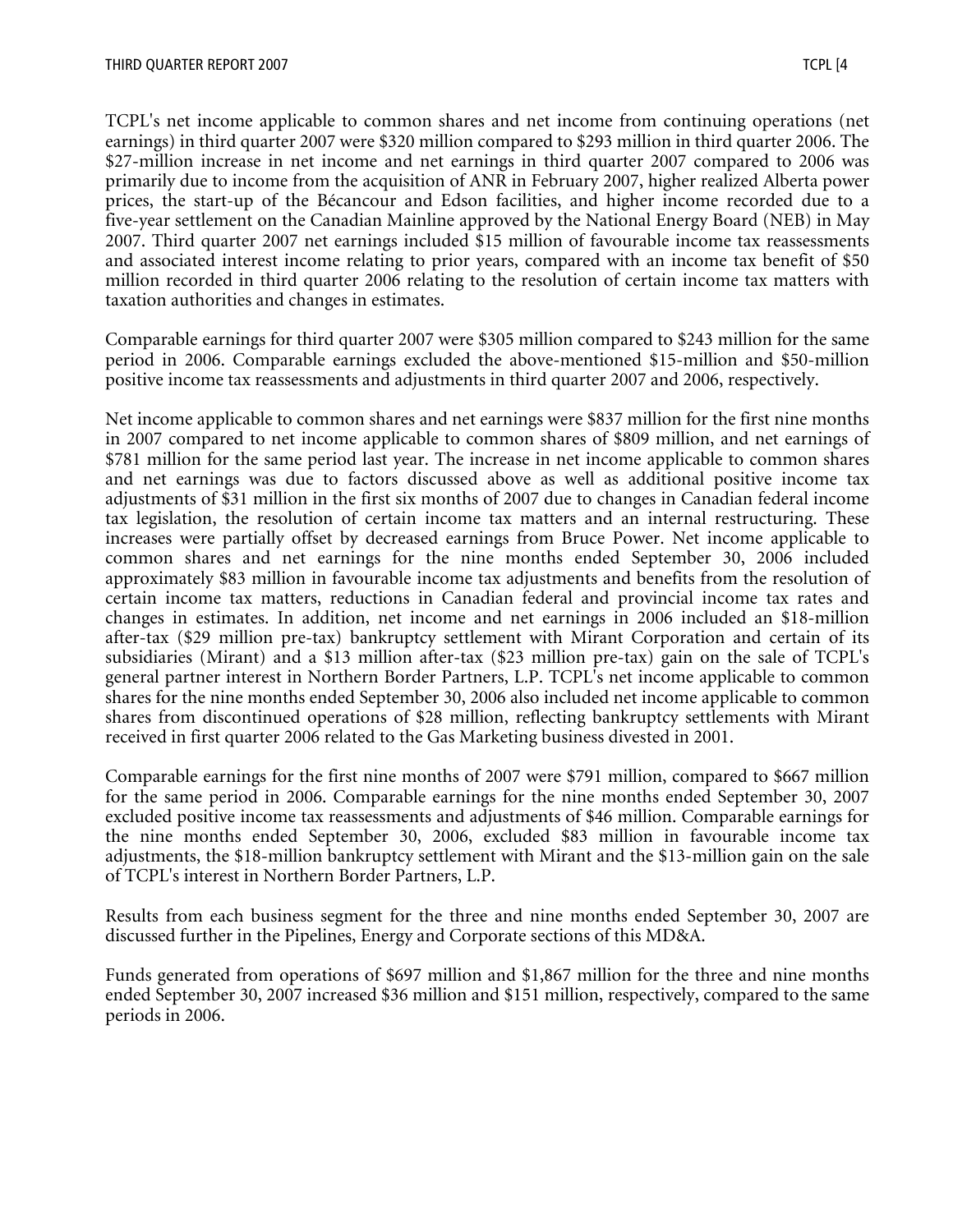# **Pipelines**

The Pipelines business generated net earnings and comparable earnings of \$163 million in third quarter 2007, an increase of \$33 million compared to \$130 million in third quarter 2006.

Net earnings for the nine months ended September 30, 2007 were \$484 million compared to \$434 million for the same period in 2006. Excluding the \$18-million Mirant settlement in first quarter 2006 and the \$13-million gain on the sale of TCPL's interest in Northern Border Partner's L.P. in second quarter 2006, comparable earnings increased \$81 million compared to 2006.

| <b>Pipelines Results-at-a-Glance</b>                    |      |                                 |      |                                |
|---------------------------------------------------------|------|---------------------------------|------|--------------------------------|
| (unaudited)                                             |      | Three months ended September 30 |      | Nine months ended September 30 |
| (millions of dollars)                                   | 2007 | 2006                            | 2007 | 2006                           |
| <b>Wholly Owned Pipelines</b>                           |      |                                 |      |                                |
| <b>Canadian Mainline</b>                                | 69   | 59                              | 201  | 179                            |
| Alberta System                                          | 32   | 35                              | 97   | 102                            |
| ANR $(1)$                                               | 19   |                                 | 69   |                                |
| GTN                                                     | 10   | 12                              | 26   | 39                             |
| Foothills <sup>(2)</sup>                                | 6    | 7                               | 20   | 21                             |
|                                                         | 136  | 113                             | 413  | 341                            |
| <b>Other Pipelines</b>                                  |      |                                 |      |                                |
| Great Lakes <sup>(3)</sup>                              | 11   | 10                              | 36   | 33                             |
| Iroquois                                                | 3    | 4                               | 11   | 11                             |
| Portland                                                |      | 6                               | 7    | 10                             |
| PipeLines LP <sup>(4)</sup>                             | 8    | (1)                             | 14   | 3                              |
| <b>Ventures LP</b>                                      | 3    | 3                               | 9    | 9                              |
| <b>TQM</b>                                              | 2    | 2                               | 5    | 5                              |
| TransGas                                                | 2    | 3                               | 10   | 8                              |
| <b>Gas Pacifico/INNERGY</b>                             |      |                                 | 2    | 5                              |
| Tamazunchale                                            | 2    |                                 |      |                                |
| Northern Development                                    | (1)  | (1)                             | (3)  | (3)                            |
| General, administrative, support costs and other        | (4)  | (10)                            | (27) | (19)                           |
|                                                         | 27   | 17                              | 71   | 62                             |
| Comparable earnings                                     | 163  | 130                             | 484  | 403                            |
| Bankruptcy settlement with Mirant                       |      |                                 |      | 18                             |
| Gain on sale of Northern Border Partners, L.P. interest |      |                                 |      | 13                             |
| <b>Net Earnings</b>                                     | 163  | 130                             | 484  | 434                            |

(1) ANR's results include operations since February 22, 2007.

<sup>(2)</sup> Foothills' results reflect the combined operations of Foothills and the BC System. Effective April 1, 2007, Foothills and BC System were integrated.

<sup>(3)</sup> Great Lakes' results reflect TCPL's 53.55 per cent ownership in Great Lakes since February 22, 2007 and 50 per cent ownership prior to that date.

<sup>(4)</sup> PipeLines LP's results include TCPL's effective ownership of an additional 15 per cent in Great Lakes as a result of TCPL's 32.1 per cent interest in PipeLines LP since February 22, 2007.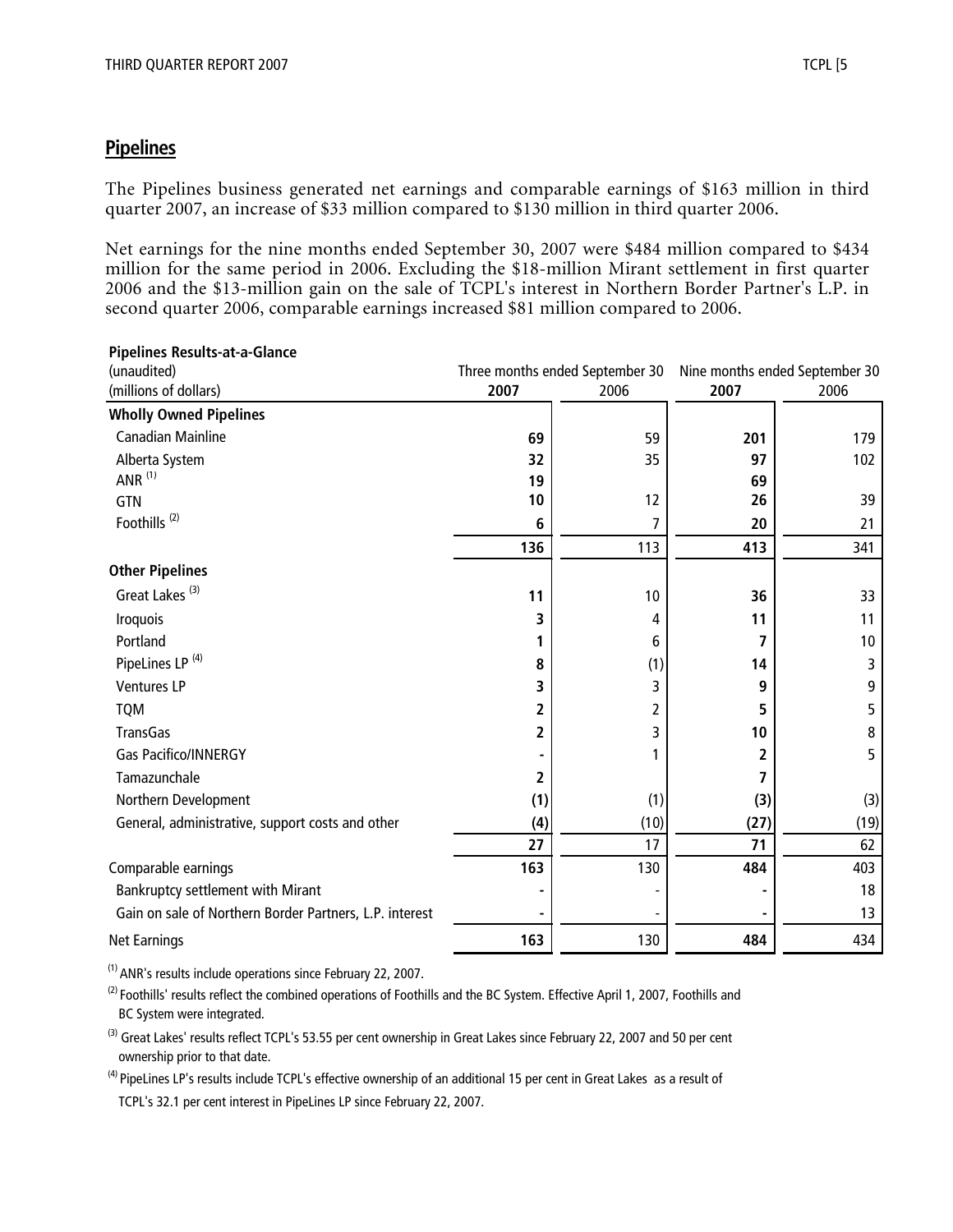Canadian Mainline's net earnings increased \$10 million and \$22 million for the three and nine months ended September 30, 2007, respectively, compared to the corresponding periods in 2006. These increases reflect the impact of a five-year tolls settlement (the Settlement) with interested stakeholders effective January 1, 2007 to December 31, 2011 on the Canadian Mainline. The Settlement was approved by the NEB in May 2007 and included an increase in the deemed common equity ratio from 36 per cent to 40 per cent.

As a result of the Settlement, Canadian Mainline's net earnings for the three and nine months ended September 30, 2007 increased due to the higher deemed common equity ratio compared to the same period in the prior year. In addition, Canadian Mainline's net earnings were positively impacted by certain performance-based incentive arrangements and operations, maintenance and administrative cost savings. Partially offsetting these increases were the negative impacts of a lower rate of return on common equity (ROE) of 8.46 per cent in 2007 (8.88 per cent in 2006) and a lower average investment base.

The Alberta System's net earnings decreased \$3 million and \$5 million for the three and nine months ended September 30, 2007, respectively, compared to the same periods in 2006. The decreases were primarily due to a lower investment base and a lower ROE in 2007. Earnings in 2007 reflect an ROE of 8.51 per cent compared to an ROE of 8.93 per cent in 2006, both on a deemed common equity ratio of 35 per cent.

For the three and nine months ended September 30, 2007, ANR's net earnings were \$19 million and \$69 million, respectively, which are generally in line with the Company's expectations. TCPL completed the acquisition of ANR on February 22, 2007 and included its net earnings from this date. ANR's revenues are primarily derived from its interstate natural gas transmission, storage, gathering and related services. Due to the seasonal nature of the business, ANR's volumes, revenues and net earnings are generally expected to be higher in the winter months.

GTN's net earnings for the three and nine months ended September 30, 2007 decreased \$2 million and \$13 million, respectively, from the same periods in 2006 primarily due to lower operating revenues in 2007 as a result of lower volumes contracted on a long-term firm basis and a higher provision taken in 2007 for non-payment of contract transportation revenues from a subsidiary of Calpine Corporation that filed for bankruptcy protection. Pending resolution of GTN's current rate case filing, GTN is recording its 2007 revenues at 2006 rates. As a result, GTN has been recording a provision for rate refund equal to the difference in transportation revenue based on GTN's interim 2007 rates and the rates that were in effect in 2006.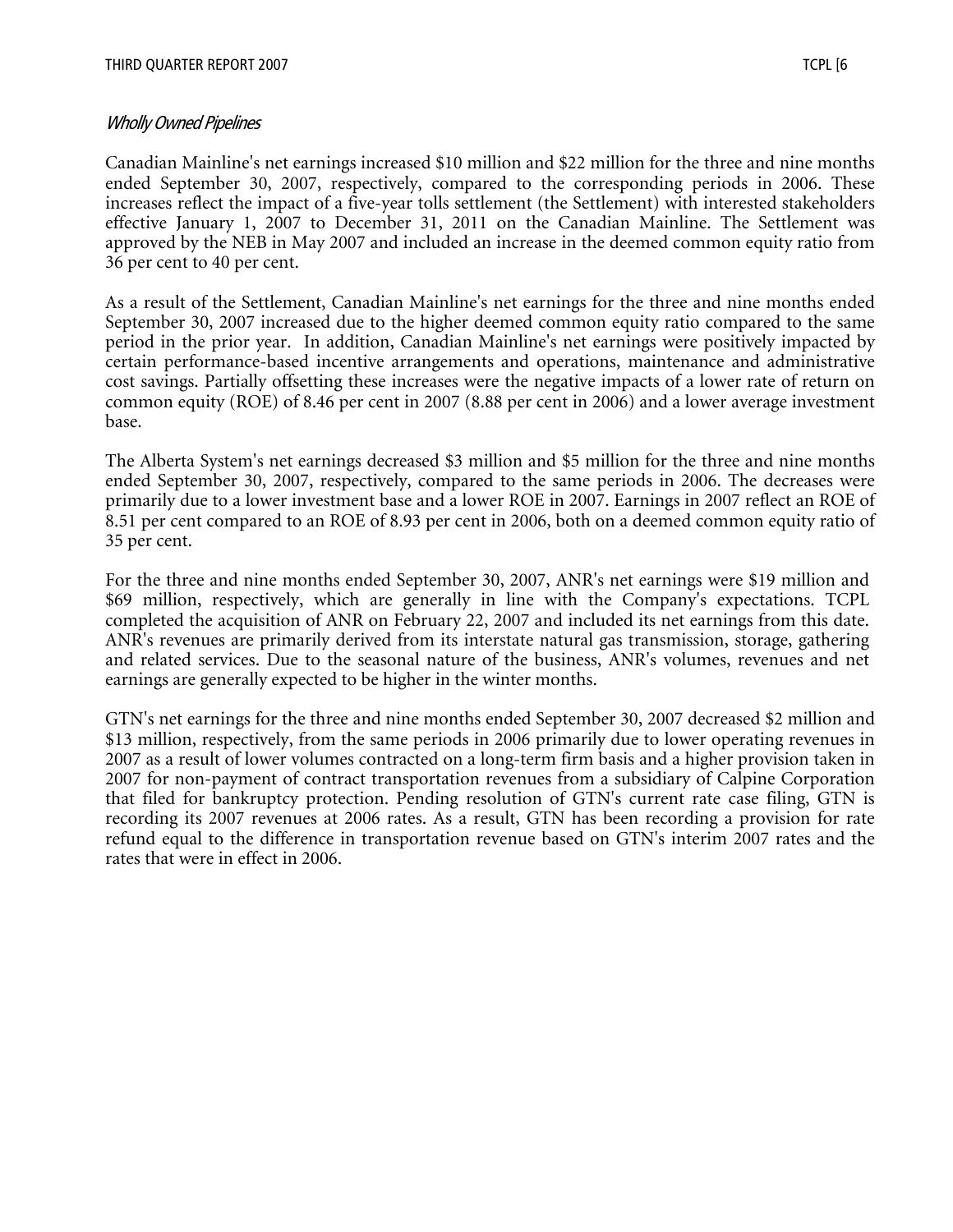#### **Operating Statistics**

|                                |                         |       |              |       |               | Gas              |      |                          |       |
|--------------------------------|-------------------------|-------|--------------|-------|---------------|------------------|------|--------------------------|-------|
|                                |                         |       |              |       |               | Transmission     |      |                          |       |
|                                | Canadian                |       | Alberta      |       |               | <b>Northwest</b> |      |                          |       |
| Nine months ended September 30 | Mainline <sup>(1)</sup> |       | System $(2)$ |       | ANR $(3)$ (4) | System $^{(3)}$  |      | Foothills <sup>(5)</sup> |       |
| (unaudited)                    | 2007                    | 2006  | 2007         | 2006  | 2007          | 2007             | 2006 | 2007                     | 2006  |
| Average investment base        |                         |       |              |       |               |                  |      |                          |       |
| (\$ millions)                  | 7.323                   | 7.450 | 4.236        | 4.293 | n/a           | n/a              | n/a  | 824                      | 856   |
| Delivery volumes (Bcf)         |                         |       |              |       |               |                  |      |                          |       |
| Total                          | 2,359                   | 2.209 | 2.994        | 3,033 | 829           | 600              | 592  | 1,058                    | 1.051 |
| Average per day                | 8.6                     | 8.1   | 11.0         | 11.1  | 3.8           | 2.2              | 2.2  | 3.9                      | 3.9   |

 $^{(1)}$  Canadian Mainline deliveries originating at the Alberta border and in Saskatchewan for the nine months ended September 30, 2007 were 1,655 Bcf (2006 - 1,694 Bcf); average per day was 6.1 Bcf (2006 - 6.2 Bcf).

 $^{(2)}$  Field receipt volumes for the Alberta System for the nine months ended September 30, 2007 were 3,064 Bcf (2006 -3,133 Bcf); average per day was 11.2 Bcf (2006 - 11.5 Bcf).

<sup>(3)</sup> ANR and the Gas Transmission Northwest System results are not impacted by current average investment base as these systems operate under a fixed rate model approved by the U.S. Federal Energy Regulatory Commission (FERC).

 $<sup>(4)</sup>$  ANR includes results of pipeline operations since February 22, 2007.</sup>

<sup>(5)</sup> Foothills reflects the combined operations of Foothills and the BC System. Effective April 1, 2007, Foothills and BC System were integrated.

#### Other Pipelines

TCPL's proportionate share of net earnings from Other Pipelines was \$27 million for the three months ended September 30, 2007 compared to \$17 million for the same period in 2006. The increase is primarily due to increased earnings from PipeLines LP and lower project development costs. PipeLines LP's earnings increased primarily due to TCPL's increased partnership interest and PipeLines LP's acquisition of a 46.45 per cent interest in Great Lakes on February 22, 2007, as well as an adjustment recorded in third quarter 2007 related to TCPL's increased ownership. Project development costs decreased due to the timing of costs incurred relative to the same period last year and the capitalization of project costs related to the Keystone oil pipeline extension in third quarter 2007. Net earnings also increased in third quarter 2007 due to earnings from Tamazunchale, which commenced operations in December 2006. These increases were partially offset by decreased earnings from Portland, in comparison to the prior year, due to a bankruptcy settlement received in 2006.

Net earnings for the nine months ended September 30, 2007 were \$71 million compared to \$62 million in the same period in 2006. Net earnings increased in 2007 primarily due to increased earnings from Tamazunchale and PipeLines LP, as discussed above, partially offset by higher project development and support costs related to growing the Pipelines business.

The Company is currently evaluating the impact of Mexico's Corporate Flat Rate Tax legislation, which passed into law on October 1, 2007. The Company anticipates that the legislation will not have a material impact on its financial statements.

As at September 30, 2007, TCPL had advanced \$135 million to the Aboriginal Pipeline Group with respect to the Mackenzie Gas Pipeline Project (MGP) and had capitalized \$204 million related to the Keystone oil pipeline.

TCPL and its co-venturers on the MGP continue to pursue the development of the project, focusing on the regulatory process and discussions with the Canadian federal government on fiscal framework.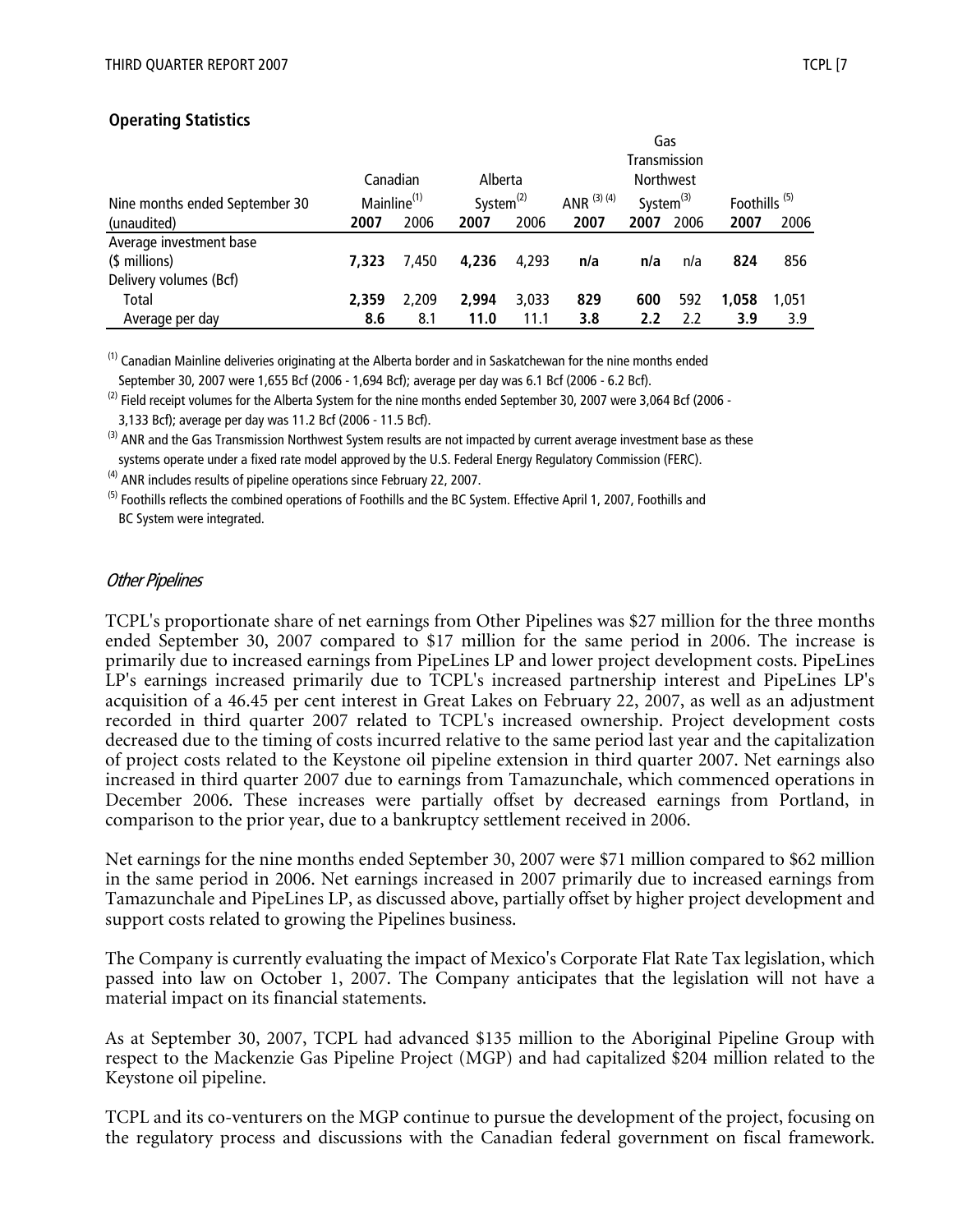Project timing is uncertain and is conditional upon regulatory and fiscal matters. TCPL's ability to recover its investment remains dependent on the successful outcome of the project.

#### **Energy**

Energy's net earnings of \$156 million in third quarter 2007 increased \$33 million compared to \$123 million in third quarter 2006.

Energy's net earnings for the nine months ended September 30, 2007 of \$356 million increased \$36 million compared to \$320 million for the same period in 2006. Excluding the \$4 million of income tax adjustments in 2007 and \$23 million of income tax adjustments in 2006, Energy's comparable earnings for the nine months ended September 30, 2007 increased \$55 million.

| Lileryy Results-at-a-Gialice                     |                                 |      |                                |       |
|--------------------------------------------------|---------------------------------|------|--------------------------------|-------|
| (unaudited)                                      | Three months ended September 30 |      | Nine months ended September 30 |       |
| (millions of dollars)                            | 2007                            | 2006 | 2007                           | 2006  |
| <b>Bruce Power</b>                               | 64                              | 72   | 124                            | 176   |
| <b>Western Power Operations</b>                  | 120                             | 84   | 250                            | 188   |
| <b>Eastern Power Operations</b>                  | 52                              | 40   | 189                            | 132   |
| Natural Gas Storage                              | 39                              | 24   | 89                             | 63    |
| General, administrative, support costs and other | (38)                            | (35) | (113)                          | (100) |
| Operating income                                 | 237                             | 185  | 539                            | 459   |
| Financial charges                                | (6)                             | (5)  | (16)                           | (17)  |
| Interest income and other                        |                                 |      | 8                              |       |
| Income taxes                                     | (77)                            | (59) | (179)                          | (150) |
| Comparable Earnings                              | 156                             | 123  | 352                            | 297   |
| Income tax adjustments                           |                                 |      |                                | 23    |
| Net earnings                                     | 156                             | 123  | 356                            | 320   |

#### **Energy Results-at-a-Glance**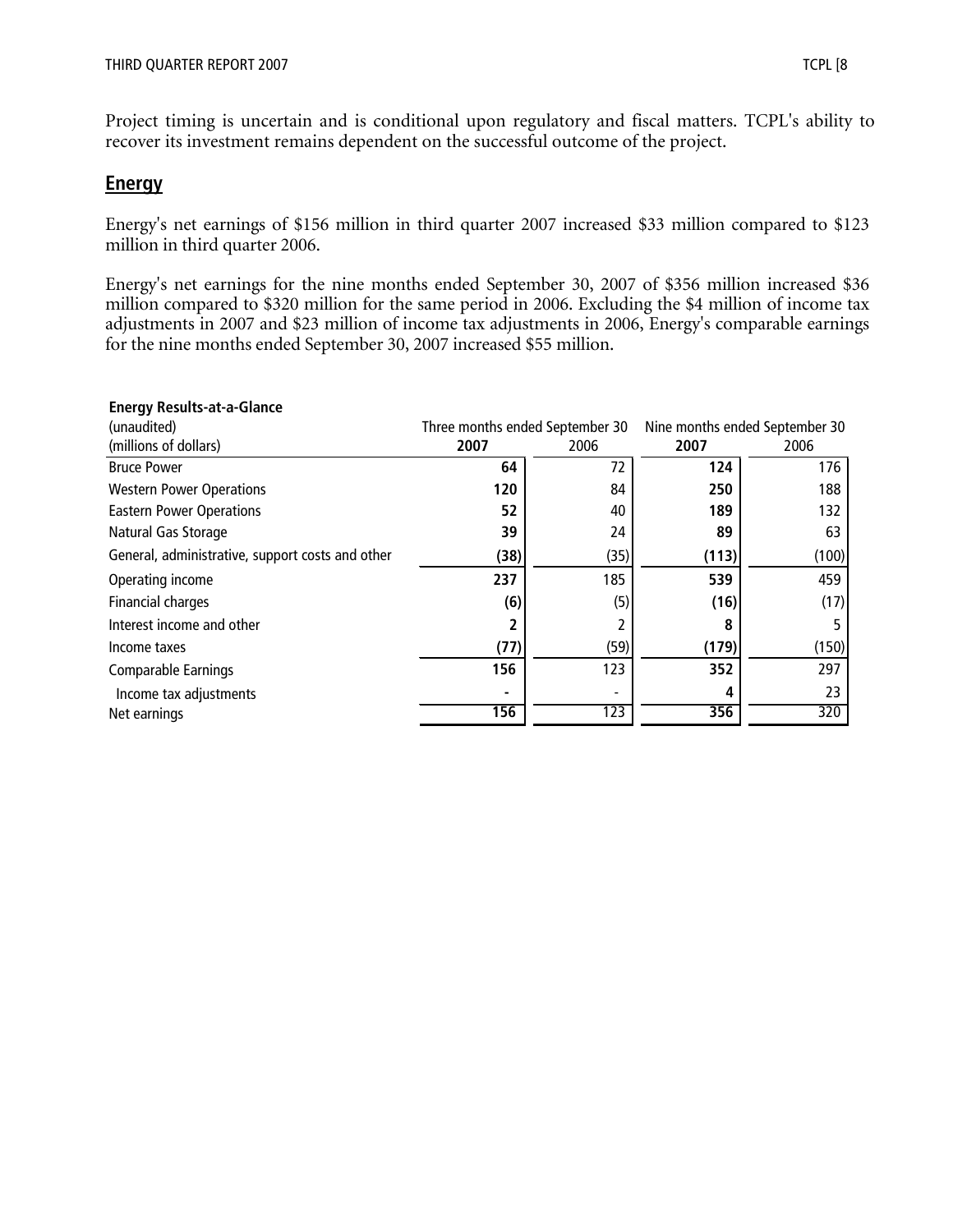#### Bruce Power

| Bruce Power Results-at-a-Glance <sup>(1)</sup>         | Three months ended September 30 |       | Nine months ended September 30 |        |
|--------------------------------------------------------|---------------------------------|-------|--------------------------------|--------|
| (unaudited)                                            | 2007                            | 2006  | 2007                           | 2006   |
| <b>Bruce Power (100 per cent basis)</b>                |                                 |       |                                |        |
| (millions of dollars)                                  |                                 |       |                                |        |
| Revenues                                               |                                 |       |                                |        |
| Power                                                  | 517                             | 478   | 1,427                          | 1,396  |
| Other <sup>(2)</sup>                                   | 35                              | 15    | 85                             | 43     |
|                                                        | $\overline{552}$                | 493   | 1,512                          | 1,439  |
| Operating expenses                                     |                                 |       |                                |        |
| Operations and maintenance                             | (239)                           | (210) | (793)                          | (656)  |
| Fuel                                                   | (23)                            | (26)  | (76)                           | (68)   |
| Supplemental rent                                      | (43)                            | (42)  | (128)                          | (127)  |
| Depreciation and amortization                          | (43)                            | (34)  | (115)                          | (99)   |
|                                                        | (348)                           | (312) | (1, 112)                       | (950)  |
| <b>Operating Income</b>                                | $\overline{204}$                | 181   | 400                            | 489    |
|                                                        |                                 |       |                                |        |
| TCPL's proportionate share                             | 69                              | 69    | 137                            | 170    |
| Adjustments                                            | (5)                             | 3     | (13)                           | 6      |
| TCPL's operating income from                           |                                 |       |                                |        |
| <b>Bruce Power</b>                                     | 64                              | 72    | 124                            | 176    |
| <b>Bruce Power - Other Information</b>                 |                                 |       |                                |        |
| Plant availability                                     |                                 |       |                                |        |
| <b>Bruce A</b>                                         | 79%                             | 86%   | 81%                            | 76%    |
| <b>Bruce B</b>                                         | 96%                             | 92%   | 88%                            | 94%    |
| <b>Combined Bruce Power</b>                            | 90%                             | 90%   | 86%                            | 88%    |
| Sales volumes (GWh) <sup>(3)</sup>                     |                                 |       |                                |        |
| Bruce A - 100 per cent                                 | 2,610                           | 2,850 | 7,930                          | 7,440  |
| Bruce B - 100 per cent                                 | 6,820                           | 6,540 | 18,620                         | 19,790 |
| Combined Bruce Power - 100 per cent                    | 9,430                           | 9,390 | 26,550                         | 27,230 |
| TCPL's proportionate share                             | 3,427                           | 3,448 | 9,747                          | 9,848  |
| Results per MWh <sup>(4)</sup>                         |                                 |       |                                |        |
| Bruce A power revenues                                 | \$60                            | \$59  | \$59                           | \$58   |
| Bruce B power revenues                                 | \$53                            | \$48  | \$52                           | \$49   |
| <b>Combined Bruce Power revenues</b>                   | \$55                            | \$51  | \$54                           | \$51   |
| <b>Combined Bruce Power fuel</b>                       | \$3                             | \$3   | \$3                            | \$2    |
| Combined Bruce Power operating expenses <sup>(5)</sup> | \$36                            | \$32  | \$41                           | \$34   |
| Percentage of output sold to spot market               | 52%                             | 33%   | 45%                            | 37%    |

(1) All information in the table includes adjustments to eliminate the effects of inter-partnership transactions between Bruce A and Bruce B.

<sup>(2)</sup> Includes fuel cost recoveries for Bruce A of \$9 million and \$26 million for the three and nine months ended September 30, 2007, respectively (\$9 million and \$19 million for the three and nine months ended September 30, 2006, respectively). Includes changes in fair value of held-for-trading derivatives of \$18 million and \$36 million for the three and nine months ended September 30, 2007, respectively (nil for each of the three and nine months ended September 30, 2006).

<sup>(3)</sup> Gigawatt hours.

<sup>(4)</sup> Megawatt hours.

<sup>(5)</sup> Net of fuel cost recoveries.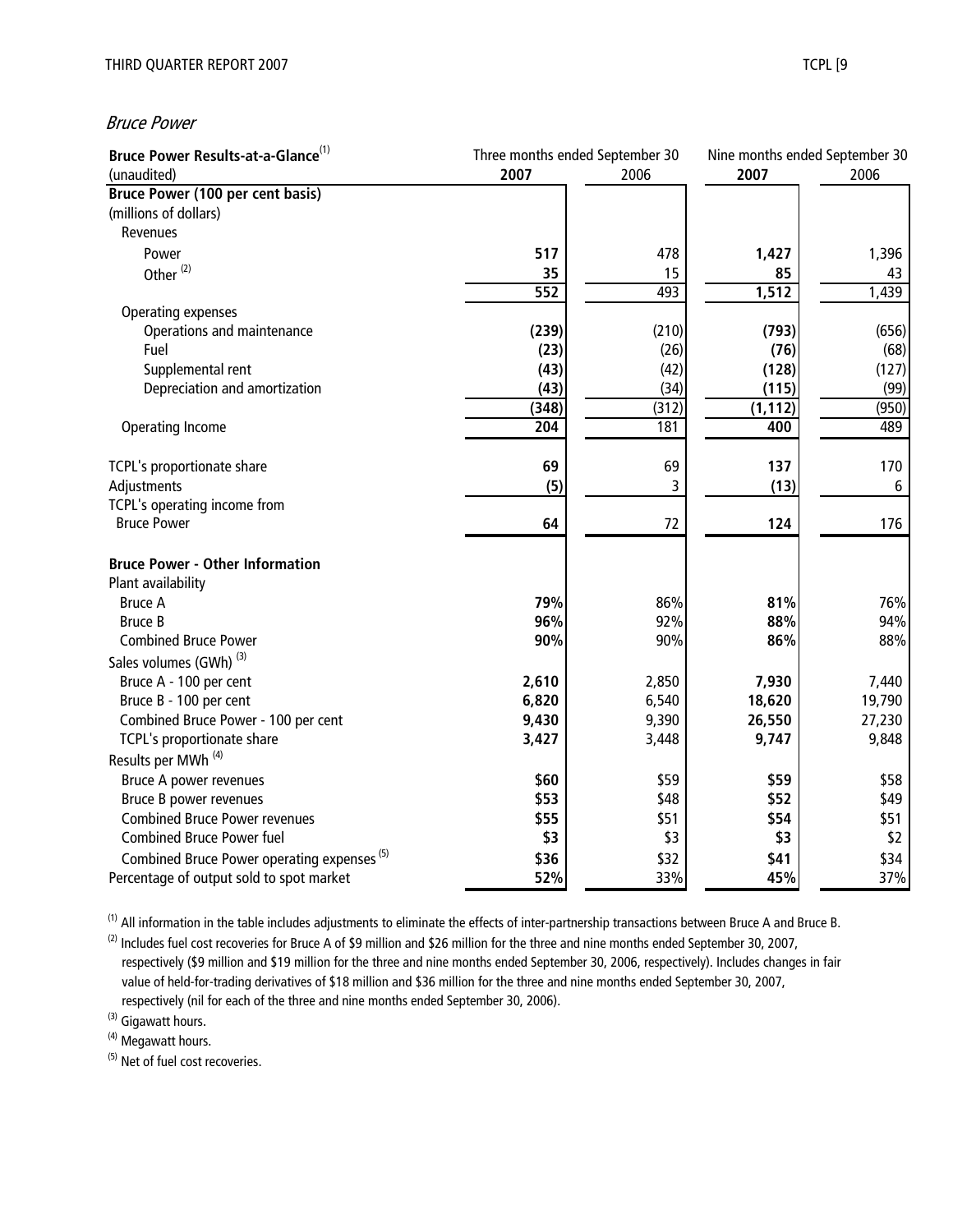TCPL's operating income of \$64 million from its investment in Bruce Power decreased \$8 million in third quarter 2007 compared to third quarter 2006 primarily due to higher post-employment benefit and other employee-related costs, higher costs associated with planned and unplanned outages (mainly at Bruce A), and lower positive purchase price amortizations related to the expiry of power sales agreements. These impacts were partially offset by higher revenues resulting primarily from higher realized prices.

TCPL's share of Bruce Power's generation for third quarter 2007 of 3,427 GWh is consistent with third quarter 2006 generation of 3,448 GWh. Bruce Power prices achieved during third quarter 2007 (excluding other revenues) were \$55 per MWh compared to \$51 per MWh in third quarter 2006. Bruce Power's combined operating expenses (net of fuel cost recoveries) in third quarter 2007 increased to \$36 per MWh from \$32 per MWh in third quarter 2006 which, consistent with the nine-months results, was primarily due to higher employee-related and planned outage costs, and slightly lower output.

Approximately 25 reactor days of planned maintenance outages as well as approximately 12 reactor days of unplanned outages occurred on the six operating units in third quarter 2007. In third quarter 2006, Bruce Power experienced approximately 22 reactor days of planned maintenance outages and 20 reactor days of unplanned outages. The Bruce Power units ran at a combined average availability of 90 per cent in both third quarter 2007 and 2006.

TCPL's operating income from its investment in Bruce Power for the nine months ended September 30, 2007 was \$124 million compared to \$176 million for the same period in 2006. The decrease of \$52 million was primarily due to higher post-employment benefit and other employee-related costs, reduced output, higher costs associated with planned and unplanned outages, and lower positive purchase price amortizations related to the expiry of power sales agreements. Partially offsetting these decreases was the impact of higher realized prices.

The overall plant availability percentage in 2007 is expected to be in the low 90s for the four Bruce B units and in the high 70s for the two operating Bruce A units. Two planned outages were scheduled for Bruce A Unit 3 in 2007. The first planned one month outage was completed in May. A second outage that began late in third quarter 2007 is expected to last approximately one and a half months. Similarly, there were two planned outages for Bruce A Unit 4 in 2007, one completed in April and a second one completed in September. A planned two and a half month maintenance outage for Bruce B Unit 6 was completed in April.

Income from Bruce B is directly impacted by the fluctuations in wholesale spot market prices for electricity. Net earnings from both Bruce A and Bruce B units are impacted by overall plant availability, which in turn is impacted by scheduled and unscheduled maintenance. As a result of a contract with the Ontario Power Authority (OPA), all of the output from Bruce A in third quarter 2007 was sold at a fixed price of \$59.69 per MWh (before recovery of fuel costs from the OPA) compared to \$58.63 per MWh for third quarter 2006. Sales from the Bruce B Units 5 to 8 were subject to a floor price of \$46.82 per MWh in third quarter 2007 and \$45.99 per MWh in third quarter 2006. Both the Bruce A and Bruce B reference prices are adjusted annually for inflation on April 1. In first quarter 2007, the Bruce A fixed price was \$58.63 per MWh (2006 - \$57.37 per MWh) and the Bruce B floor price was \$45.99 per MWh (2006 - \$45.00 per MWh). Payments received pursuant to the Bruce B floor price mechanism are subject to a recapture payment dependent on annual spot prices over the term of the contract. Bruce B net earnings do not include any amounts received under this floor price mechanism to date. To further reduce its exposure to spot market prices, Bruce B has entered into fixed price sales contracts to sell forward approximately 2,500 GWh of output for the remainder of 2007 and 8,600 GWh for 2008.

The capital cost of Bruce A's revised four-unit, seven-year restart and refurbishment project is expected to total approximately \$5.25 billion, with TCPL's share being approximately \$2.6 billion. As at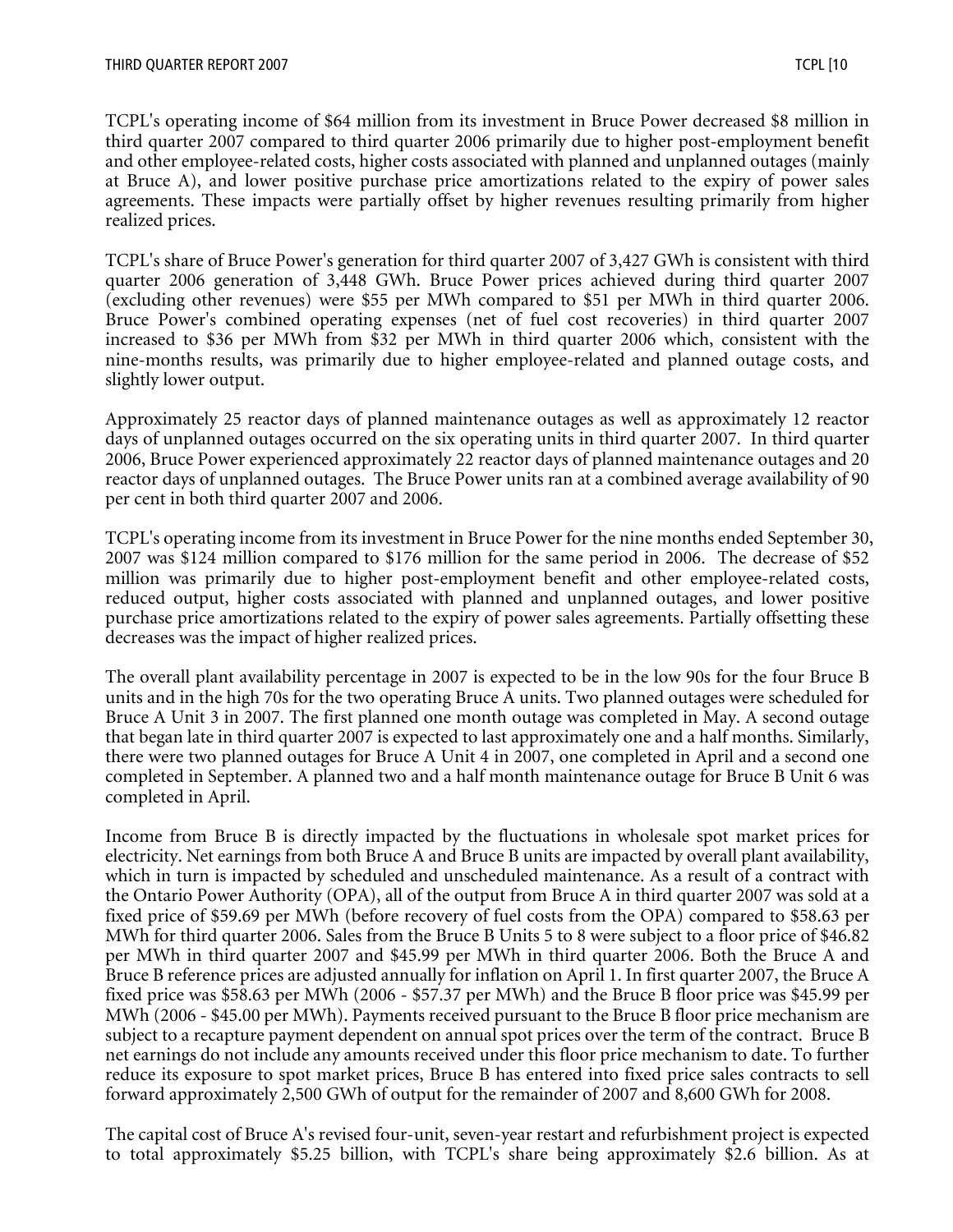September 30, 2007, Bruce A had incurred capital costs of \$1.8 billion with respect to the revised restart and refurbishment project.

#### Western Power Operations

#### **Western Power Operations Results-at-a-Glance**

| (unaudited)                     | Three months ended September 30 |       |       | Nine months ended September 30 |
|---------------------------------|---------------------------------|-------|-------|--------------------------------|
| (millions of dollars)           | 2007                            | 2006  | 2007  | 2006                           |
| Revenues                        |                                 |       |       |                                |
| Power                           | 325                             | 311   | 832   | 807                            |
| Other <sup>(1)</sup>            | 22                              | 32    | 71    | 134                            |
|                                 | 347                             | 343   | 903   | 941                            |
| Commodity purchases resold      |                                 |       |       |                                |
| Power                           | (172)                           | (194) | (486) | (534)                          |
| Other <sup>(2)</sup>            | (18)                            | (27)  | (53)  | (103)                          |
|                                 | (190)                           | (221) | (539) | (637)                          |
| Plant operating costs and other | (32)                            | (32)  | (100) | (100)                          |
| Depreciation                    | (5)                             | (6)   | (14)  | (16)                           |
| Operating income                | 120                             | 84    | 250   | 188                            |

(1) Other revenue includes Cancarb Thermax and natural gas sold.

 $(2)$  Other cost of sales includes the cost of natural gas sold.

#### **Western Power Operations Sales Volumes**

| (unaudited)                       |       | Three months ended September 30 | Nine months ended September 30 |        |
|-----------------------------------|-------|---------------------------------|--------------------------------|--------|
| (GWh)                             | 2007  | 2006                            | 2007                           | 2006   |
| <b>Supply</b>                     |       |                                 |                                |        |
| Generation                        | 560   | 599                             | 1,683                          | 1,622  |
| Purchased                         |       |                                 |                                |        |
| Sundance A & B and Sheerness PPAs | 2,860 | 3,283                           | 8,990                          | 9,520  |
| Other purchases                   | 362   | 455                             | 1,227                          | 1,460  |
|                                   | 3,782 | 4,337                           | 11,900                         | 12,602 |
| <b>Sales</b>                      |       |                                 |                                |        |
| Contracted                        | 2,845 | 3,261                           | 9,354                          | 9,236  |
| Spot                              | 937   | 1,076                           | 2,546                          | 3,366  |
|                                   | 3,782 | 4,337                           | 11,900                         | 12,602 |

Western Power Operations' operating income of \$120 million in third quarter 2007 increased \$36 million compared to \$84 million in third quarter 2006. This increase was primarily due to increased margins from the Alberta power purchase arrangements (PPA) resulting from higher overall realized power prices and lower PPA costs, partially offset by lower volumes. Higher prices were realized despite a three per cent decrease in average Alberta spot market prices, due to recontracting at higher prices. Western Power Operations' strategy is to reduce its exposure to lower spot market prices by contracting the majority of volumes and selling fewer volumes into the spot market.

Purchased volumes of 2,860 GWh in third quarter 2007 decreased 423 GWh compared to third quarter 2006 primarily due to a planned outage at the Sundance B facility.

Western Power Operations manages the sale of its supply volumes on a portfolio basis. A portion of its supply is held for sale in the spot market for operational reasons and the amount of supply volumes eventually sold into the spot market is dependent upon the ability to transact in forward sales markets at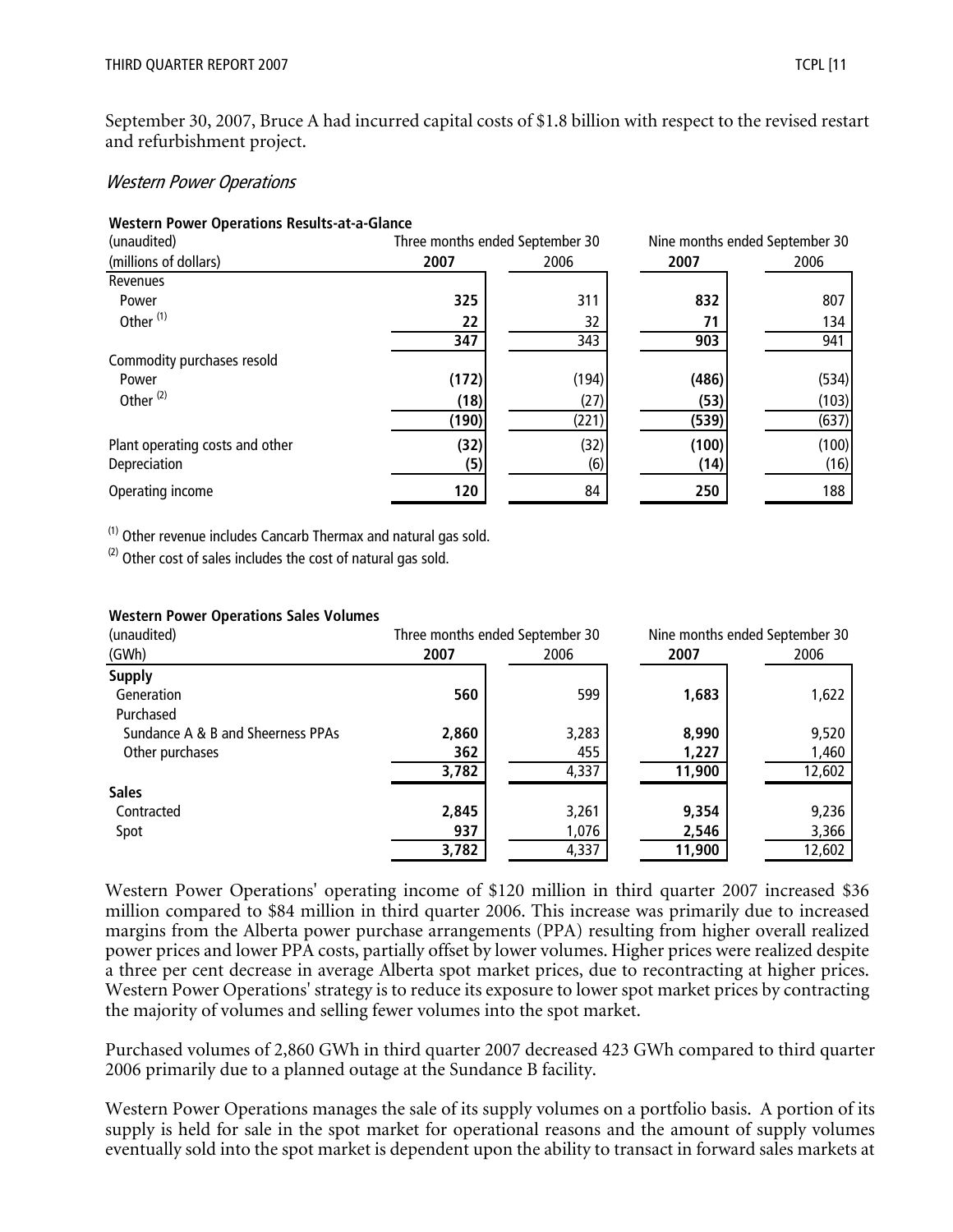acceptable contract terms. This approach to portfolio management assists in minimizing costs in situations where Western Power Operations would otherwise have to purchase electricity in the open market to fulfill its contractual sales obligations. Consistent with third quarter 2006, approximately 25 per cent of power sales volumes were sold into the spot market in third quarter 2007. To reduce its exposure to spot market prices on uncontracted volumes, as at September 30, 2007, Western Power Operations had fixed-price power sales contracts to sell approximately 2,600 GWh for the remainder of 2007 and 7,600 GWh for 2008.

Western Power Operations' operating income for the nine months ended September 30, 2007 increased \$62 million to \$250 million compared to the same period in 2006. This increase was primarily due to higher overall realized power prices and lower PPA costs.

#### Eastern Power Operations

| Lastern Tower Operations Results-at-a-Giance |       |                                 |       |                                |
|----------------------------------------------|-------|---------------------------------|-------|--------------------------------|
| (unaudited)                                  |       | Three months ended September 30 |       | Nine months ended September 30 |
| (millions of dollars)                        | 2007  | 2006                            | 2007  | 2006                           |
| Revenue                                      |       |                                 |       |                                |
| Power                                        | 392   | 192                             | 1,135 | 527                            |
| Other <sup>(2)</sup>                         | 39    | 49                              | 186   | 224                            |
|                                              | 431   | 241                             | 1,321 | 751                            |
| Commodity purchases resold                   |       |                                 |       |                                |
| Power                                        | (226) | (94)                            | (586) | (284)                          |
| Other <sup>(2)</sup>                         | (38)  | (47)                            | (163) | (196)                          |
|                                              | (264) | (141)                           | (749) | (480)                          |
| Plant operating costs and other              | (103) | (53)                            | (347) | (118)                          |
| Depreciation                                 | (12)  | (7)                             | (36)  | (21)                           |
| Operating income                             | 52    | 40                              | 189   | 132                            |

#### **Eastern Power Operations Results-at-a-Glance** (1)

(1) Includes Bécancour and Baie-des-Sables effective September 17, 2006 and November 21, 2006, respectively.

(2) Other includes natural gas.

#### **Eastern Power Operations Sales Volumes** (1)

| (unaudited)   |       | Three months ended September 30 | Nine months ended September 30 |       |
|---------------|-------|---------------------------------|--------------------------------|-------|
| (GWh)         | 2007  | 2006                            | 2007                           | 2006  |
| <b>Supply</b> |       |                                 |                                |       |
| Generation    | 1,915 | 1,039                           | 5,966                          | 2,693 |
| Purchased     | 2,087 | 934                             | 5,175                          | 2,331 |
|               | 4,002 | 1,973                           | 11,141                         | 5,024 |
| <b>Sales</b>  |       |                                 |                                |       |
| Contracted    | 3,913 | 1,829                           | 10,707                         | 4,715 |
| Spot          | 89    | 144                             | 434                            | 309   |
|               | 4,002 | 1,973                           | 11,141                         | 5,024 |

(1) Includes Bécancour and Baie-des-Sables effective September 17, 2006 and November 21, 2006, respectively.

Eastern Power Operations' operating income of \$52 million and \$189 million for the three and nine months ended September 30, 2007, respectively, increased \$12 million and \$57 million, compared to the same periods in 2006. The increase was primarily due to incremental income earned in 2007 from the startup of the 550 MW Bécancour cogeneration plant in September 2006 and payments received under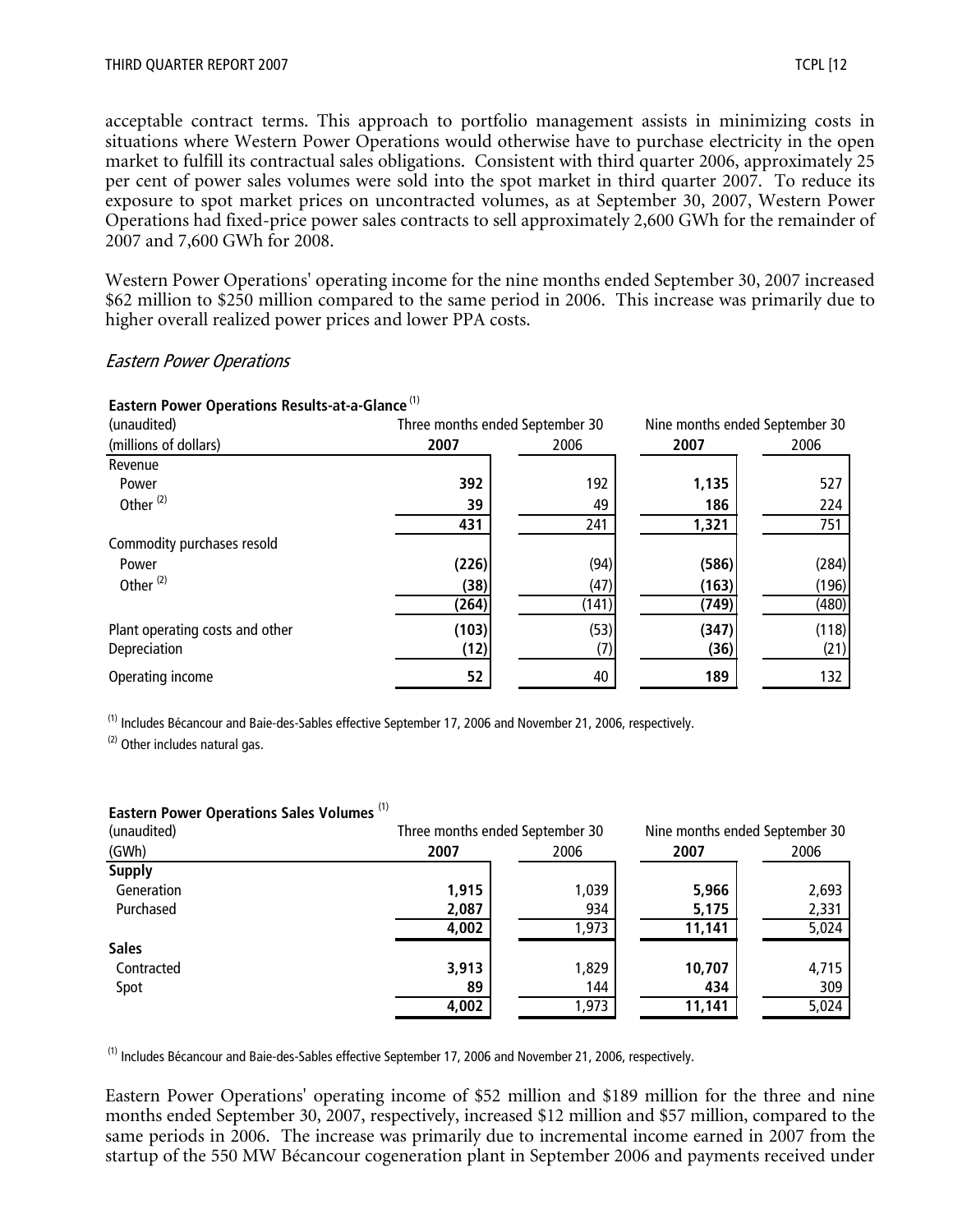the newly designed forward capacity market in New England, partially offset by decreased generation from the TC Hydro facilities resulting from reduced water flows.

Generation volumes in third quarter 2007 of 1,915 GWh increased 876 GWh compared to 1,039 GWh generated in third quarter 2006 primarily due to the placing into service of the Bécancour facility, partially offset by decreased output from the TC Hydro generation assets resulting from reduced water flows.

Eastern Power Operations' power revenues of \$392 million increased \$200 million in third quarter 2007, compared to third quarter 2006, primarily due to the placing into service of the Bécancour and Baie-des-Sables facilities, increased sales volumes to commercial and industrial customers, and revenue received under the newly designed forward capacity market in New England. Power commodity purchases resold of \$226 million and purchased power volumes of 2,087 GWh were significantly higher in third quarter 2007, compared to third quarter 2006, primarily due to the impact of increased purchases to supply increased sales volumes to wholesale, commercial and industrial customers. Plant operating costs and other of \$103 million, which includes fuel gas consumed in generation, increased in third quarter 2007 from the prior year primarily as a result of the startup of the Bécancour facility.

In third quarter 2007, approximately two per cent of power sales volumes were sold into the spot market compared to approximately seven per cent in third quarter 2006. Eastern Power Operations is focused on selling the majority of its power under contract to wholesale, commercial and industrial customers, while managing a portfolio of power supplies sourced from its own generation and wholesale power purchases. To reduce its exposure to spot market prices, as at September 30, 2007, Eastern Power Operations entered into fixed price power sales contracts to sell approximately 4,000 GWh for the remainder of 2007 and 12,400 GWh for 2008, although certain contracted volumes are dependent on customer usage levels.

#### Power Plant Availability

#### **Weighted Average Power Plant Availability** (1)

|                                         | Three months ended September 30 |      | Nine months ended September 30 |      |
|-----------------------------------------|---------------------------------|------|--------------------------------|------|
| (unaudited)                             | 2007                            | 2006 | 2007                           | 2006 |
| <b>Bruce Power</b>                      | 90%                             | 90%  | 86%                            | 88%  |
| <b>Western Power Operations</b>         | 91%                             | 94%  | 93%                            | 86%  |
| Eastern Power Operations <sup>(2)</sup> | 99%                             | 98%  | 97%                            | 97%  |
| All plants, excluding Bruce Power       | 97%                             | 97%  | 95%                            | 94%  |
| All plants                              | 94%                             | 93%  | 92%                            | 90%  |

 $<sup>(1)</sup>$  Plant availability represents the percentage of time in the period that the plant is available to generate power, whether actually</sup> running or not and is reduced by planned and unplanned outages.

 $^{(2)}$  Eastern Power Operations includes Bécancour and Baie-des-Sables effective September 17, 2006 and November 21, 2006, respectively.

#### Natural Gas Storage

Natural Gas Storage operating income of \$39 million in third quarter 2007 increased \$15 million compared to \$24 million in third quarter 2006. Natural Gas Storage operating income of \$89 million for the nine months ended September 30, 2007 increased \$26 million compared to \$63 million for the same period in 2006. These increases were primarily due to incremental income earned in 2007 from the startup of the Edson facility in December 2006.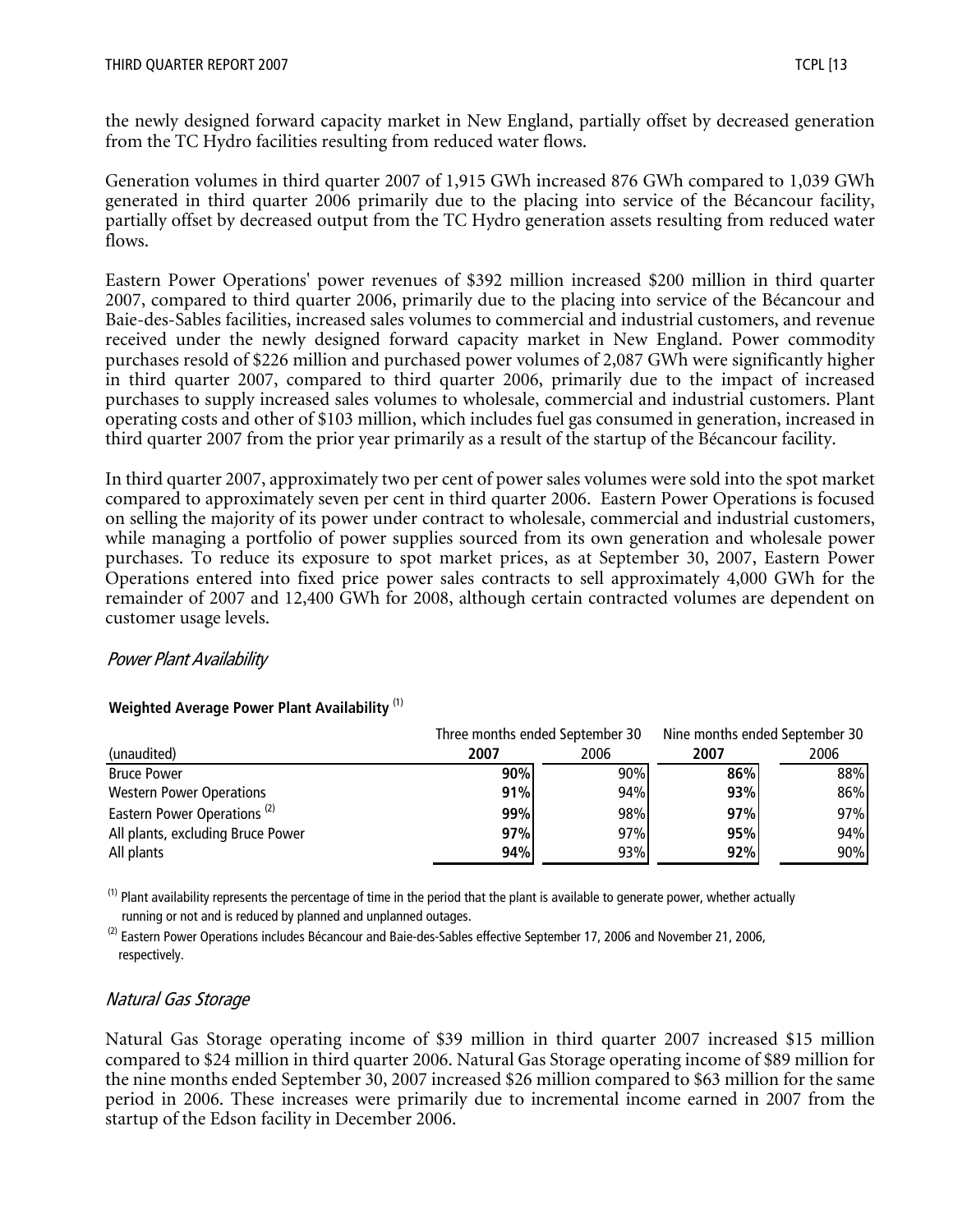TCPL manages its natural gas storage assets' exposure to seasonal natural gas price spreads by hedging storage capacity with a portfolio of third party storage capacity leases and proprietary natural gas purchases and sales. Earnings from third party storage capacity leases are recognized evenly over the term of the lease. Earnings for proprietary natural gas sales, exclusive of unrealized gains or losses from changes in fair value, are recognized when the natural gas is sold which typically occurs during the winter withdrawal season.

The change in the fair value of the proprietary forward purchase and sale contracts was primarily offset by the change in the fair value of the related inventory. The net change in the fair values of the proprietary natural gas storage inventory and forward contracts included in income in third quarter 2007 was not significant.

#### General, Administrative and Support Costs

General, administrative and support costs of \$38 million and \$113 million for the three and nine months ended September 30, 2007, respectively, increased \$3 million and \$13 million, compared to the same periods in 2006. The increases were primarily due to higher business development costs associated with growing the Energy business.

As at September 30, 2007, TCPL had capitalized \$37 million related to the Broadwater liquefied natural gas project.

#### **Corporate**

Corporate net earnings for the three months ended September 30, 2007 were \$1 million compared to \$40 million for the same period in 2006. Corporate's net earnings decreased due to \$15 million of favourable income tax reassessments and associated interest income in 2007 relating to prior years, compared to a \$50-million income tax benefit in 2006 arising from a resolution of certain income tax matters with taxation authorities and changes in estimates. Gains on derivatives used to manage the Company's exposure to foreign exchange rate fluctuations and the impact of positive tax rate differentials were offset by higher financial charges, primarily as a result of financing the ANR and Great Lakes acquisitions. Corporate's comparable expenses were \$14 and \$10 million in third quarter 2007 and 2006, respectively, which excludes the \$15-million and \$50-million income tax reassessments and adjustments.

Net expenses from Corporate for the nine months ended September 30, 2007 were \$3 million and net earnings for the same period in 2006 were \$27 million, respectively. Corporate's earnings decreased for the same reasons discussed above, as well as income tax reassessments and adjustments of \$42 million and \$60 million for the nine months ended September 30, 2007 and 2006, respectively. Corporate's comparable expenses were \$45 million and \$33 million for the nine months ended September 30, 2007 and 2006, respectively. Comparable expenses excluded the \$42-million and \$60-million favourable income tax reassessments and adjustments.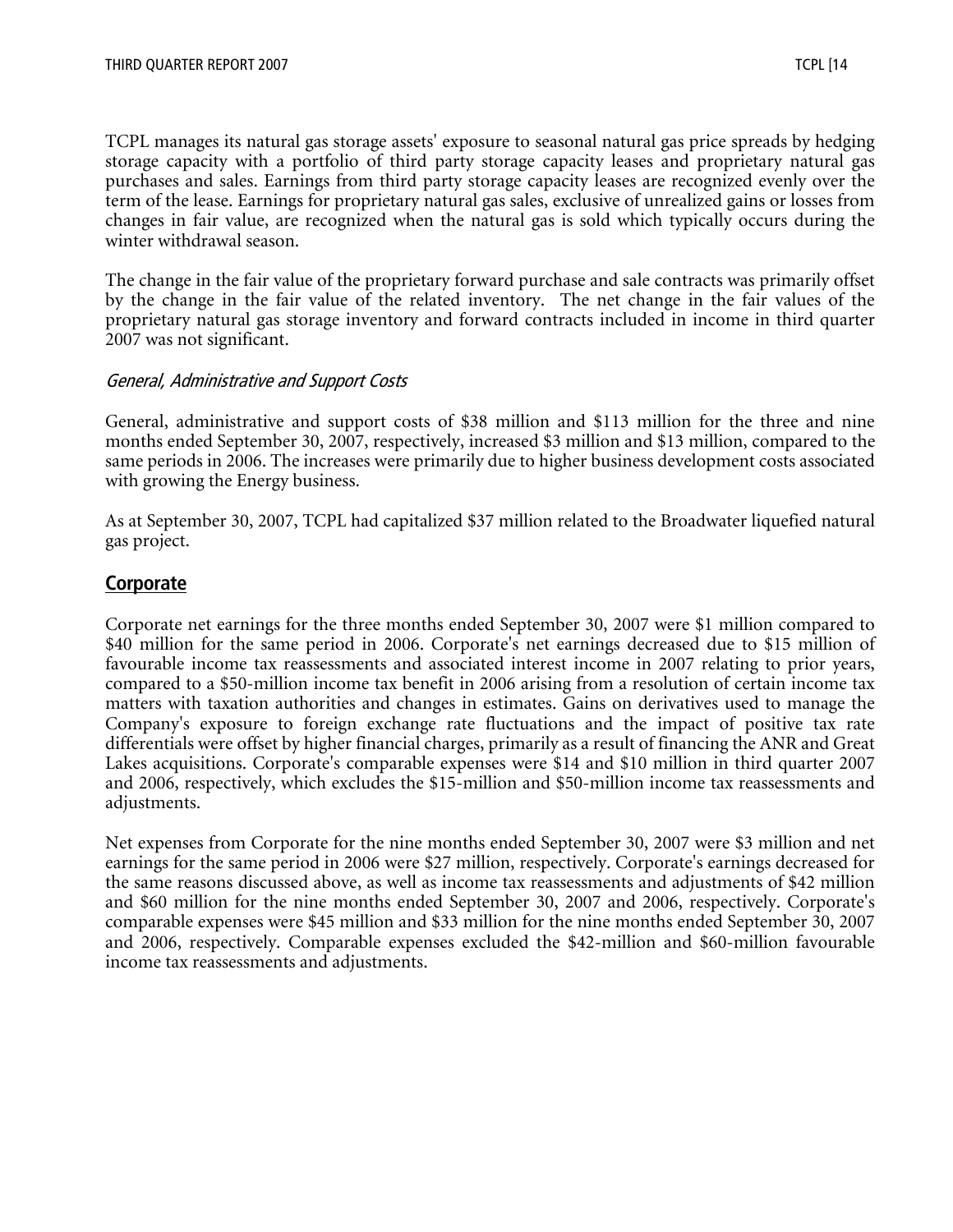# **Liquidity and Capital Resources**

#### **Funds Generated from Operations**

| (unaudited)                                      |              | Three months ended September 30 | Nine months ended September 30 |       |  |
|--------------------------------------------------|--------------|---------------------------------|--------------------------------|-------|--|
| (millions of dollars)                            | 2006<br>2007 |                                 | 2007                           | 2006  |  |
| <b>Cash Flows</b>                                |              |                                 |                                |       |  |
| Funds generated from operations <sup>(1)</sup>   | 697          | 661                             | 1,867                          | 1,716 |  |
| Decrease/(increase) in operating working capital | 146          | (43)                            | 272                            | (136) |  |
| Net cash provided by operations                  | 843          | 618                             | 2,139                          | 1,580 |  |

 $^{(1)}$  For further discussion on funds generated from operations refer to the Non-GAAP Measures section in this MD&A.

Net cash provided by operations increased \$225 million and \$559 million in the three and nine months ended September 30, 2007, respectively, compared to the same periods in 2006. The increase in net cash provided by operations was primarily due to an increase in funds generated from operations and a decrease in operating working capital. Funds generated from operations were \$697 million and \$1.9 billion for the three and nine months ended September 30, 2007, respectively, compared to \$661 million and \$1.7 billion for the same periods in 2006. These increases were mainly due to an increase in cash generated through earnings.

TCPL expects that its ability to generate adequate amounts of cash in the short and long term, when needed, and to maintain financial capacity and flexibility to provide for planned growth remains substantially unchanged since December 31, 2006.

#### **Investing Activities**

Acquisitions, net of cash acquired, for the nine months ended September 30, 2007 were \$4.2 billion primarily due to the acquisition of ANR and the additional 3.55 per cent interest in Great Lakes for approximately US\$3.4 billion, including US\$491 million of assumed long-term debt. TCPL began consolidating ANR and Great Lakes in the Pipelines segment subsequent to the acquisition date of February 22, 2007. The acquisition was financed with a combination of proceeds from the Company's issuance of common shares, cash on hand and funds drawn on loan facilities. Acquisitions also include PipeLines LP's acquisition of a 46.45 per cent interest in Great Lakes for approximately US\$942 million, including US\$209 million of assumed long-term debt. The acquisition was financed with debt facilities and a private placement offering of PipeLines LP units, which included a US\$312-million investment by TCPL.

Acquisitions for nine months ended September 30, 2006 were \$358 million and related to the purchase of an additional 20 per cent general partnership interest in Northern Border Pipeline Company by PipeLines LP.

For the three and nine months ended September 30, 2007, capital expenditures totalled \$364 million (2006 - \$372 million) and \$1.1 billion (2006 - \$1.0 billion), respectively, and primarily related to the restart and refurbishment of Bruce A Units 1 and 2, the construction of new power plants in Energy and capital expenditures in Pipelines.

In the nine months ended September 30, 2006, disposition of assets, net of current income tax, generated \$23 million related to the sale of TCPL's 17.5 per cent general partner interest in Northern Border Partners, L.P.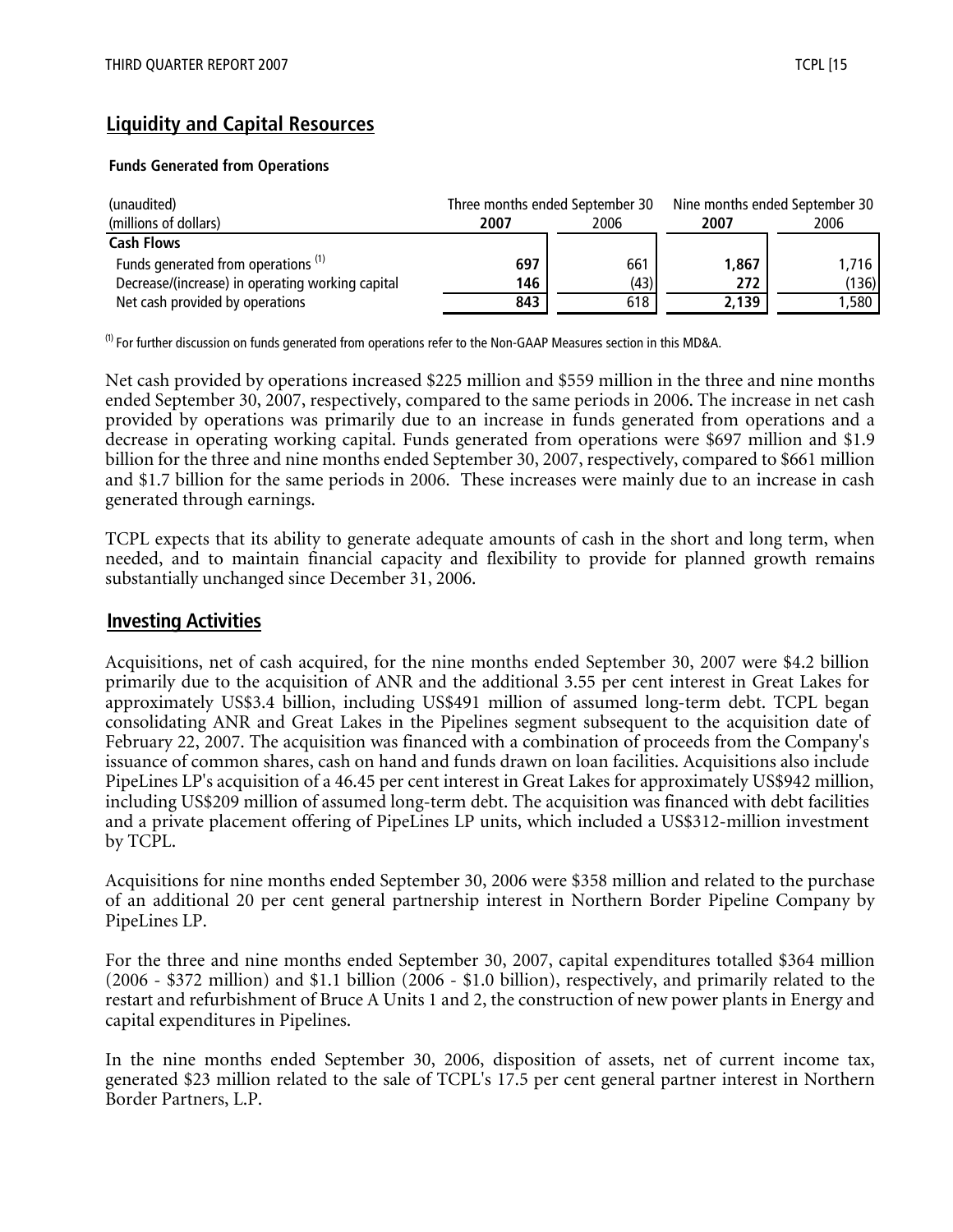# **Financing Activities**

TCPL retired \$64 million and \$859 million of long-term debt in the three and nine months ended September 30, 2007, respectively (\$4 million and \$352 million for the three and nine months ended September 30, 2006, respectively) and issued \$5 million and \$2.6 billion of long-term debt and junior subordinated notes for the three and nine months ended September 30, 2007, respectively (nil and \$1.3 billion for the three and nine months ended September 30, 2006, respectively). TCPL's notes payable increased \$413 million and \$156 million in the three and nine months ended September 30, 2007, respectively, compared to an increase of \$4 million and a decrease of \$449 million for the three and nine months ended September 30, 2006, respectively. The Company redeemed \$488 million of preferred securities in third quarter 2007.

On October 5, 2007, TCPL issued US\$1.0 billion of senior unsecured notes (Notes). The Notes mature on October 15, 2037 and bear interest at a rate of 6.20 per cent. The effective interest rate at issuance was 6.30 per cent. The Notes were issued under a debt shelf prospectus in the U.S., filed in September 2007, which qualifies for issuance US\$2.5 billion of debt securities, and replaced the US\$1.5 billion debt shelf prospectus filed in March 2007. Prior to being replaced, the Company had issued US\$1.0 billion of debt securities under the March 2007 U.S. debt shelf prospectus.

In July 2007, TCPL redeemed, at par, all of the outstanding US\$460 million 8.25 per cent preferred securities due 2047. The redemption occurred as a result of the five-year tolls settlement reached on the Canadian Mainline.

 In April 2007, TCPL issued US\$1.0 billion of Junior Subordinated Notes (Junior Notes) maturing in 2067 and bearing interest of 6.35 per cent per year until May 15, 2017 at which time the interest on the Junior Notes will convert to a floating rate, reset quarterly to the three-month London Interbank Offered Rate (LIBOR) plus 221 basis points. The Junior Notes remained outstanding at September 30, 2007 and had an effective interest rate of 6.51 per cent. TCPL has the option to defer payment of interest for one or more periods of up to ten years without giving rise to an event of default and without permitting acceleration of payment under the terms of the Junior Notes. If this were to occur, the Company would be prohibited from paying dividends during the deferral period. The Junior Notes are subordinated in right of payment to existing and future senior indebtedness and are effectively subordinated to all indebtedness and obligations of TCPL. The Junior Notes are callable at TCPL's option at any time on or after May 15, 2017 at 100 per cent of the principal amount of the Junior Notes plus accrued and unpaid interest to the date of redemption. Upon the occurrence of certain events, the Junior Notes are callable earlier at TCPL's option, in whole or in part, at an amount equal to the greater of 100 per cent of the principal amount of the Junior Notes plus accrued and unpaid interest to the date of redemption or at an amount determined by formula in accordance with the terms of the Junior Notes.

In April 2007, Northern Border established a US\$250 million five-year bank facility. A portion of the bank facility was drawn to refinance US\$150 million of senior notes that matured on May 1, 2007, with the balance available to fund Northern Border's ongoing operations.

In March 2007, the Company filed debt shelf prospectuses in Canada and the U.S. qualifying for issuance \$1.5 billion of medium-term notes and US\$1.5 billion of debt securities, respectively. At September 30, 2007, the Company had issued no medium-term notes under the Canadian prospectus and had replaced the March 2007 U.S. debt shelf prospectus with a new US\$2.5 billion U.S. debt shelf prospectus, as described above.

In March 2007, ANR Pipeline Company voluntarily withdrew from the New York Stock Exchange the listing of its 9.625 per cent Debentures due 2021, 7.375 per cent Debentures due 2024, and 7.0 per cent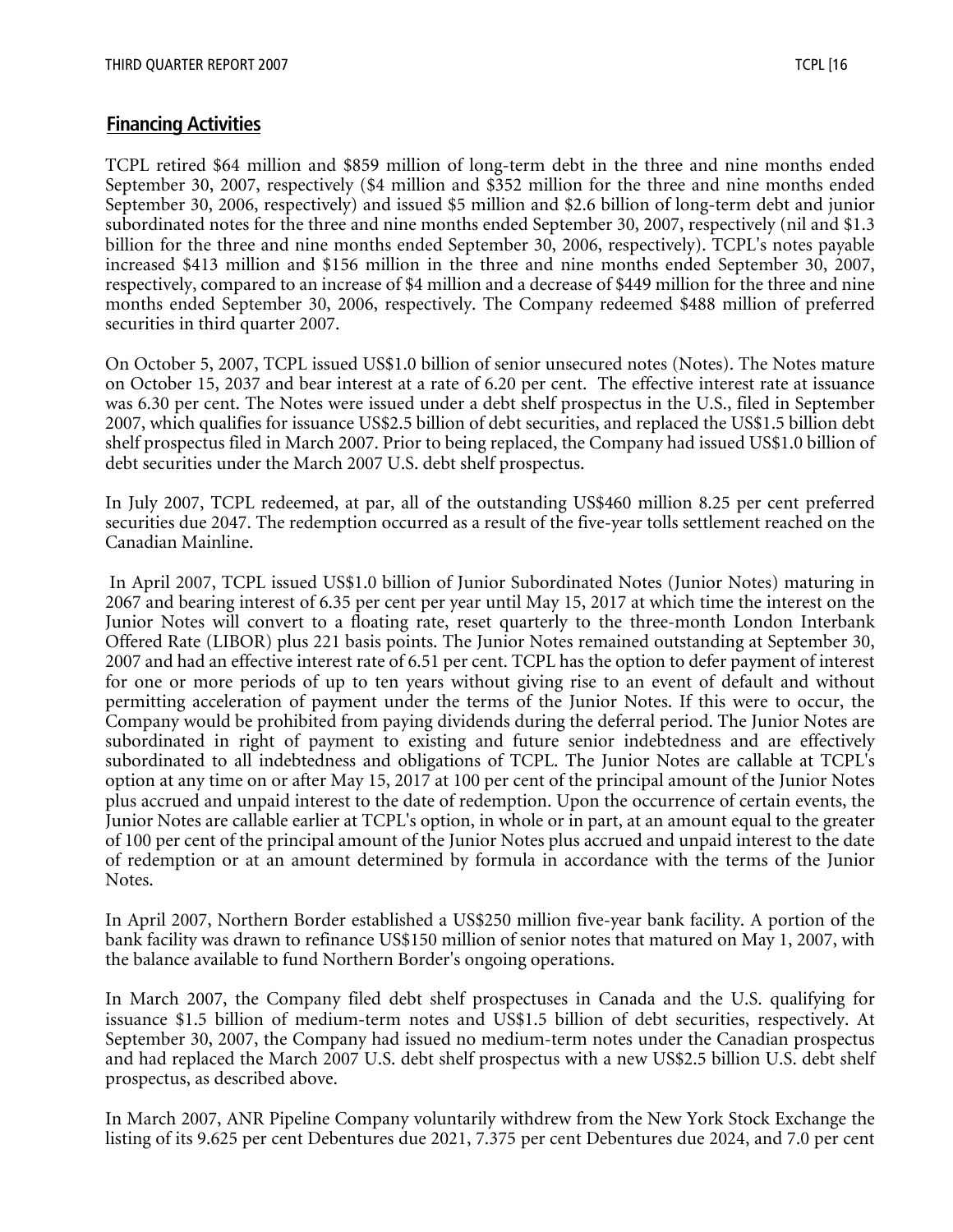Debentures due 2025. With the delisting, which became effective April 12, 2007, ANR Pipeline Company deregistered these securities from registration with the SEC.

In February 2007, the Company established a US\$1.0-billion committed, unsecured credit facility, consisting of a US\$700-million five-year term loan and a US\$300-million five-year, extendible revolving facility. A floating interest rate based on the three-month LIBOR plus 22.5 basis points is charged on the balance outstanding and a facility fee of 7.5 basis points is charged on the entire facility. The Company utilized US\$1.0 billion from this facility and an additional US\$100 million from an existing demand line to partially finance the ANR acquisition as well as its additional investment in PipeLines LP. At September 30, 2007, the Company had an outstanding balance of US\$700 million on the credit facility and had repaid the demand line.

In February 2007, PipeLines LP increased the size of its syndicated revolving credit and term loan facility in connection with its Great Lakes acquisition. The amount available under the facility increased from US\$410 million to US\$950 million, consisting of a US\$700-million senior term loan and a US\$250-million senior revolving credit facility, with US\$194 million of the senior term loan amount available being terminated upon closing of the Great Lakes acquisition. At September 30, 2007, US\$517 million was outstanding under this facility. A floating interest rate based on the three-month LIBOR plus 55 basis points is charged on the senior term loan and a floating interest rate based on the one-month LIBOR plus 35 basis points is charged on the senior revolving credit facility. A facility fee of 10 basis points is charged on the US\$250 million senior revolving credit facility. The weighted average interest rate at September 30, 2007 was 6.16 per cent.

In third quarter 2007, TCPL issued 1.7 million common shares to TransCanada resulting in proceeds of approximately \$64 million.

In second quarter 2007, TCPL issued 1.3 million common shares to TransCanada resulting in proceeds of approximately \$52 million.

# Dividends

On October 29, 2007, TCPL's Board of Directors declared a quarterly dividend for the quarter ending December 31, 2007 in an aggregate amount equal to the quarterly dividend to be paid on January 31, 2008 by TransCanada Corporation (TransCanada) on its issued and outstanding common shares at the close of business on December 31, 2007. The Board also declared regular dividends on TCPL's preferred shares.

TransCanada's Board of Directors also approved the issuance of common shares from treasury at a two per cent discount under TransCanada's Dividend Reinvestment and Share Purchase Plan for the dividend payable January 31, 2008. TransCanada reserves the right to alter the discount or return to purchasing shares on the open market at any time. TCPL's preferred shareholders may reinvest their dividends to obtain TransCanada common shares.

# **Changes in Accounting Policies**

The Company's Accounting Policies have not changed materially from those described in TCPL's 2006 Annual Report and First and Second Quarter 2007 Quarterly Reports to Shareholders.

# **Contractual Obligations**

As a result of TCPL's acquisition of ANR, Pipelines' future purchase obligations, primarily consisting of operating lease and purchase obligations, increased \$225 million at September 30, 2007, compared to December 31, 2006.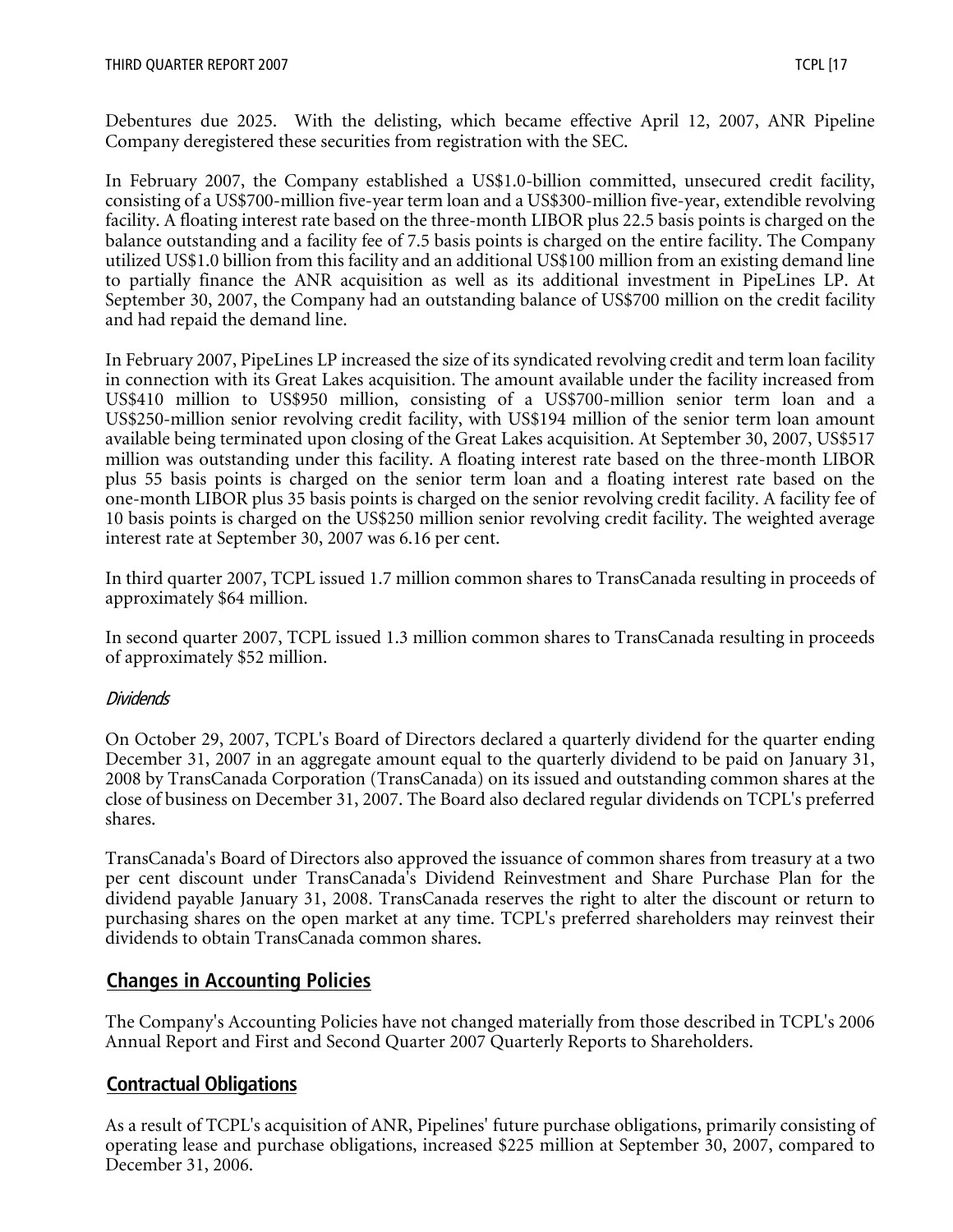The Company has entered into contracts to purchase pipe and supplies totalling approximately \$2.3 billion for the construction of Keystone oil pipeline and other Pipeline projects.

Other than the above-mentioned commitments and future debt and interest payments relating to debt issuances and redemptions discussed in the Financing Activities section of this MD&A, there have been no other material changes to TCPL's contractual obligations from December 31, 2006 to September 30, 2007, including payments due for the next five years and thereafter. For further information on these contractual obligations, refer to the MD&A in TCPL's 2006 Annual Report.

# **Financial Instruments and Risk Management**

#### Energy Price, Interest Rate and Foreign Exchange Rate Risk Management

The Company enters into various contracts to mitigate its exposure to fluctuations in commodity prices, interest rates and foreign exchange rates. The contracts generally consist of the following.

- Forwards and futures contracts contractual agreements to buy or sell a specific financial instrument or commodity at a specified price and date in the future. The Company enters into foreign exchange and commodity forwards and futures to mitigate volatility in foreign exchange rates and power and gas prices, respectively.
- Swaps contractual agreements between two parties to exchange streams of payments over time according to specified terms. The Company enters into interest rate, cross-currency and commodity swaps to mitigate changes in interest rates, foreign exchange rates and commodity prices, respectively.
- Options contractual agreements to convey the right, but not the obligation, for the purchaser either to buy or sell a specific amount of a financial instrument or commodity at a fixed price, either at a fixed date or at any time within a specified period. The Company enters into option agreements to mitigate changes in interest rates, foreign exchange rates and commodity prices.
- Heat rate contracts contracts for the sale or purchase of power that are priced based on a natural gas index.

# Energy Price Risk

The Company is exposed to energy price movements as part of its normal business operations, particularly in relation to the prices of electricity and natural gas. The primary risk is that market prices for commodities will move adversely between the time that purchase and/or sales prices are fixed, potentially reducing expected margins.

To manage exposure to price risk, subject to the Company's overall risk management policies and procedures, the Company commits a significant portion of its supply to medium- to long-term sales contracts while reserving an amount of unsold supply to maintain flexibility in the overall management of its asset portfolio. The types of instruments used include forwards and futures contracts, swaps, options, and heat rate contracts.

The Company continually assesses its power contracts and derivative instruments used to manage energy price risk. Contracts, with the exception of leases, have been assessed to determine whether they meet the definition of a derivative. Certain commodity purchase and sale contracts are derivatives but are not within the scope of the Canadian Institute of Chartered Accountants Handbook, Section 3855,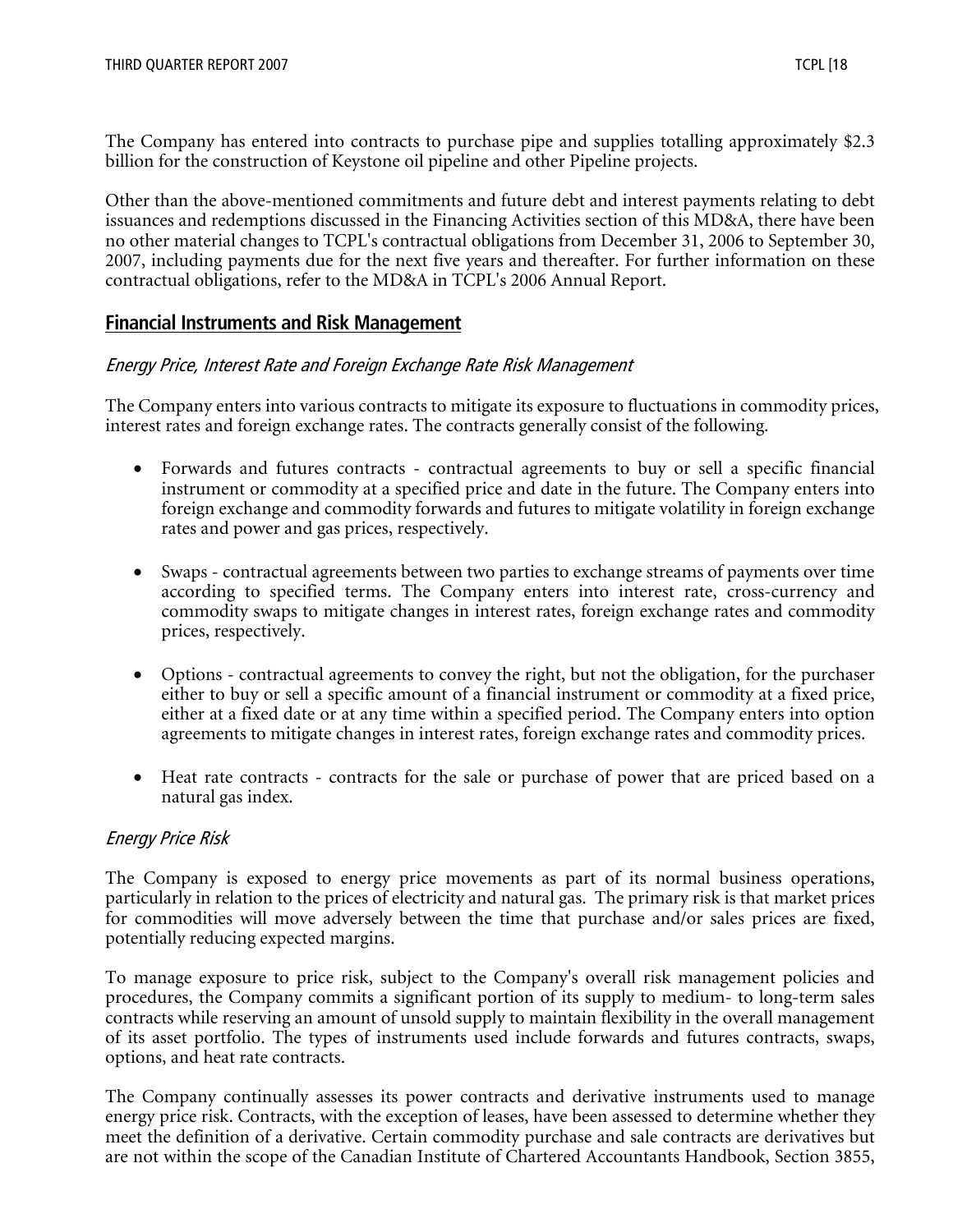as they were entered into and continue to be held for the purpose of receipt or delivery in accordance with the Company's expected purchase, sale or usage requirements (normal purchases and sales exception). As well, certain contracts are not within the scope of Section 3855 as they are considered to be executory contracts or meet other exemption criteria.

## Natural Gas Inventory Price Risk

Effective April 1, 2007, TCPL began valuing its proprietary natural gas storage inventory at fair value, as measured by the one-month forward price for natural gas. In order to record inventory at fair value, TCPL has designated its natural gas storage business as a broker/trader business that purchases and sells natural gas on a back-to-back basis. The Company did not have any proprietary natural gas inventory prior to April 1, 2007.

The Company records its proprietary natural gas storage results in Revenues net of Commodity Purchases Resold. All changes in the fair value of the proprietary natural gas storage inventory are recorded in Inventories and Revenues. At September 30, 2007, \$81 million of proprietary natural gas storage inventory was included in Inventories, which included \$25 million related to changes in fair value of the proprietary natural gas storage inventory. Revenues included unrealized pre-tax losses related to the change in fair value of the proprietary natural gas storage inventory for the three and nine months ended September 30, 2007 of \$2 million and \$25 million, respectively. These losses were essentially offset by the change in fair value of the forward proprietary natural gas purchase and sale contracts.

TCPL manages its exposure to seasonal gas price spreads in its natural gas storage business by hedging storage capacity with a portfolio of third party storage capacity leases and proprietary natural gas purchases and sales. By matching purchase and sale volumes, TCPL locks in a margin and effectively eliminates its exposure to the price movements of natural gas.

#### Interest Rate Risk

The Company has fixed interest rate long-term debt, which subjects the Company to interest rate price risk, and has floating interest rate long-term debt, which subjects the Company to interest rate cash flow risk. To manage its exposure to these risks, the Company uses a combination of interest-rate swaps, forwards and options.

#### Investments in Foreign Operations

The Company hedges its net investment in self-sustaining foreign operations with U.S. dollar-denominated debt, cross-currency swaps, forward exchange contracts and options. At September 30, 2007, the Company had designated U.S. dollar-denominated debt with a carrying value of \$3.4 billion (US\$3.4 billion) and a fair value of \$3.5 billion (US\$3.5 billion) as a portion of this hedge and swaps, forwards and options with a fair value of \$81 million (US\$81 million) as net investment hedges.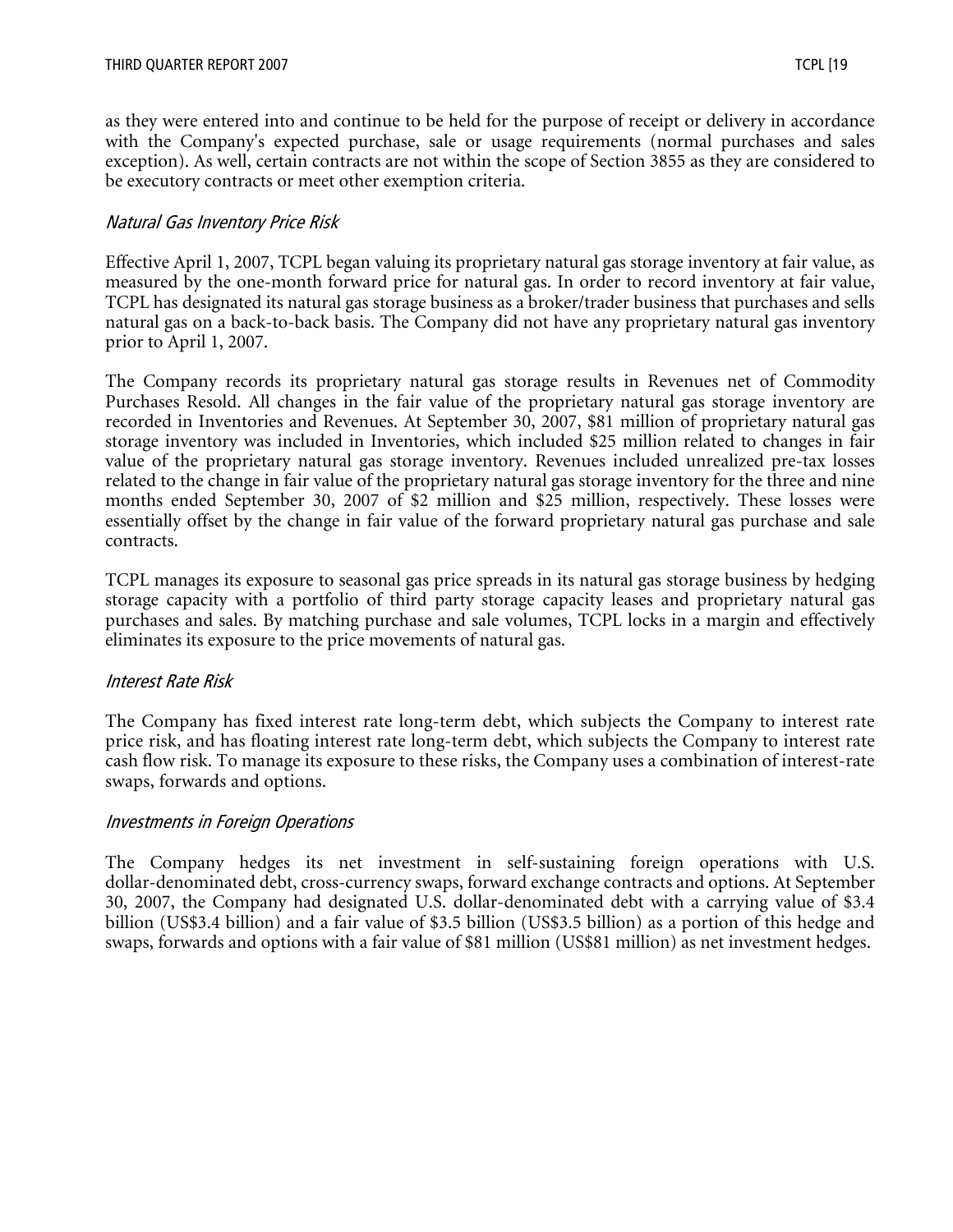| Asset/(Liability)                                         |                      |                    |                      |                 |  |
|-----------------------------------------------------------|----------------------|--------------------|----------------------|-----------------|--|
| (millions of dollars)                                     |                      | September 30, 2007 | December 31, 2006    |                 |  |
|                                                           |                      | Notional or        |                      | Notional or     |  |
|                                                           | Fair                 | Principal          | Fair                 | Principal       |  |
|                                                           | Value <sup>(1)</sup> | Amount             | Value <sup>(1)</sup> | Amount          |  |
| Derivative financial Instruments in hedging relationships |                      |                    |                      |                 |  |
| U.S. dollar cross-currency swaps                          |                      |                    |                      |                 |  |
| (maturing 2009 to 2014)                                   | 74                   | U.S.350            | 58                   | U.S.400         |  |
| U.S. dollar forward foreign exchange contracts            |                      |                    |                      |                 |  |
| (maturing 2007)                                           | 3                    | U.S. 100           | (7)                  | U.S. 390        |  |
| U.S. dollar options                                       |                      |                    |                      |                 |  |
| (maturing 2007)                                           | 4                    | U.S. 100           | (6)                  | <b>U.S. 500</b> |  |
|                                                           |                      |                    |                      |                 |  |
|                                                           | 81                   | <b>U.S. 550</b>    | 45                   | U.S. 1,290      |  |

#### **Derivatives Hedging Net Investment in Foreign Operations**

 $(1)$  Fair values are equal to carrying values.

#### Fair Values

Fair values of financial instruments are determined by reference to quoted bid or asking price, as appropriate, in active markets. In the absence of an active market, the Company determines fair value by using valuation techniques that refer to observable market data or estimated market prices. These include comparisons with similar instruments where market observable prices exist, option pricing models and other valuation techniques commonly used by market participants. Fair values determined using valuation models require the use of assumptions concerning the amount and timing of estimated future cash flows and discount rates. In determining those assumptions, the Company looks primarily to external readily observable market input factors such as interest rate yield curves, currency rates, and price and rate volatilities as applicable.

#### Realized and Unrealized Gains and Losses

At September 30, 2007, there were unrealized gains from unsettled derivative financial instruments of \$172 million (December 31, 2006 - \$41 million) included in Other Current Assets and \$129 million (December 31, 2006 - \$39 million) included in Other Assets. At September 30, 2007, there were unrealized losses from unsettled derivative financial instruments of \$189 million (December 31, 2006 - \$144 million) included in Accounts Payable and \$239 million (December 31, 2006 - \$158 million) included in Deferred Amounts. For the three and nine months ended September 30, 2007, Net Income included \$35 million and \$50 million, respectively, of realized gains from settled derivative financial instruments. For the three and nine months ended September 30, 2007, Net Income included \$5 million and \$21 million, respectively, of unrealized gains from unsettled derivative financial instruments.

#### Risk Related to Environmental Regulations

Effective July 1, 2007, industrial facilities in Alberta emitting more than 100,000 tonnes of carbon dioxide equivalent are required to reduce their greenhouse gas (GHG) emissions intensities by 12 per cent under the *Specified Gas Emitters Regulation*. Emitters have until March 31, 2008 to submit third party verified reports that establish how they have met their compliance obligations. Compliance options include acquisition of Alberta-based offsets (emissions reductions from uncapped sources); installation of capital or implementation of processes that result in decreases in emissions intensities; purchase of compliance instruments from other capped entities; and contributions to the Climate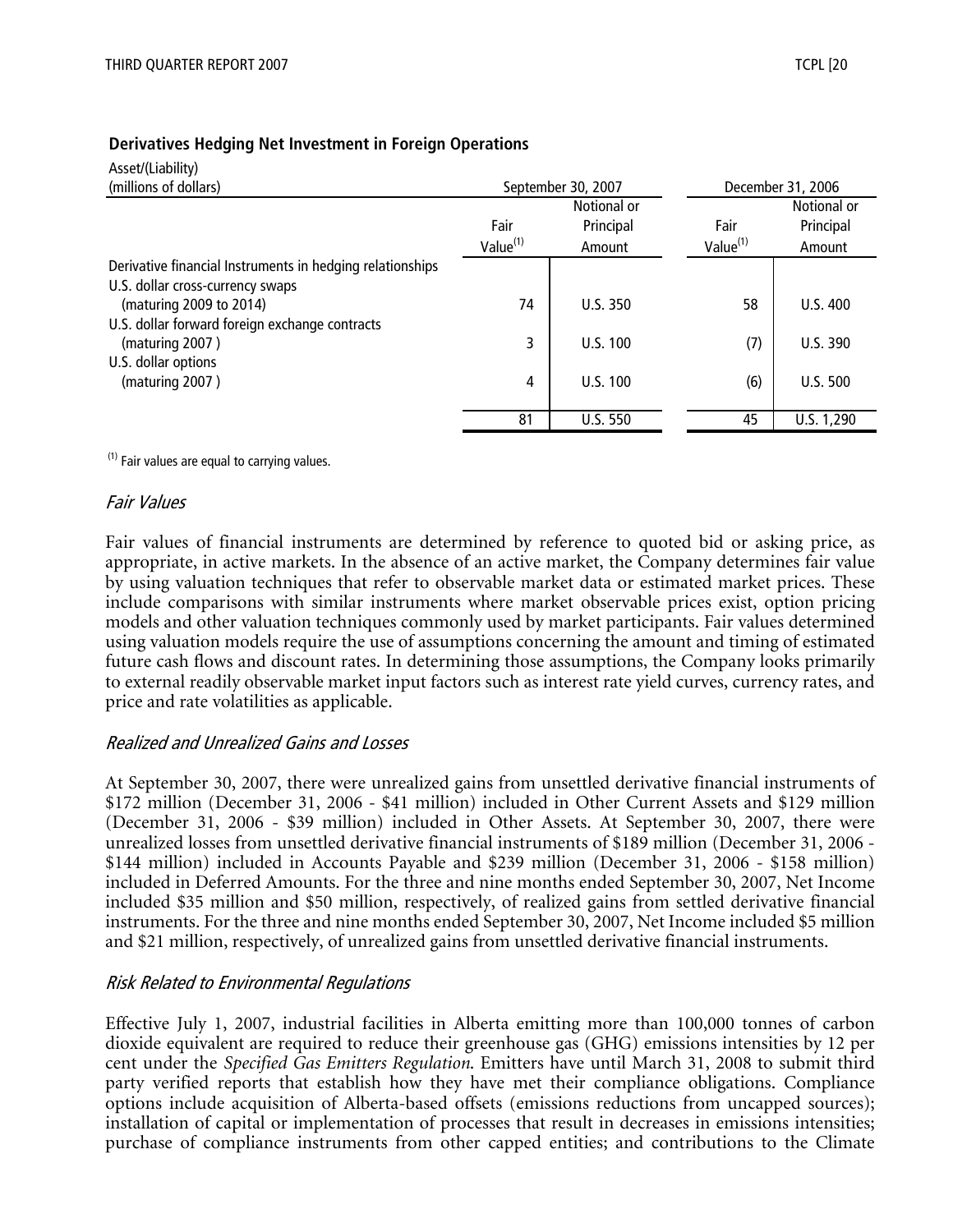Change and Emissions Management Fund. TCPL is currently assessing its options for meeting its compliance obligations under the Alberta regulation.

TCPL anticipates that costs associated with GHG reduction targets impacting the Alberta System will be recovered through future tolls paid by customers on the Alberta System. Recovery of GHG compliance costs related to the Company's power facilities in Alberta is ultimately dependent upon market prices for electricity. These GHG changes may have an impact on these market prices.

TCPL continues to be engaged in policy discussions at all levels with provincial, state and federal governments. There are several processes taking place, including assessment of significant infrastructure requirements, further development of broad policy elements (for example, domestic offset systems and management of the federal technology fund) and submission of third party audited compliance reports. TCPL is following developments in each of these processes. As provincial, state and federal government initiatives have the potential to significantly impact the energy industry, the Company continues to assess and monitor the implications to TCPL's businesses.

# Other Risks

Additional risks faced by the Company are discussed in the MD&A in TCPL's 2006 Annual Report. TCPL's market, financial and counterparty risks remain substantially unchanged since December 31, 2006.

# **Controls and Procedures**

As of September 30, 2007, an evaluation was carried out under the supervision of, and with the participation of, management including the President and Chief Executive Officer and the Chief Financial Officer, of the effectiveness of TCPL's disclosure controls and procedures as defined under the rules adopted by the SEC. Based on that evaluation, the President and Chief Executive Officer and the Chief Financial Officer concluded that the design and operation of TCPL's disclosure controls and procedures were effective as at September 30, 2007.

During the recent fiscal quarter, there have been no changes in TCPL's internal control over financial reporting that have materially affected, or are reasonably likely to materially affect, TCPL's internal control over financial reporting. With respect to the ANR acquisition completed in 2007, the Company expects to exclude ANR from its year-end assessment of internal controls over financial reporting.

# **Significant Accounting Policies and Critical Accounting Estimates**

Since determining the value of certain assets, liabilities, revenues and expenses is dependent upon future events, the preparation of the Company's consolidated financial statements requires the use of estimates and assumptions, which have been made using careful judgment.

TCPL's significant accounting policies and critical accounting estimates are the use of regulatory accounting for the Company's rate-regulated operations and the policies the Company adopts to account for derivatives and depreciation and amortization expense. Effective January 1, 2007, the Company adopted the new accounting standards for financial instruments and hedges. For further information on the Company's accounting policies and estimates refer to the MD&A in TCPL's 2006 Annual Report and First and Second Quarter 2007 Quarterly Reports to Shareholders.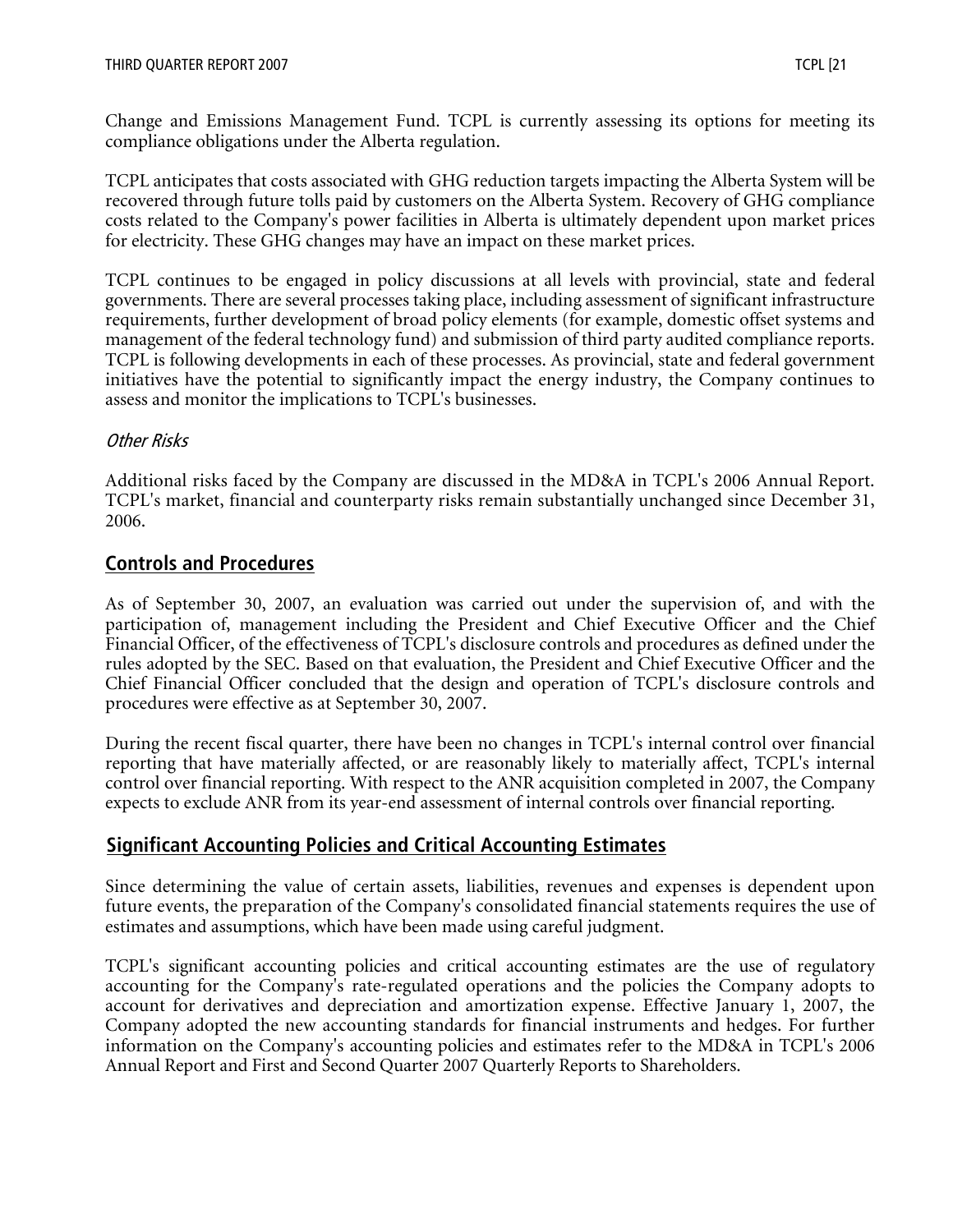# **Outlook**

Since the disclosure in TCPL's 2006 Annual Report, the Company's outlook is relatively unchanged except for the \$46 million of income tax adjustments recorded in 2007 and the positive impact of the Settlement on the Canadian Mainline.

The recent strengthening of the Canadian dollar in relation to the U.S. dollar in 2007 is expected to have a negative foreign exchange impact on TCPL's net earnings from its U.S. operations. However, an offsetting positive impact is expected due to the Company's continued management of this exposure with interest on U.S. dollar debt and derivative activities. For further information on outlook, refer to the MD&A in TCPL's 2006 Annual Report.

TCPL's issuer rating assigned by Moody's Investors Service (Moody's) is A3 with a stable outlook. TCPL's senior unsecured debt is rated A, with a stable outlook, by DBRS; A2, with a stable outlook, by Moody's; and A-, with a stable outlook, by Standard & Poor's.

# **Other Recent Developments**

## **Pipelines**

## Keystone Oil Pipeline

On September 20, 2007, the Keystone oil pipeline project received NEB approval of its application to construct and operate the Canadian portion of the Keystone oil pipeline, including converting a portion of the Canadian Mainline to crude oil service from natural gas service. The NEB also approved the toll methodology and tariff for the Keystone oil pipeline. Keystone has also submitted applications for U.S. regulatory approvals at federal and state levels.

TCPL also intends to file an application with the NEB in November 2007 for additional pumping facilities required to expand Keystone from a nominal capacity of approximately 435,000 barrels per day to 590,000 barrels per day. TCPL has entered into or conditionally awarded contracts totalling approximately US\$3.0 billion for major materials and pipeline construction contractors and is continuing to secure land access agreements. Based on the increased size and scope of the project and updated cost information for materials and labour, the total capital cost of Keystone has been revised to approximately US\$5.2 billion. The Company expects to begin construction in the spring of 2008.

# North Baja

On October 2, 2007, TCPL's North Baja pipeline received a certificate from the FERC authorizing it to expand and modify its existing system. The modification will facilitate the importation of regassified liquefied natural gas (LNG) from Mexico into the California and Arizona markets. The project will be completed in two phases. Phase I consists of minor modifications to the existing pipeline system to allow imported gas flows from an LNG terminal currently under construction in Mexico. This phase is expected to be completed and placed in service in early 2008. Phase II is expected to proceed following a capacity expansion of the LNG terminal and will require looping of much of the existing pipeline. Phase II is not expected to be placed in service earlier than 2011.

#### Alberta System

On July 11, 2007, TCPL applied to the Energy and Utilities Board (Alberta) (EUB) for approval to initiate negotiations with respect to the Alberta System revenue requirement, or components of the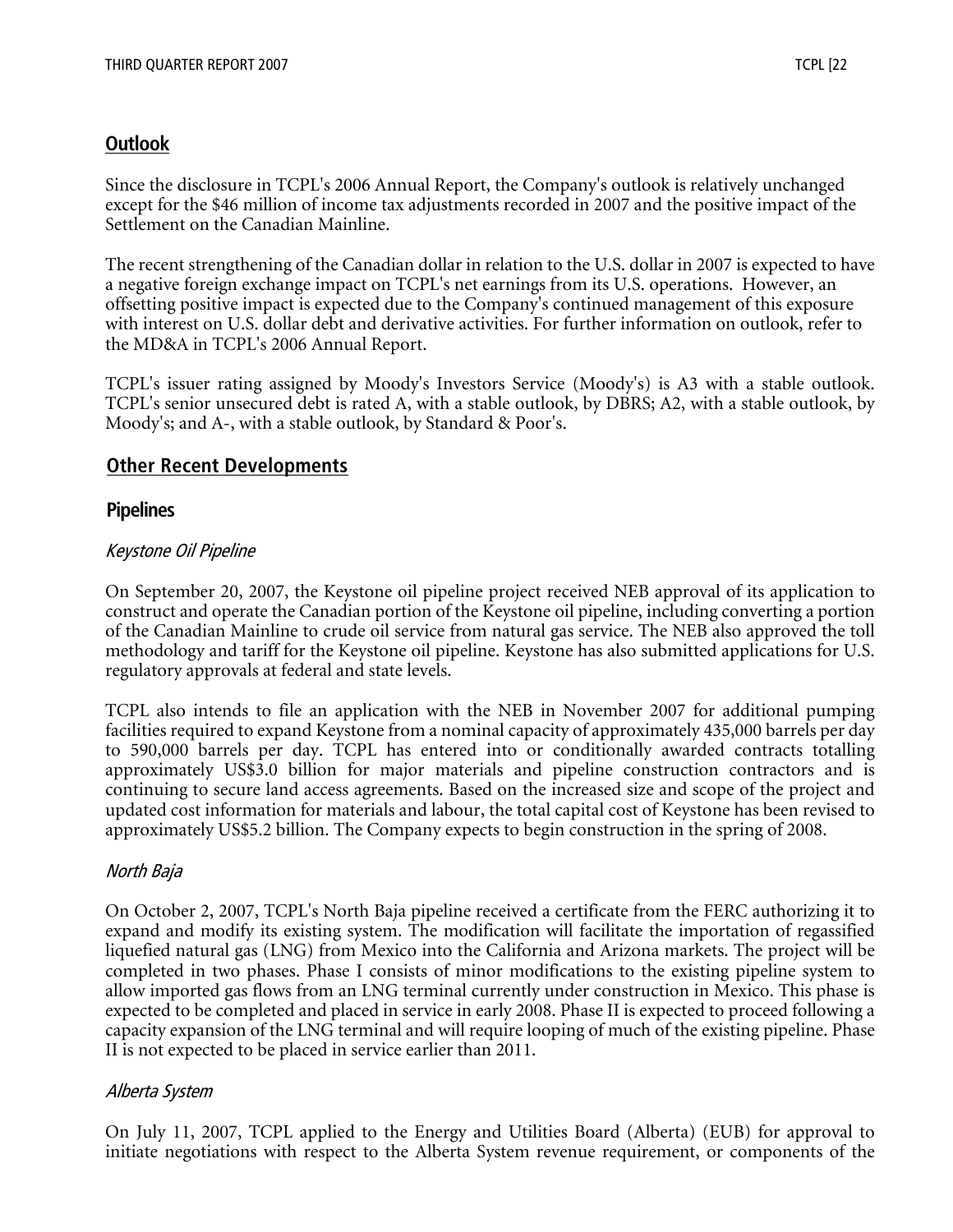revenue requirement, with the intent of reaching a settlement for a term of up to three years commencing January 1, 2008. On July 31, 2007, the EUB approved this request and TCPL began negotiations with stakeholders in September 2007, which are ongoing. Concurrently, the Company is preparing to file a 2008 General Rate Application with the EUB in fourth quarter 2007.

In July 2007, the EUB approved an application for approval to construct approximately \$300 million of new facilities on the Alberta System to initially serve the growing demand for natural gas in the Fort McMurray region of Alberta.

#### TCPL Coordinated Non-Binding Open Season

On October 10, 2007 TCPL announced a Non-Binding Open Season for firm transportation services on the Canadian Mainline System. The open season, which runs to December 10, 2007, is occurring concurrently with separate non-binding open seasons that are offered by ANR, Great Lakes and Portland. These open seasons are seeking expressions of interest to transport gas between emerging North American supply sources, including the Rockies Express Pipeline, Michigan storage sites and market areas served by these pipelines.

#### TQM Facilities to Cacouna

In August 2007, TQM filed a preliminary information package with the NEB and the Canadian Environmental Assessment Agency with respect to construction of facilities required to connect the proposed LNG terminal at Gros Cacouna to the existing TQM system near Québec City. TCPL and TQM are expected to file applications with the NEB by the end of 2007 for approval to construct facilities required to connect the proposed LNG terminal to the existing TQM and Canadian Mainline infrastructure.

#### TQM Settlement / General Rate Application

Settlement negotiations for TQM's 2007 revenue requirement, which commenced in the summer of 2006, have not resulted in a successful resolution to date. The preparation of a General Rate Application for 2007 and 2008 is ongoing and the Company expects to file the application with the NEB in November 2007.

#### Palomar

Palomar, a newly formed 50/50 joint venture between TCPL and Northwest Natural Gas Company (NW Natural), is proposing to build a pipeline from GTN's mainline in central Oregon to connect with NW Natural's pipeline southeast of Portland, Oregon. In August 2007, Palomar initiated the "pre-filing" process with the FERC. This process allows for consultation with U.S. state and federal agencies about the proposed route of the pipeline, prior to formally filing with the FERC for a Certificate of Public Convenience and Necessity, which is expected to occur in the second quarter of 2008.

#### **Energy**

#### Bruce Power Restart and Refurbishment

On August 29, 2007, Bruce Power and the OPA amended their existing Bruce A agreement to expand the scope of the Bruce A Restart and Refurbishment project by installing 480 new fuel channels in Unit 4. By replacing the fuel channels in Unit 4, Bruce Power will extend the expected operational life of the 750 MW unit from 2017 to 2036. Under this revised plan, Bruce Power expects to invest an additional \$1 billion, resulting in a total investment in the restart and refurbishment program of approximately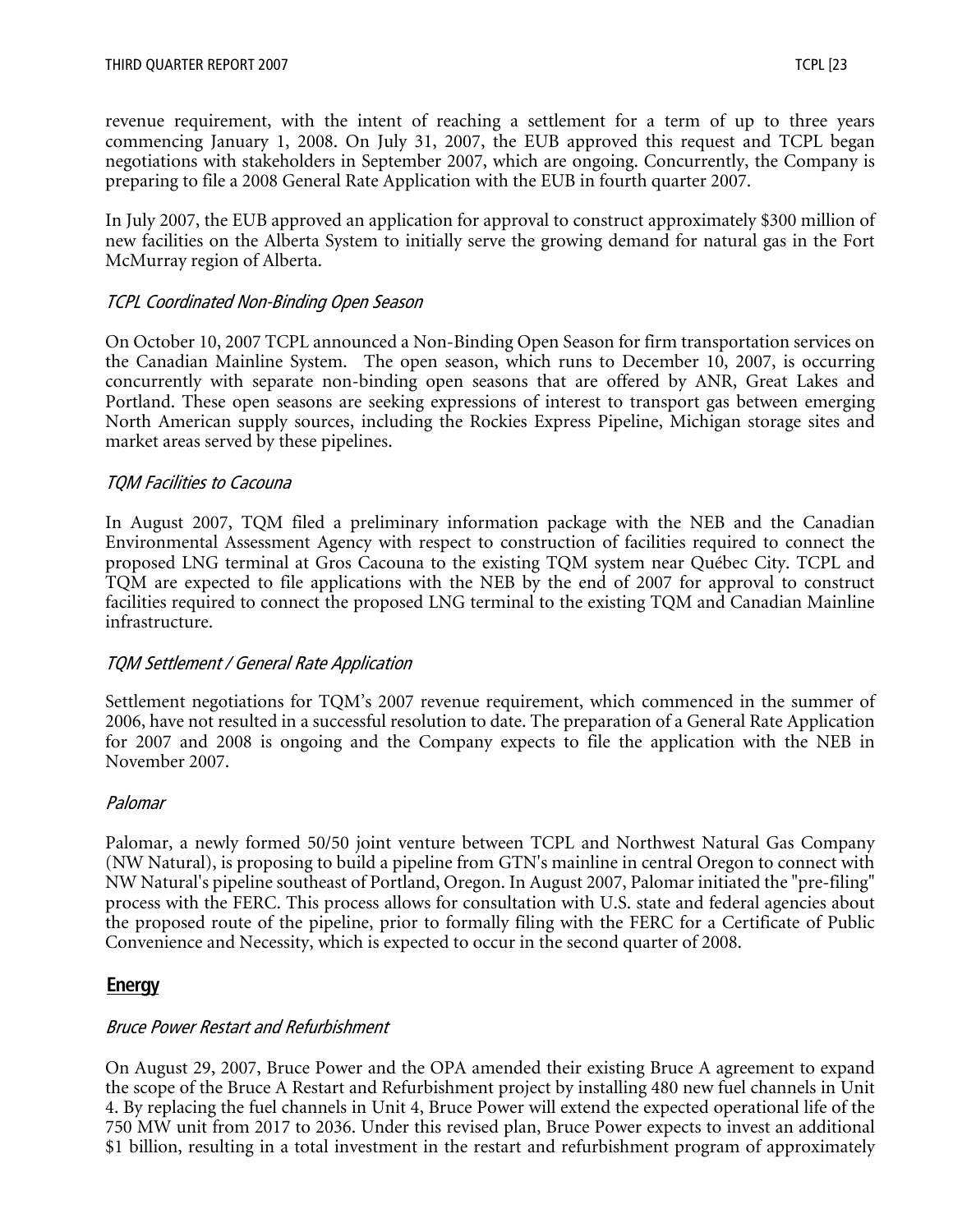\$5.25 billion. TCPL's share is expected to be approximately \$2.6 billion. Under the revised agreement, the OPA may elect to proceed with a three unit restart program prior to April 1, 2008 under certain conditions. Those conditions include the OPA determining that there will be insufficient transmission to accommodate all eight Bruce units by mid 2013.

## Cartier Wind Project

In September 2007, Cartier Wind Energy Inc. (Cartier) received environmental approval to build its proposed \$170-million Carleton wind farm on the Gaspé Peninsula of Québec. This approval allows Cartier to begin construction once all other permits are obtained. The 109.5 MW Carleton wind farm is the third project to be developed as a result of Hydro-Québec's first wind energy call for tenders in 2004. The Cartier projects represent an investment of more than \$1.1 billion in 740 MW of electricity generation in the province of Québec. TransCanada has a 62 per cent ownership in Cartier.

Construction continues on the 100.5 MW Anse á Valleau wind farm and remains on schedule for completion by December 2007.

#### Cacouna Energy

On September 26, 2007, the Cacouna Energy project announced that the planned in-service date for the regassification terminal will be delayed from 2010 to 2012. Reasons for the delay include a need to assess the potential impacts of permit conditions, to review the facility design due to escalating costs and to coordinate terminal start-up with pipeline construction and the availability of LNG supply.

#### Kibby Wind Power Project

In October 2007, a Land Use Regulatory Commission Hearing concluded in Maine for the Kibby Wind Power Project, a proposed wind farm along Kibby Mountain and Kibby Range in the Boundary Mountains of Maine. The Kibby Wind Power Project includes 44 wind turbines and would be capable of producing approximately 132 MW of electricity. Subject to receipt of U.S. federal and state approvals, construction of the new facilities could begin in early 2008.

#### Belle Plaine Polygeneration Project

On October 5, 2007, TCPL announced that the Company and the Government of Saskatchewan will each provide up to \$26 million for the engineering design of a proposed polygeneration plant near Belle Plaine, Saskatchewan. The plant, which would be owned and operated by TCPL, would use petroleum coke as feedstock to produce hydrogen, nitrogen, steam and carbon dioxide for fertilizer production and enhanced oil recovery, and to generate approximately 300 MW of electricity. The process would combine gassification and cogeneration technologies in a large industrial complex that would produce very low emissions, including significant capture and sequestration of carbon dioxide.

Under the agreement with the Government of Saskatchewan, TCPL is obligated to repay the \$26 million provided by the Government of Saskatchewan if the project proceeds. If the project does not proceed, the loan is not repayable. The project has a targeted in-service date of 2013.

# **Share Information**

As at September 30, 2007, TCPL had 525,191,392 issued and outstanding common shares.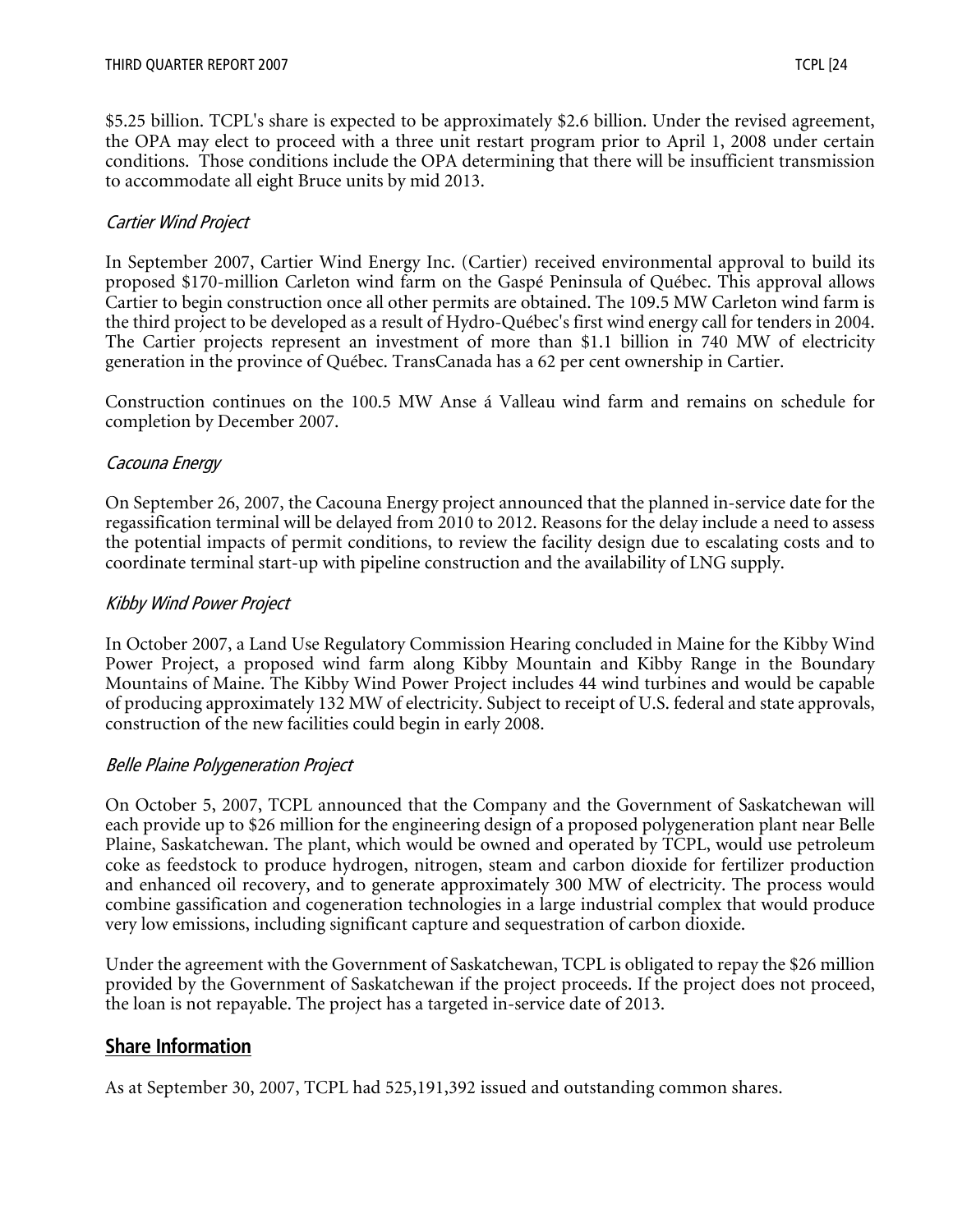| (unaudited)                                                                                                             |              | 2007   |            |             |              | 2006       |              | 2005        |
|-------------------------------------------------------------------------------------------------------------------------|--------------|--------|------------|-------------|--------------|------------|--------------|-------------|
| (millions of dollars except per share amounts)                                                                          | <b>Third</b> | Second | First      | Fourth      | <b>Third</b> | Second     | <b>First</b> | Fourth      |
| Revenues<br>Net Income Applicable to Common Shares                                                                      | 2.210        | 2,212  | 2,249      | 2,091       | 1,850        | 1,685      | 1,894        | 1,771       |
| Continuing operations                                                                                                   | 320          | 254    | 263        | 268         | 293          | 244        | 244          | 349         |
| Discontinued operations                                                                                                 |              |        |            |             |              |            | 28           |             |
|                                                                                                                         | 320          | 254    | 263        | 268         | 293          | 244        | 272          | 349         |
| <b>Share Statistics</b><br>Net income per share - Basic and Diluted<br>Continuing operations<br>Discontinued operations | 0.60         | \$0.49 | 0.50<br>\$ | \$.<br>0.56 | 0.60         | 0.51<br>S. | 0.50<br>0.06 | 0.72<br>\$. |
|                                                                                                                         | 0.60         | \$0.49 | 0.50       | 0.56        | 0.60         | 0.51       | 0.56         | 0.72        |

# **Selected Quarterly Consolidated Financial Data**(1)

<sup>(1)</sup> The selected quarterly consolidated financial data has been prepared in accordance with Canadian GAAP. Certain comparative figures have been reclassified to conform with the current year's presentation.

#### Factors Impacting Quarterly Financial Information

In Pipelines, which consists primarily of the Company's investments in regulated pipelines and regulated natural gas storage facilities, annual revenues and net earnings fluctuate over the long term based on regulators' decisions and negotiated settlements with shippers. Generally, quarter-over-quarter revenues and net earnings during any particular fiscal year remain relatively stable with fluctuations resulting from adjustments being recorded due to regulatory decisions and negotiated settlements with shippers, seasonal fluctuations in short-term throughput on U.S. pipelines and items outside of the normal course of operations.

In Energy, which consists primarily of the Company's investments in electrical power generation plants and non-regulated natural gas storage facilities, quarter-over-quarter revenues and net earnings are affected by seasonal weather conditions, customer demand, market prices, planned and unplanned plant outages as well as items outside of the normal course of operations.

Significant items which impacted the last eight quarters' net earnings are as follows.

- In fourth quarter 2005, net earnings included a \$115-million after-tax gain on the sale of P.T. Paiton Energy Company. In addition, Bruce A was formed and Bruce Power's results were proportionately consolidated, effective October 31, 2005.
- In first quarter 2006, net earnings included an \$18-million after-tax bankruptcy claim settlement from a former shipper on the Gas Transmission Northwest System. In addition, Energy's net earnings included contributions from the December 31, 2005 acquisition of the 756 MW Sheerness PPA.
- In second quarter 2006, net earnings included \$33 million of future income tax benefits (\$23 million in Energy and \$10 million in Corporate) as a result of reductions in Canadian federal and provincial corporate income tax rates. Pipelines' net earnings included a \$13-million after-tax gain related to the sale of the Company's general partner interest in Northern Border Partners, L.P.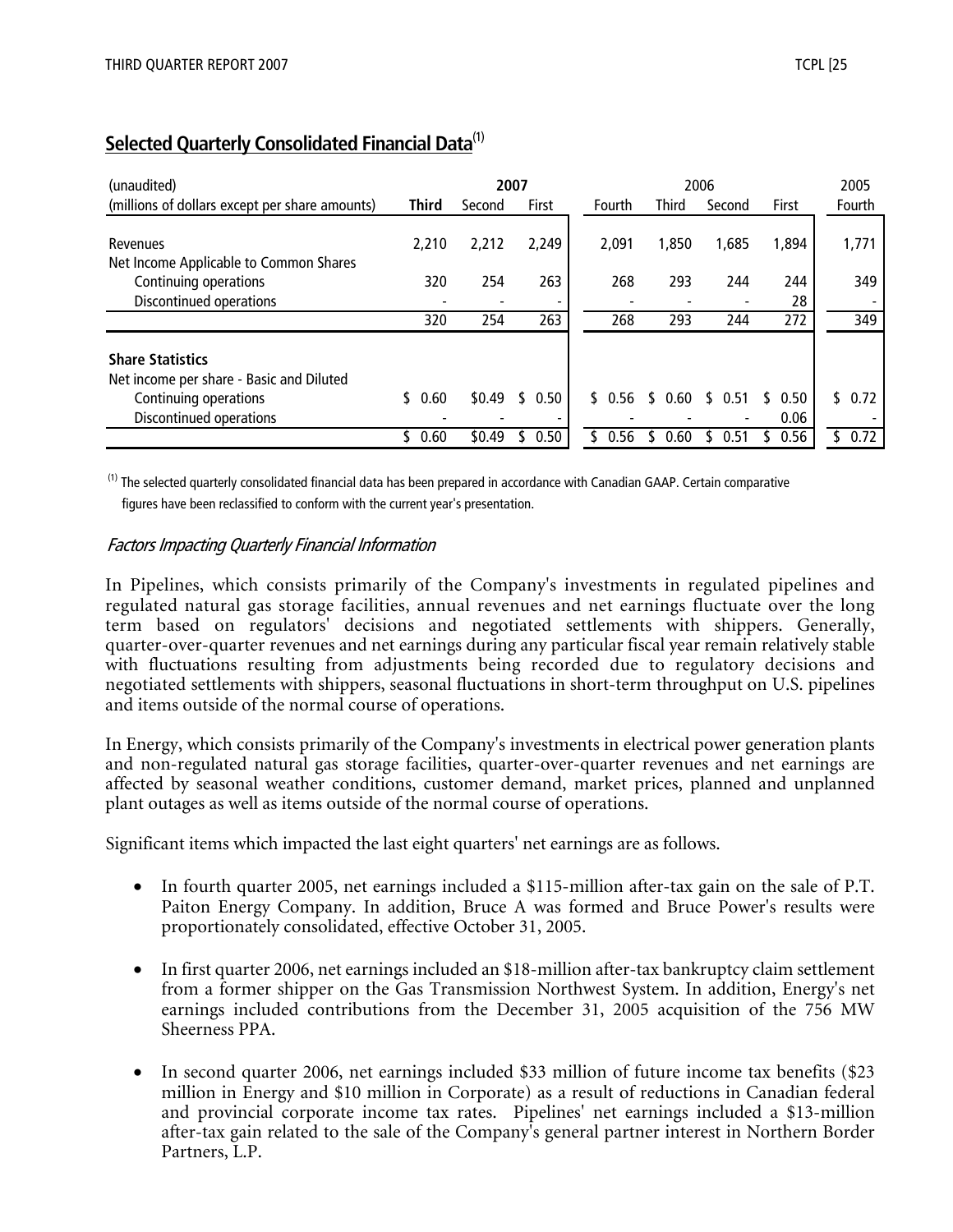- In third quarter 2006, net earnings included an income tax benefit of \$50 million on the resolution of certain income tax matters with taxation authorities and changes in estimates. Energy's net earnings included earnings from Bécancour, which came in service September 17, 2006.
- In fourth quarter 2006, net earnings included \$12 million related to income tax refunds and related interest.
- In first quarter 2007, net earnings included \$15 million related to positive income tax adjustments. In addition, Pipelines' net earnings included contributions from the February 22, 2007 acquisition of ANR and additional interests in Great Lakes. Energy's net earnings included earnings from the Edson natural gas facility, which was placed in service on December 31, 2006.
- In second quarter 2007, net earnings included \$16 million (\$12 million in Corporate and \$4 million in Energy) related to positive income tax adjustments resulting from changes in Canadian federal income tax legislation. Pipeline's net earnings increased as a result of a settlement reached on the Canadian Mainline, which was approved by the NEB in May 2007.
- In third quarter 2007, net earnings included \$15 million of favourable income tax reassessments and associated interest income relating to prior years.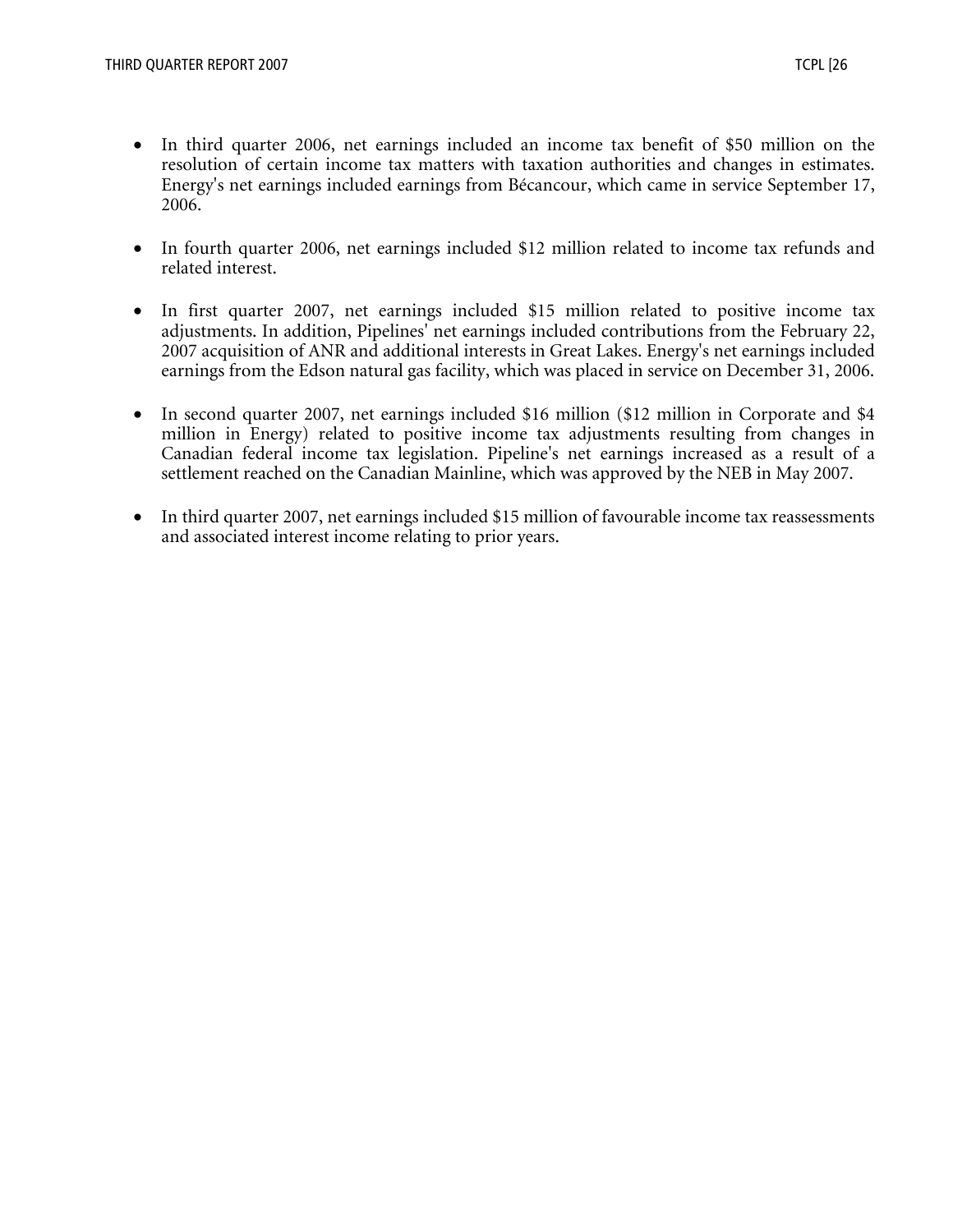# **Consolidated Income**

| (unaudited)<br>(millions of dollars)                                                          | Three months ended September 30<br>2007 | 2006                 | Nine months ended September 30<br>2007 | 2006             |
|-----------------------------------------------------------------------------------------------|-----------------------------------------|----------------------|----------------------------------------|------------------|
| <b>Revenues</b>                                                                               | 2,210                                   | 1,850                | 6,671                                  | 5,429            |
| <b>Operating Expenses</b>                                                                     |                                         |                      |                                        |                  |
| Plant operating costs and other                                                               | 739                                     | 593                  | 2,232                                  | 1,696            |
| Commodity purchases resold                                                                    | 476                                     | 382                  | 1,579                                  | 1,224            |
| Depreciation                                                                                  | 298                                     | 264                  | 888                                    | 787              |
|                                                                                               | 1,513                                   | 1,239                | 4,699                                  | 3,707            |
|                                                                                               | 697                                     | 611                  | 1,972                                  | 1,722            |
| <b>Other Expenses/(Income)</b>                                                                |                                         |                      |                                        |                  |
| <b>Financial charges</b>                                                                      | 241                                     | 204                  | 730                                    | 614              |
| Financial charges of joint ventures                                                           | 17                                      | 22                   | 57                                     | 67               |
| Income from equity investments                                                                | (2)                                     | (4)                  | (13)                                   | (28)             |
| Interest income and other                                                                     | (31)                                    | (42)                 | (79)                                   | (106)            |
| Gain on sale of Northern Border Partners, L.P. interest                                       |                                         |                      |                                        | (23)             |
|                                                                                               | $\overline{225}$                        | 180                  | 695                                    | $\overline{524}$ |
|                                                                                               |                                         |                      |                                        |                  |
| Income from Continuing Operations before Income<br><b>Taxes and Non-Controlling Interests</b> | 472                                     | 431                  | 1,277                                  | 1,198            |
| <b>Income Taxes</b>                                                                           |                                         |                      |                                        |                  |
| Current                                                                                       | 82                                      | 30                   | 345                                    | 277              |
| Future                                                                                        | 50                                      | 75                   | 27                                     | 71               |
|                                                                                               | 132                                     | 105                  | $\overline{372}$                       | 348              |
|                                                                                               |                                         |                      |                                        |                  |
| <b>Non-Controlling Interests</b>                                                              | 13                                      | 11                   | 44                                     | 32               |
| Non-controlling interest in PipeLines LP<br>Other                                             |                                         |                      | 7                                      | $10\,$           |
|                                                                                               | 1<br>14                                 | 6<br>$\overline{17}$ | $\overline{51}$                        | $\overline{42}$  |
|                                                                                               |                                         |                      |                                        |                  |
| <b>Net Income from Continuing Operations</b>                                                  | 326                                     | 309                  | 854                                    | 808              |
| <b>Net Income from Discontinued Operations</b>                                                |                                         |                      |                                        | 28               |
| <b>Net Income</b>                                                                             | 326                                     | 309                  | 854                                    | 836              |
| <b>Preferred Share Dividends</b>                                                              | 6                                       | 6                    | 17                                     | 17               |
| <b>Net Income Applicable to Common Shares</b>                                                 | 320                                     | $\overline{303}$     | 837                                    | 819              |
|                                                                                               |                                         |                      |                                        |                  |
| <b>Net Income Applicable to Common Shares</b>                                                 |                                         |                      |                                        |                  |
| Continuing operations                                                                         | 320                                     | 303                  | 837                                    | 791              |
| Discontinued operations                                                                       |                                         |                      |                                        | 28               |
|                                                                                               | 320                                     | $\overline{303}$     | 837                                    | 819              |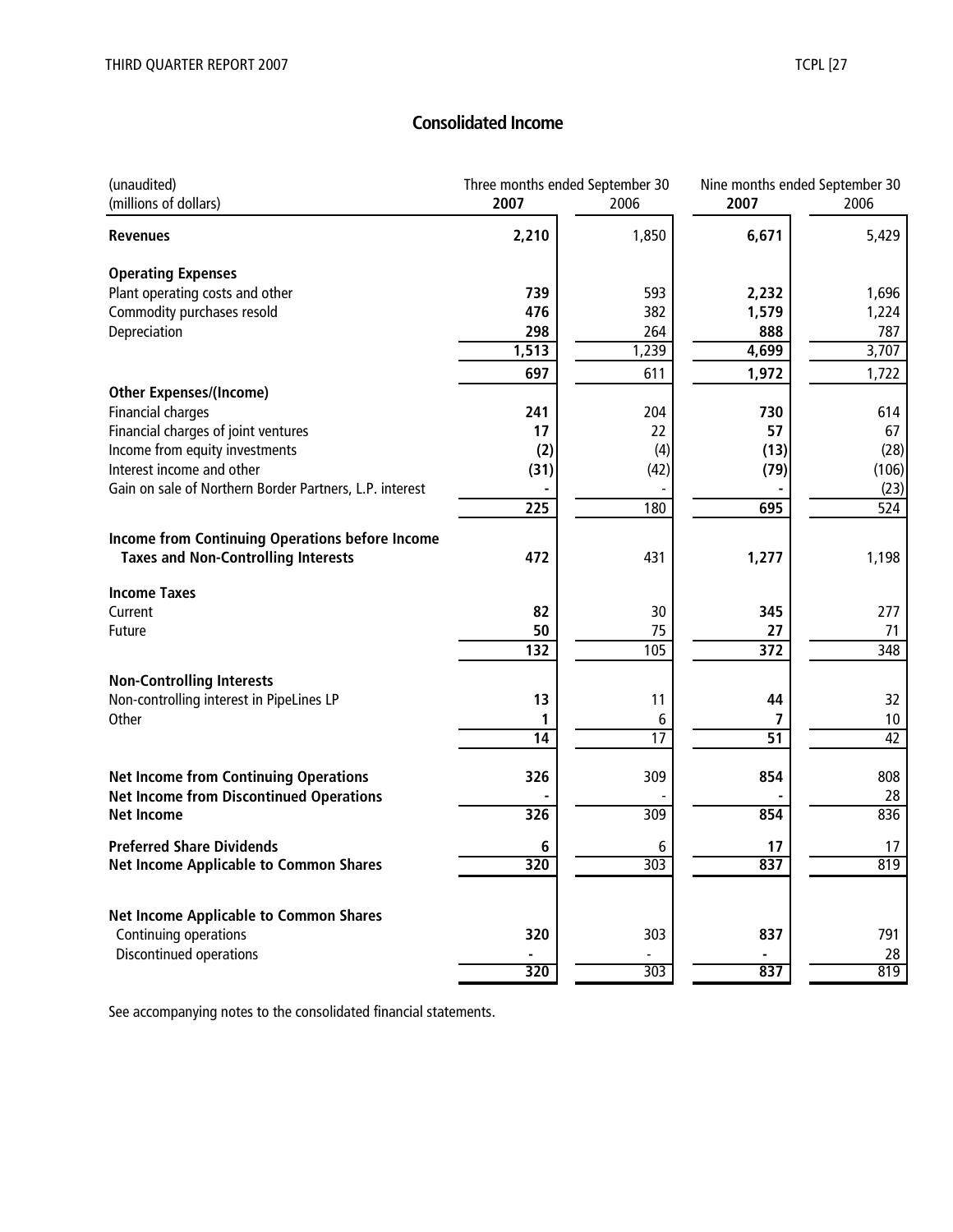# **Consolidated Cash Flows**

| (unaudited)                                                     |          | Three months ended September 30 | Nine months ended September 30 |                |
|-----------------------------------------------------------------|----------|---------------------------------|--------------------------------|----------------|
| (millions of dollars)                                           | 2007     | 2006                            | 2007                           | 2006           |
| <b>Cash Generated From Operations</b>                           |          |                                 |                                |                |
| Net income                                                      | 326      | 299                             | 854                            | 826            |
| Depreciation                                                    | 298      | 264                             | 888                            | 787            |
| Income from equity investments in excess of distributions       |          |                                 |                                |                |
| received                                                        | (1)      | (1)                             | (6)                            | (8)            |
| Future income taxes                                             | 50       | 75                              | 27                             | 71             |
| Non-controlling interests                                       | 14       | 17                              | 51                             | 42             |
| Funding of employee future benefits lower than/(in excess of)   |          |                                 |                                |                |
| expense                                                         | 3        | (2)                             | 18                             | (17)           |
| Gain on sale of Northern Border Partners, L.P. interest, net of |          |                                 |                                |                |
| current income tax                                              |          |                                 |                                | (11)           |
| Other                                                           | 7<br>697 | 9<br>661                        | 35                             | 26<br>1,716    |
|                                                                 | 146      |                                 | 1,867<br>272                   |                |
| Decrease/(increase) in operating working capital                | 843      | (43)<br>618                     |                                | (136)<br>1,580 |
| Net cash provided by operations                                 |          |                                 | 2,139                          |                |
| <b>Investing Activities</b>                                     |          |                                 |                                |                |
| Capital expenditures                                            | (364)    | (372)                           | (1,056)                        | (1,002)        |
| Acquisitions, net of cash acquired                              | 2        |                                 | (4, 222)                       | (358)          |
| Disposition of assets, net of current income taxes              |          |                                 |                                | 23             |
| Deferred amounts and other                                      | (126)    | (47)                            | (256)                          | (62)           |
| Net cash used in investing activities                           | (488)    | (419)                           | (5, 534)                       | (1, 399)       |
| <b>Financing Activities</b>                                     |          |                                 |                                |                |
| Dividends on common and preferred shares                        | (189)    | (162)                           | (538)                          | (478)          |
| Advances from parent                                            | (130)    | 3                               | 588                            | 14             |
| Distributions paid to non-controlling interests                 | (17)     | (10)                            | (51)                           | (30)           |
| Notes payable issued/(repaid), net                              | 413      | 4                               | 156                            | (449)          |
| Long-term debt issued                                           | 5        |                                 | 1,456                          | 1,250          |
| Reduction of long-term debt                                     | (64)     | (4)                             | (859)                          | (352)          |
| Long-term debt of joint ventures issued                         | 12       | 14                              | 122                            | 38             |
| Reduction of long-term debt of joint ventures                   | (20)     | (27)                            | (139)                          | (48)           |
| Junior subordinated notes issued                                |          |                                 | 1,107                          |                |
| Preferred securities redeemed                                   | (488)    |                                 | (488)                          |                |
| Partnership units of subsidiary issued                          |          | $\overline{\phantom{a}}$        | 348                            |                |
| Common shares issued                                            | 64       |                                 | 1,588                          |                |
| Net cash (used in)/provided by financing activities             | (414)    | (182)                           | 3,290                          | (55)           |
| <b>Effect of Foreign Exchange Rate Changes on Cash</b>          |          |                                 |                                |                |
| and Short-Term Investments                                      | (16)     |                                 | (46)                           | (8)            |
| (Decrease)/Increase in Cash and Short-Term Investments          | (75)     | 18                              | (151)                          | 118            |
| <b>Cash and Short-Term Investments</b>                          |          |                                 |                                |                |
| Beginning of period                                             | 325      | 312                             | 401                            | 212            |
| <b>Cash and Short-Term Investments</b>                          |          |                                 |                                |                |
| End of period                                                   | 250      | 330                             | 250                            | 330            |
| <b>Supplementary Cash Flow Information</b>                      |          |                                 |                                |                |
| Income taxes paid                                               | 93       | 86                              | 303                            | 454            |
| Interest paid                                                   | 283      | 195                             | 812                            | 629            |
|                                                                 |          |                                 |                                |                |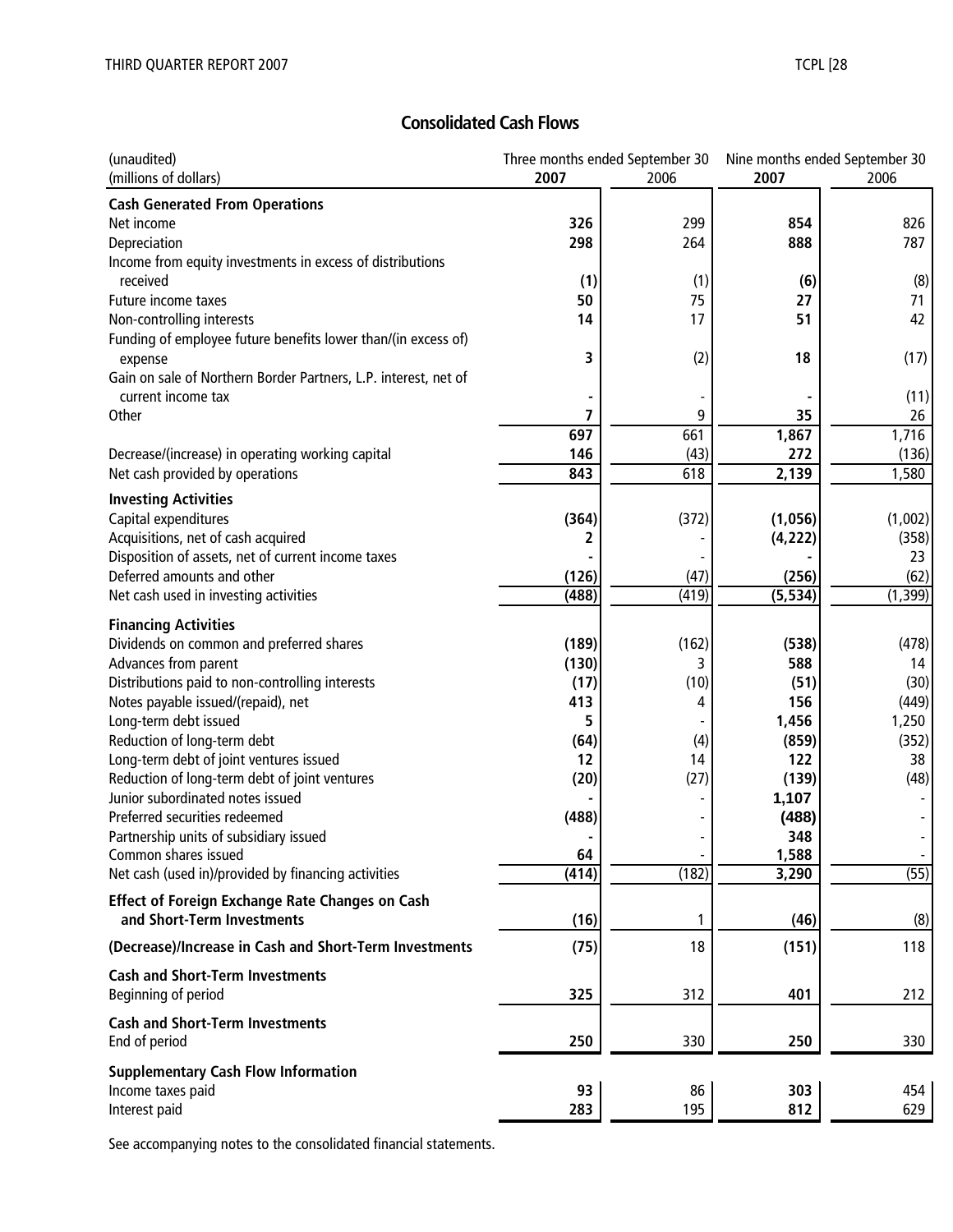# **Consolidated Balance Sheet**

| (unaudited)<br>(millions of dollars)                | September 30,<br>2007 | December 31,<br>2006 |
|-----------------------------------------------------|-----------------------|----------------------|
|                                                     |                       |                      |
| <b>ASSETS</b>                                       |                       |                      |
| <b>Current Assets</b>                               |                       |                      |
| Cash and short-term investments                     | 250                   | 401                  |
| Accounts receivable                                 | 1,008                 | 1,001                |
| Inventories                                         | 426                   | 392                  |
| Other                                               | 238                   | 297                  |
|                                                     | 1,922<br>68           | 2,091                |
| <b>Long-Term Investments</b>                        |                       | 71                   |
| <b>Plant, Property and Equipment</b><br>Goodwill    | 23,296                | 21,487               |
| <b>Other Assets</b>                                 | 2,517                 | 281                  |
|                                                     | 2,022<br>29,825       | 1,978<br>25,908      |
|                                                     |                       |                      |
| <b>LIABILITIES AND SHAREHOLDER'S EQUITY</b>         |                       |                      |
| <b>Current Liabilities</b>                          |                       |                      |
| Notes payable                                       | 622                   | 467                  |
| Accounts payable                                    | 2,395                 | 1,582                |
| <b>Accrued interest</b>                             | 288                   | 264                  |
| Current portion of long-term debt                   | 706                   | 616                  |
| Current portion of long-term debt of joint ventures | 27                    | 142                  |
|                                                     | 4,038                 | 3,071                |
| <b>Deferred Amounts</b>                             | 1,107                 | 1,029                |
| <b>Future Income Taxes</b>                          | 1,266                 | 876                  |
| <b>Long-Term Debt</b>                               | 11,374                | 10,887               |
| <b>Long-Term Debt of Joint Ventures</b>             | 880                   | 1,136                |
| <b>Junior Subordinated Notes</b>                    | 983                   |                      |
| <b>Preferred Securities</b>                         |                       | 536                  |
|                                                     | 19,648                | 17,535               |
| <b>Non-Controlling Interests</b>                    |                       |                      |
| Non-controlling interest in PipeLines LP            | 540                   | 287                  |
| Other                                               | 68                    | 79                   |
|                                                     | 608                   | 366                  |
| <b>Shareholder's Equity</b>                         |                       |                      |
| Preferred shares                                    | 389                   | 389                  |
| Common shares                                       | 6,299                 | 4,712                |
| Contributed surplus                                 | 280                   | 277                  |
| Retained earnings                                   | 3,012                 | 2,719                |
| Accumulated other comprehensive loss                | (411)                 | (90)                 |
|                                                     | 9,569                 | 8,007                |
|                                                     | 29,825                | 25,908               |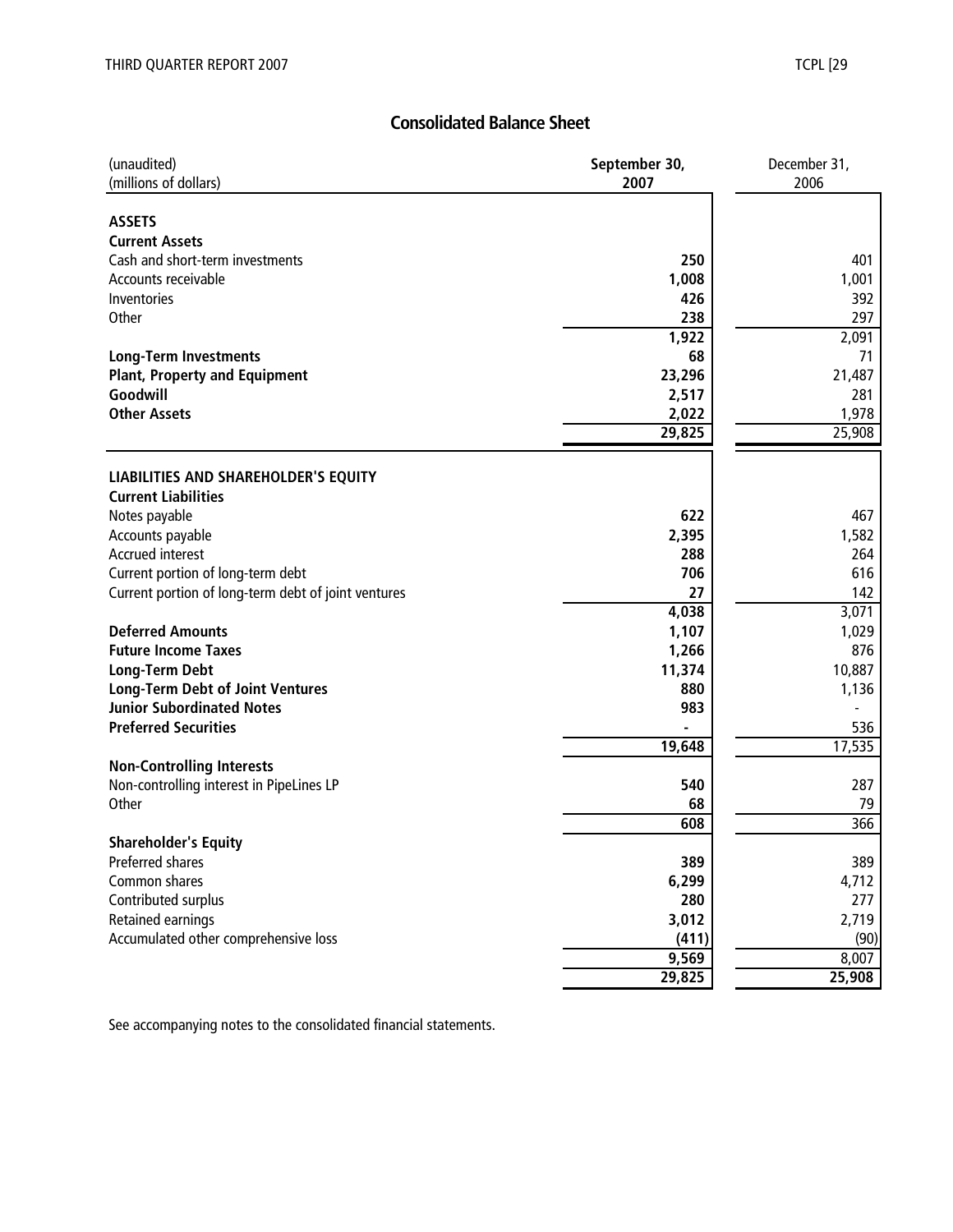# **Consolidated Comprehensive Income**

| (unaudited)                                                      |       | Three months ended September 30 |       | Nine months ended September 30 |
|------------------------------------------------------------------|-------|---------------------------------|-------|--------------------------------|
| (millions of dollars)                                            | 2007  | 2006                            | 2007  | 2006                           |
| <b>Net income</b>                                                | 326   | 309                             | 854   | 836                            |
| Other comprehensive income/(loss), net of tax                    |       |                                 |       |                                |
| Change in foreign currency translation gains and losses on       |       |                                 |       |                                |
| investments in foreign operations <sup>(1)</sup>                 | (121) |                                 | (342) | (30)                           |
| Change in gains and losses on hedges of investments              |       |                                 |       |                                |
| in foreign operations $(2)$                                      | 22    |                                 | 77    | 25                             |
| Change in gains and losses on derivative instruments             |       |                                 |       |                                |
| designated as cash flow hedges <sup>(3)</sup>                    | 41    |                                 |       |                                |
| Reclassification to net income of gains and losses on derivative |       |                                 |       |                                |
| instruments designated as cash flow hedges pertaining to         |       |                                 |       |                                |
| prior periods <sup>(4)</sup>                                     | 16    |                                 | 36    |                                |
| Other comprehensive (loss)/income for the period                 | (42)  |                                 | (225) | (5)                            |
| Comprehensive income for the period                              | 284   | 310                             | 629   | 831                            |

(1) Net of income tax expense of \$39 million and \$95 million for the three and nine months ended September 30, 2007, respectively (2006 - \$nil and \$22 million expense, respectively).

 $(2)$  Net of income tax expense of \$12 million and \$40 million for the three and nine months ended September 30, 2007, respectively (2006 - \$1 million expense and \$13 million expense, respectively).

<sup>(3)</sup> Net of income tax expense of \$13 million and \$3 million for the three and nine months ended September 30, 2007, respectively.

 $^{(4)}$  Net of income tax expense of \$14 million and \$19 million for the three and nine months ended September 30, 2007, respectively.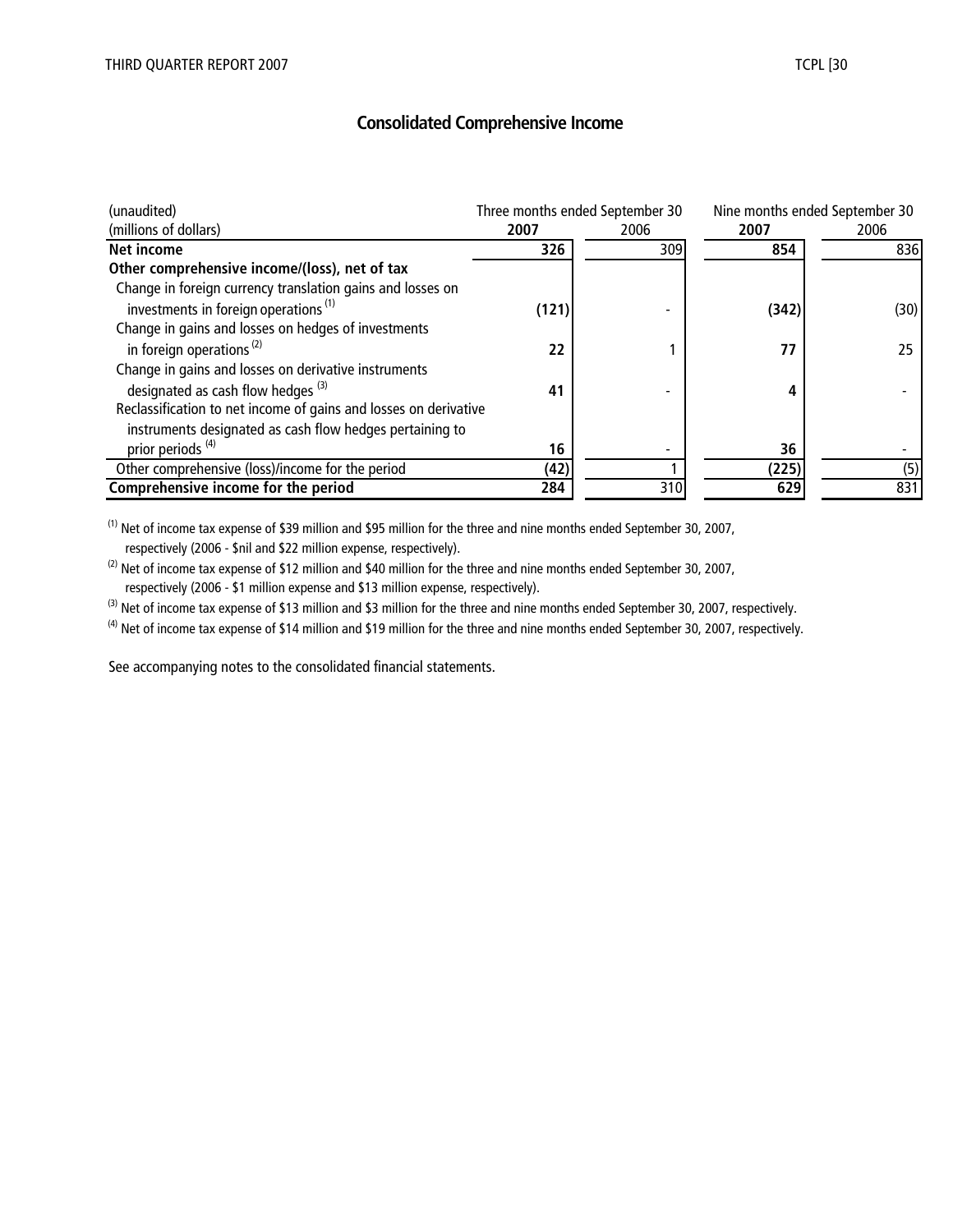# **Consolidated Shareholder**'**s Equity**

Nine months ended September 30

| (unaudited)                                                             |       |       |
|-------------------------------------------------------------------------|-------|-------|
| (millions of dollars)                                                   | 2007  | 2006  |
| <b>Preferred Shares</b>                                                 | 389   | 389   |
| <b>Common Shares</b>                                                    |       |       |
| Balance at beginning of period                                          | 4,712 | 4,712 |
| Proceeds from common shares issued                                      | 1,587 |       |
| Balance at end of period                                                | 6,299 | 4,712 |
| <b>Contributed Surplus</b>                                              |       |       |
| Balance at beginning of period                                          | 277   | 275   |
| Issuance of stock options                                               |       |       |
| Balance at end of period                                                | 280   | 276   |
|                                                                         |       |       |
| <b>Retained Earnings</b>                                                |       |       |
| Balance at beginning of period                                          | 2,719 | 2,267 |
| Transition adjustment resulting from adopting new financial             |       |       |
| instruments accounting standards                                        | 4     |       |
| Net income                                                              | 854   | 826   |
| Preferred share dividends                                               | (17)  | (17)  |
| Common share dividends                                                  | (548) | (469) |
| Balance at end of period                                                | 3,012 | 2,607 |
| Accumulated Other Comprehensive Loss, net of income taxes               |       |       |
| Balance at beginning of period                                          | (90)  | (90)  |
| Transition adjustment resulting from adopting new financial instruments |       |       |
| accounting standards                                                    | (96)  |       |
| Other comprehensive loss                                                | (225) | (5)   |
| Balance at end of period                                                | (411  | (95)  |
| <b>Total Shareholder's Equity</b>                                       | 9,569 | 7,889 |
|                                                                         |       |       |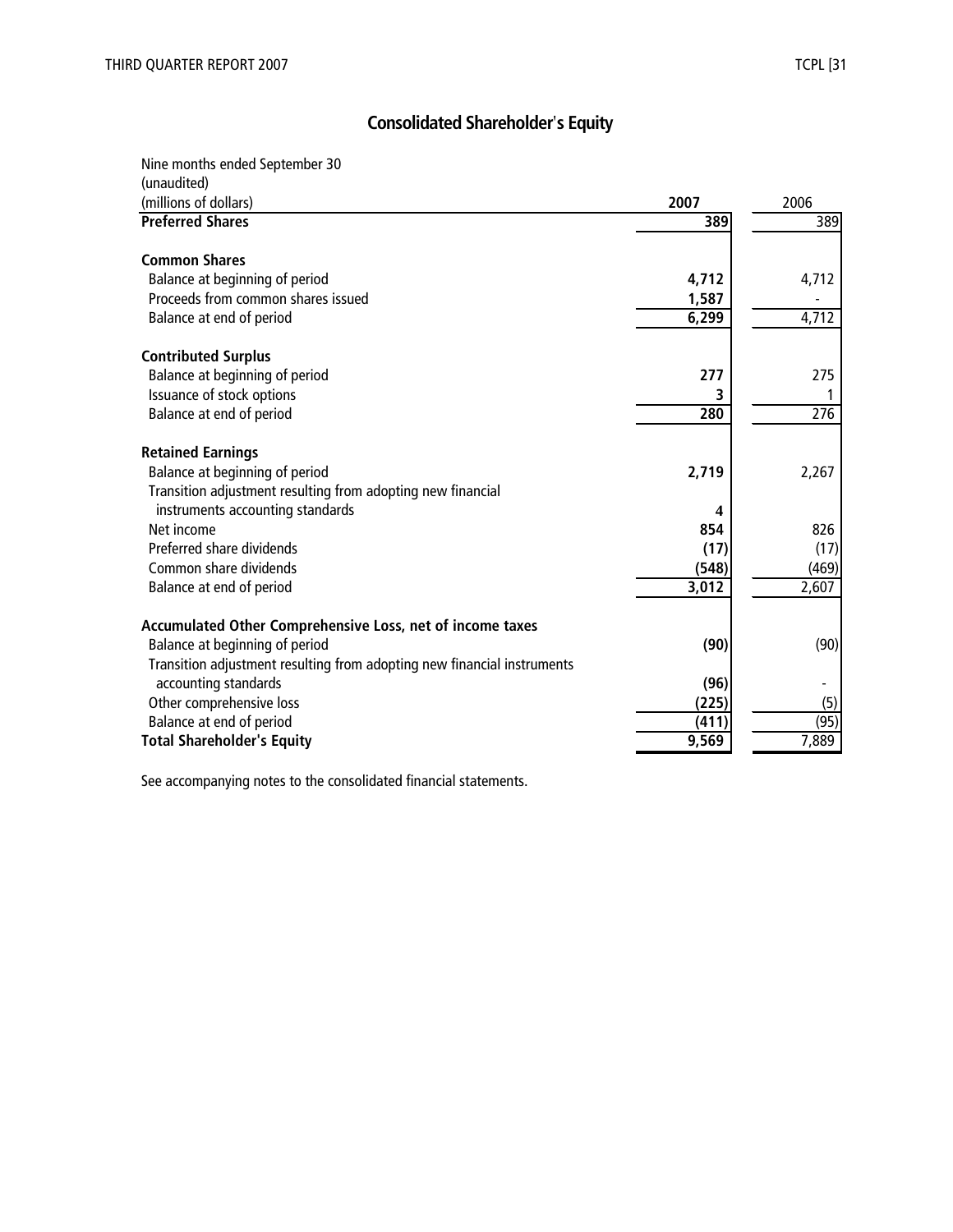# **Accumulated Other Comprehensive Loss**

|                                                                                         | <b>Currency</b>    |                  |              |
|-----------------------------------------------------------------------------------------|--------------------|------------------|--------------|
| (unaudited)                                                                             | <b>Translation</b> | <b>Cash Flow</b> |              |
| (millions of dollars)                                                                   | <b>Adjustment</b>  | <b>Hedges</b>    | <b>Total</b> |
| Balance at December 31, 2006                                                            | (90)               |                  | (90)         |
| Transition adjustment resulting from adopting new financial instruments standards       |                    | (96)             | (96)         |
| Change in foreign currency translation gains and losses on investments in               |                    |                  |              |
| foreign operations <sup>(1)</sup>                                                       | (342)              |                  | (342)        |
| Change in gains and losses on hedge of investments in foreign operations <sup>(2)</sup> | 77                 |                  | 77           |
| Change in gains and losses on derivative instruments designated as cash flow            |                    |                  |              |
| hedges <sup>(3)</sup>                                                                   |                    | 4                | Δ            |
| Reclassification to net income of gains and losses on derivative instruments            |                    |                  |              |
| designated as cash flow hedges pertaining to prior periods $(4)$ (5)                    |                    | 36               | 36           |
| Balance at September 30, 2007                                                           | (355)              | (56)             | (411)        |
|                                                                                         |                    |                  |              |
| Balance at December 31, 2005                                                            | (90)               |                  | (90)         |
| Change in foreign currency translation gains and losses on investments in               |                    |                  |              |
| foreign operations <sup>(1)</sup>                                                       | (30)               |                  | (30)         |
| Change in gains and losses on hedge of investments in foreign operations <sup>(2)</sup> | 25                 |                  | 25           |
| Balance at September 30, 2006                                                           | (95)               |                  | (95)         |

(1) Net of income tax expense of \$95 million for the nine months ended September 30, 2007 (2006 - \$22 million expense).

(2) Net of income tax expense of \$40 million for the nine months ended September 30, 2007 (2006 - \$13 million expense).

<sup>(3)</sup> Net of income tax expense of \$3 million for the nine months ended September 30, 2007.

 $(4)$  Net of income tax expense of \$19 million for the nine months ended September 30, 2007.

<sup>(5)</sup> During the next 12 months, the Company expects to reclassify to net income an estimated \$105 million (\$71 million after tax) of net losses reported in accumulated other comprehensive income for cash flow hedges.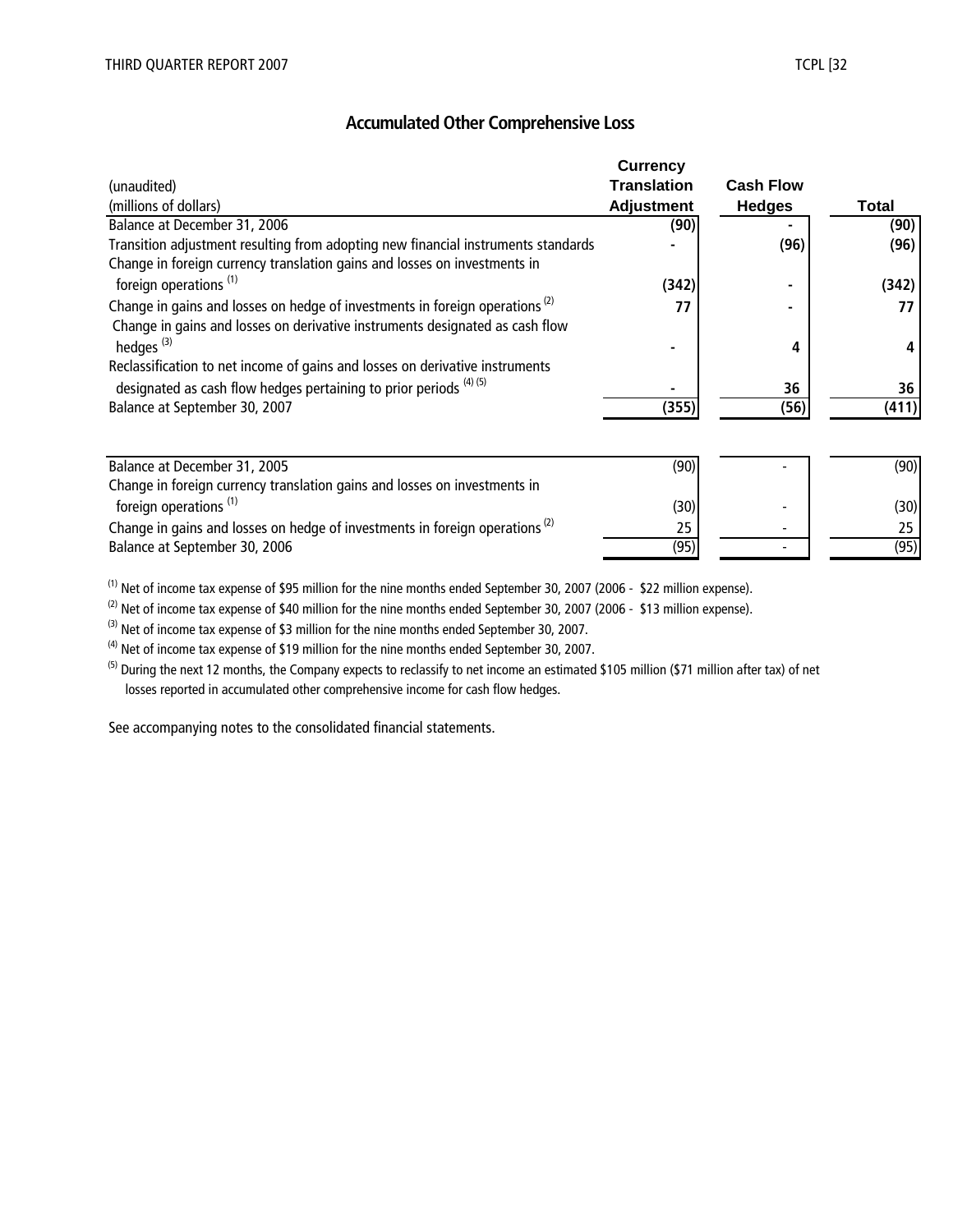# **Notes to Consolidated Financial Statements (Unaudited)**

# **1. Significant Accounting Policies**

The consolidated financial statements of TransCanada PipeLines Limited (TCPL or the Company) have been prepared in accordance with Canadian generally accepted accounting principles (GAAP). The accounting policies applied are consistent with those outlined in TCPL's annual audited consolidated financial statements for the year ended December 31, 2006, except for the changes noted below. These consolidated financial statements reflect all normal recurring adjustments that are, in the opinion of management, necessary to present fairly the financial position and results of operations for the respective periods. These consolidated financial statements do not include all disclosures required in the annual financial statements and should be read in conjunction with the 2006 audited consolidated financial statements included in TCPL's 2006 Annual Report. Amounts are stated in Canadian dollars unless otherwise indicated. Certain comparative figures have been reclassified to conform with current period's presentation.

In Pipelines, which consists primarily of the Company's investments in regulated pipelines and regulated natural gas storage facilities, annual revenues and net earnings fluctuate over the long term based on regulators' decisions and negotiated settlements with shippers. Generally, quarter-over-quarter revenues and net earnings during any particular fiscal year remain relatively stable with fluctuations resulting from adjustments being recorded due to regulatory decisions and negotiated settlements with shippers, seasonal fluctuations in short-term throughput on U.S. pipelines and items outside of the normal course of operations.

In Energy, which consists primarily of the Company's investments in electrical power generation plants and non-regulated natural gas storage facilities, quarter-over-quarter revenues and net earnings are affected by seasonal weather conditions, customer demand, market prices, planned and unplanned plant outages as well as items outside of the normal course of operations.

Since a determination of the value of many assets, liabilities, revenues and expenses is dependent upon future events, the preparation of these consolidated financial statements requires the use of estimates and assumptions. In the opinion of Management, these consolidated financial statements have been properly prepared within reasonable limits of materiality and within the framework of the Company's significant accounting policies.

# **2. Changes In Accounting Policies**

#### Changes in Second Quarter 2007

#### **Proprietary Natural Gas Storage Inventories and Revenue Recognition**

The new Canadian Institute of Chartered Accountants (CICA) Handbook accounting requirements for Section 3031 "Inventories" will become effective January 1, 2008; however, the Company chose to adopt this standard as of April 1, 2007. Adjustments to the 2007 consolidated financial statements have been made in accordance with the transitional provisions for this new standard.

Effective April 1, 2007, TCPL began valuing its proprietary natural gas storage inventory at fair value, as measured by the one-month forward price for natural gas. In order to record inventory at fair value, TCPL has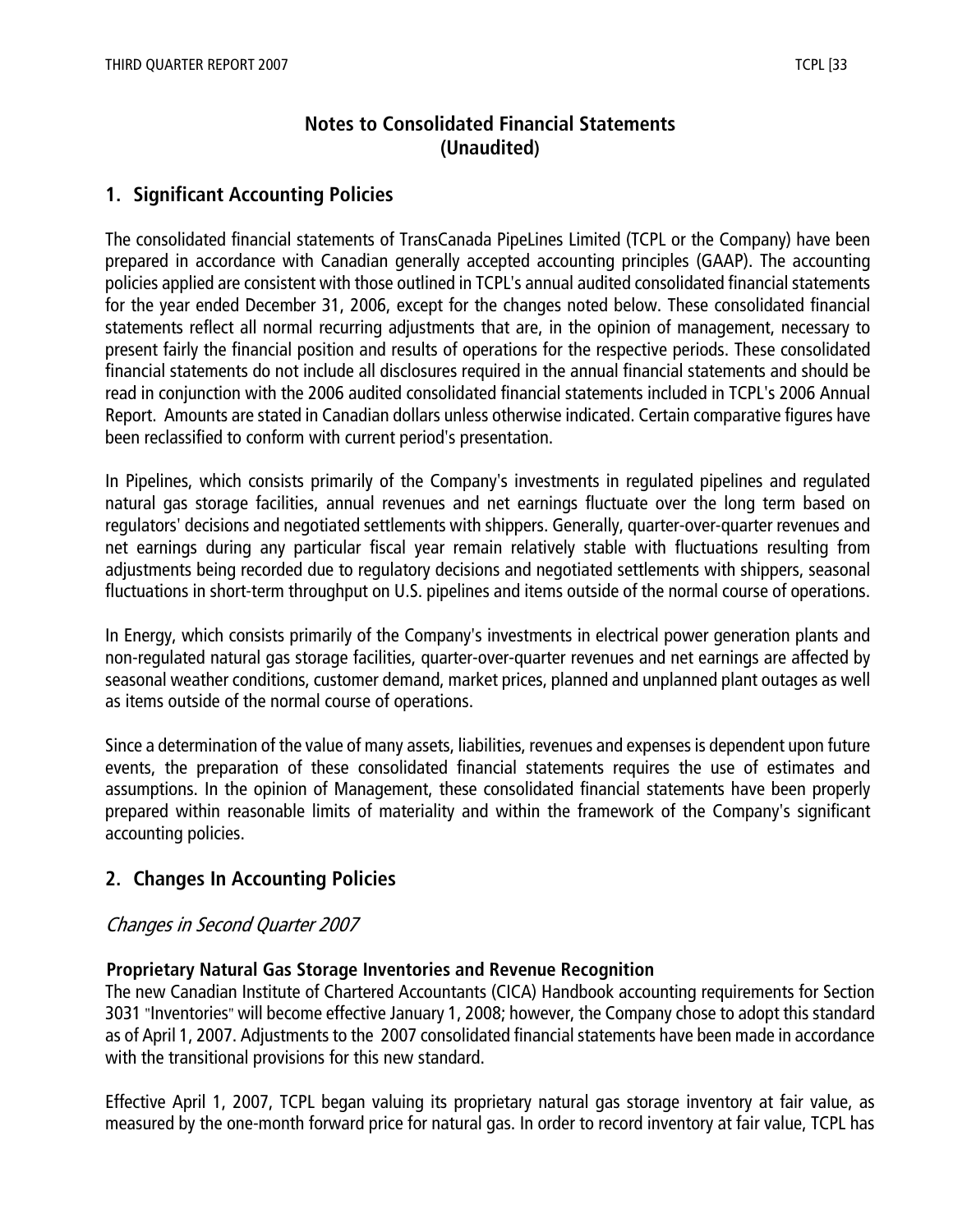designated its natural gas storage business as a broker/trader business that purchases and sells natural gas on a back-to-back basis. The Company did not have any proprietary natural gas inventory prior to April 1, 2007.

The Company records its proprietary natural gas storage results in Revenues net of Commodity Purchases Resold. All changes in the fair value of the proprietary natural gas storage inventory are recorded in Inventories and Revenues. At September 30, 2007, \$81 million of proprietary natural gas storage inventory was included in Inventories, which included \$25 million related to changes in fair value of the proprietary natural gas storage inventory. Revenues included unrealized pre-tax losses related to the change in fair value of the proprietary natural gas storage inventory for the three and nine months ended September 30, 2007 of \$2 million and \$25 million, respectively. These losses were essentially offset by the change in fair value of forward proprietary natural gas purchase and sale contracts.

# Changes in First Quarter 2007

Effective January 1, 2007, the Company adopted the CICA Handbook accounting requirements for Section 1506 "Accounting Changes", Section 1530 "Comprehensive Income", Section 3251 "Equity", Section 3855 "Financial Instruments – Recognition and Measurement", Section 3861 "Financial Instruments – Disclosure and Presentation", and Section 3865 "Hedges". Adjustments to the consolidated financial statements for the first nine months in 2007 have been made in accordance with the transitional provisions for these new standards.

# **Comprehensive Income and Equity**

The Company's financial statements include statements of Consolidated Comprehensive Income and Accumulated Other Comprehensive Loss. In addition, as required by Section 3251, the Company now presents separately in its Consolidated Shareholders' Equity the changes for each of its components of Shareholders' Equity, including Accumulated Other Comprehensive Loss.

# **Financial Instruments**

All financial instruments are included on the balance sheet initially at fair value. All derivatives, other than those that meet the normal purchases and sales exceptions or are not within the scope of GAAP, are also carried on the balance sheet at fair value. In general, financial assets are classified as held for trading, held to maturity, loans and receivables, or available for sale. In general, financial liabilities are classified as held for trading or other financial liabilities. Subsequent measurement and financial statement classification of changes in fair value are determined by classification of the instruments.

Held-for-trading financial assets and liabilities consist of swaps, options, forwards and futures and are entered into with the intention of generating a profit. A financial asset or liability that does not meet this criteria may be designated as held for trading. TCPL has not designated any financial assets or liabilities as held for trading. These financial instruments are initially accounted for at their fair value and changes to fair value are included in Revenues. Held-to-maturity financial assets are accounted for at their amortized cost using the effective interest method. The Company did not have any of these financial instruments at September 30, 2007. Loans and receivables include primarily trade accounts receivable and non-interest-bearing third party loans receivable and are accounted for at their amortized cost using the effective interest method. The available-for-sale classification includes non-derivative financial assets that are designated as available for sale or are not included in the other three classifications. These instruments are initially accounted for at their fair value and changes to fair value are recorded through Other Comprehensive Income. Income earned from these assets is included in Interest Income and Other.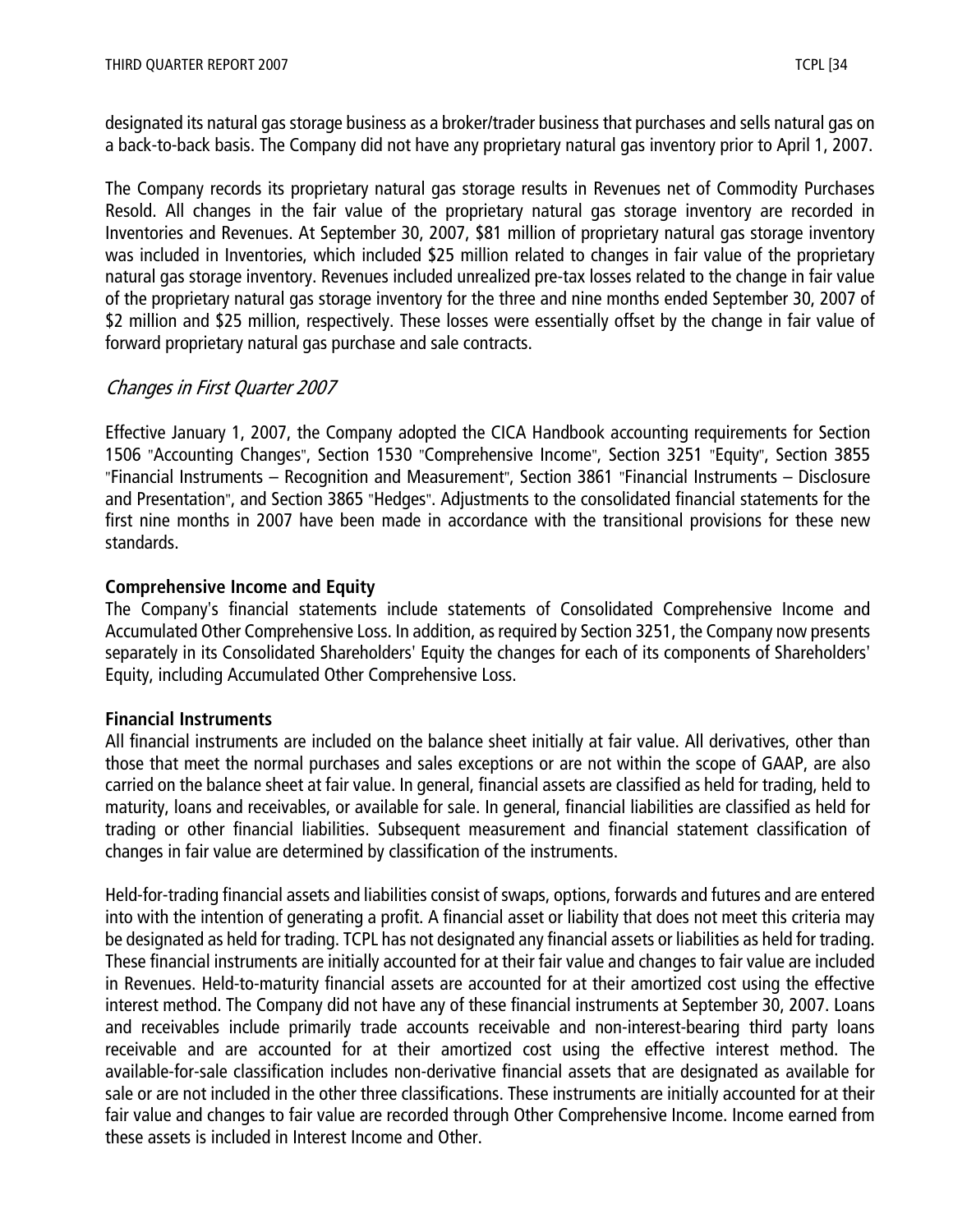Other financial liabilities not classified as held for trading are accounted for at their amortized cost, using the effective interest method. Interest expense is included in Financial Charges and Financial Charges of Joint Ventures. As part of the accounting for the Company's regulated operations, gains or losses from the changes in the fair value of financial instruments within the regulated operations are included in regulatory assets or regulatory liabilities.

Derivatives embedded in other financial instruments or contracts (the host instrument) are recorded as separate derivatives and are measured at fair value if the economic characteristics of the embedded derivative are not closely related to the host instrument, the terms of the embedded derivative are the same as those of a stand-alone derivative and the total contract is not held for trading or accounted for at fair value. Changes in fair value of the embedded derivative are included in Revenues. The Company used January 1, 2003 as the transition date for embedded derivatives.

Transaction costs are incremental costs that are directly attributable to the acquisition, issue or disposal of a financial instrument. Effective January 1, 2007, the Company began offsetting long-term debt transaction costs against the associated debt and began amortizing these costs using the effective interest method. Previously, these costs were amortized on a straight-line basis over the life of the debt. There was no material effect on the Company's financial statements as a result of this change in policy. In third quarter and the first nine months of 2007, the charge to Net Income for the amortization of transaction costs using the effective interest method was immaterial.

#### **Hedges**

Section 3865 specifies the circumstances under which hedge accounting is permissible, how hedge accounting may be performed and where the impacts should be recorded. The standard introduces three specific types of hedging relationships: fair value hedges, cash flow hedges and hedges of a net investment in self-sustaining foreign operations.

As part of its asset and liability management, the Company uses derivatives for hedging positions to reduce its exposure to credit and market risk. The Company designates certain derivatives as hedges and prepares documentation at the inception of the hedging contract. The Company performs an assessment at inception and during the term of the contract to determine if the derivative used as a hedge is effective in offsetting the risks in the values or cash flows of the hedged financial instrument. All derivatives are initially recorded at fair value and adjusted to fair value at each reporting date.

Fair value hedges primarily consist of interest rate swaps used to mitigate the effect of changes in the fair value of fixed-rate long-term financial instruments due to movements in market interest rates. Changes in the value of fair value hedges and the corresponding underlying transactions are recorded in Financial Charges and Interest Income and Other, for hedges of interest rates and foreign exchange rates, respectively. Any gains or losses arising from ineffectiveness are recognized immediately in income in the same financial category as the underlying transaction.

The Company uses cash flow hedges for its anticipated transactions to reduce exposure to fluctuations in interest rates, foreign exchange rates and changes in commodity prices. The effective portion of changes in the value of cash flow hedges is recognized in Other Comprehensive Income. Ineffective portions and amounts excluded from effectiveness testing of hedges are included in income in the same financial category as the underlying transaction. Gains or losses from cash flow hedges that have been included in Accumulated Other Comprehensive Loss are included in Net Income when the underlying transaction has occurred or becomes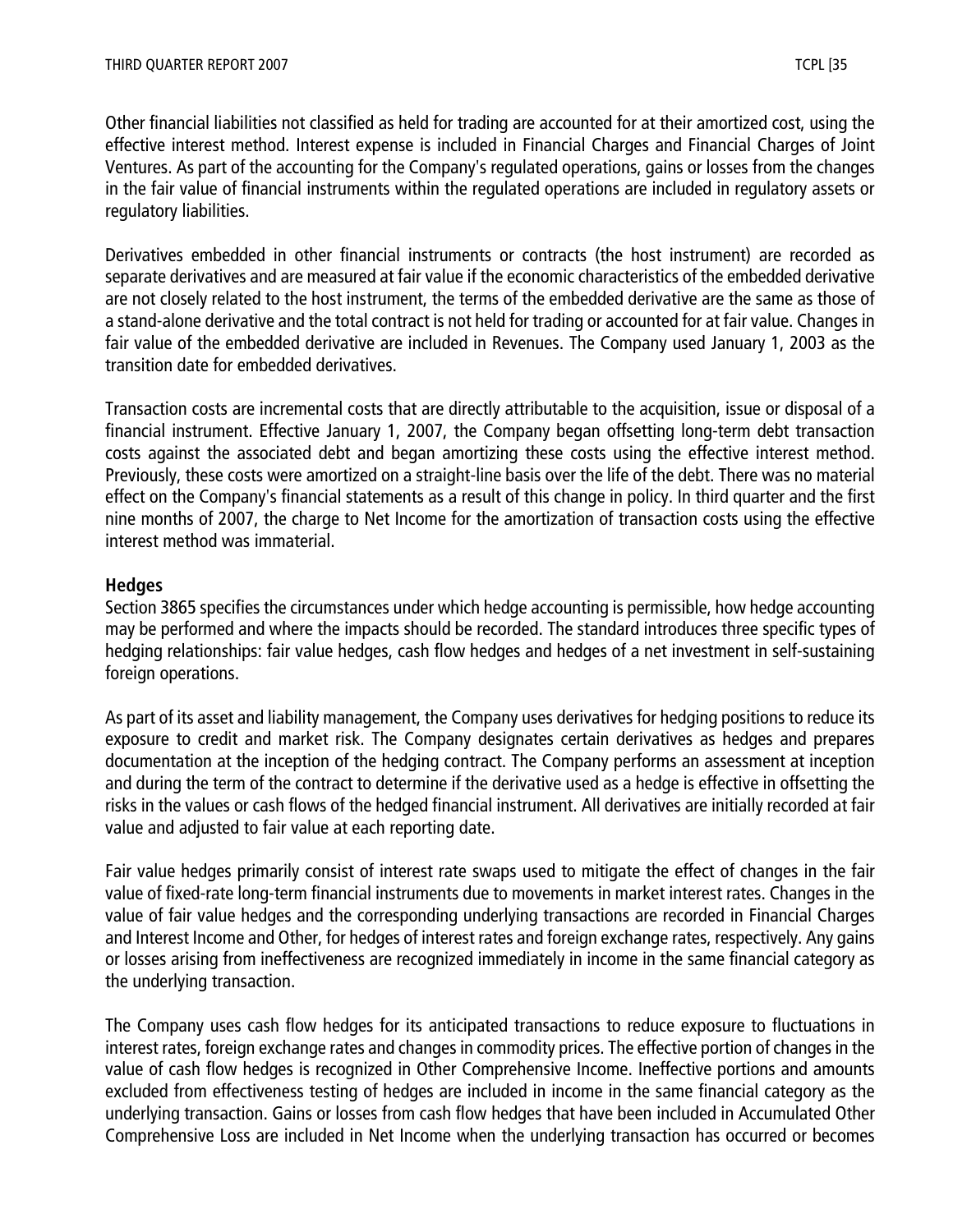probable of not occurring. The maximum length of time the Company is hedging its exposure to variability in future cash flows is six years.

The Company hedges its foreign currency exposure of investments in self-sustaining foreign operations with certain cross-currency swaps, forward exchange contracts and options. These financial instruments are adjusted to fair value and the effective portion of gains or losses associated with these adjustments are included in Other Comprehensive Income. In addition, the Company hedges its net investment with U.S. dollar-denominated debt, which is valued at period-end foreign exchange rates. Gains or losses arising from ineffective portions of the hedge are included in income. Gains or losses from these hedges that have been included in Accumulated Other Comprehensive Loss are reclassified to Net Income in the event the Company settles or otherwise reduces its investment.

# **Net Effect of Accounting Policy Changes**

The net effect to the Company's financial statements at January 1, 2007 resulting from the above-mentioned changes in accounting policies is as follows.

| Increases/(decreases)                |       |
|--------------------------------------|-------|
| (unaudited)                          |       |
| (millions of dollars)                |       |
|                                      |       |
| Other current assets                 | (127) |
| Other assets                         | (203) |
| Accounts payable                     | (29)  |
| Deferred amounts                     | (75)  |
| Future income taxes                  | (42)  |
| Long-term debt                       | (85)  |
| Long-term debt of joint ventures     | (7)   |
| Accumulated other comprehensive loss | (186) |
| Foreign exchange adjustment          | 90    |
| Retained earnings                    | 4     |

# Future Accounting Changes

# **Section 1535 Capital Disclosures**

Effective for interim and annual financial statements for fiscal years beginning on or after October 1, 2007, the new CICA Handbook Section 1535 "Capital Disclosures" requires the disclosure of qualitative and quantitative information about the Company's objectives, policies and processes for managing capital.

# **Section 3862 Financial Instruments – Disclosures and Section 3863 –**

# **Financial Instruments – Presentation**

Effective for interim and annual financial statements for fiscal years beginning on or after October 1, 2007, the new CICA Handbook Sections 3862 and 3863 will replace Section 3861 to prescribe the requirements for presentation and disclosure of financial instruments.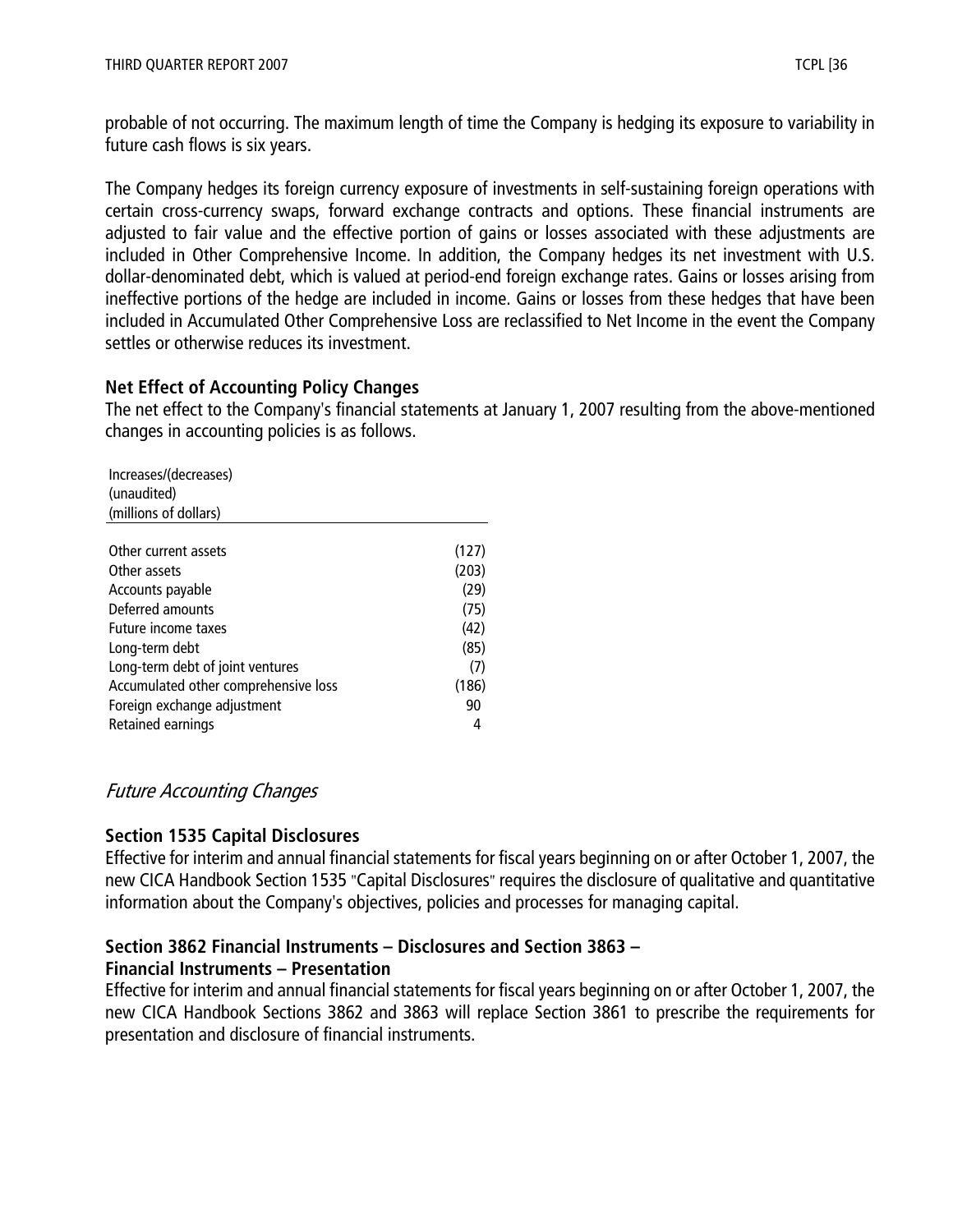# **3. Segmented Information**

| Three months ended September 30                 | Pipelines |       | Energy             |                          | Corporate        |                          | Total          |                  |
|-------------------------------------------------|-----------|-------|--------------------|--------------------------|------------------|--------------------------|----------------|------------------|
| (unaudited - millions of dollars)               | 2007      | 2006  | 2007               | 2006                     | 2007             | 2006                     | 2007           | 2006             |
| Revenues                                        | 1,148     | 1,010 | 1,062              | 840                      | ä,               | $\overline{\phantom{a}}$ | 2,210          | 1,850            |
| Plant operating costs and other                 | (422)     | (351) | (315)              | (240)                    | (2)              | (2)                      | (739)          | (593)            |
| Commodity purchases resold                      | (6)       |       | (470)              | (382)                    |                  | $\overline{\phantom{0}}$ | (476)          | (382)            |
| Depreciation                                    | (258)     | (231) | (40)               | (33)                     | ٠                |                          | (298)          | (264)            |
|                                                 | 462       | 428   | 237                | 185                      | $\overline{(2)}$ | $\overline{(2)}$         | 697            | 611              |
| Financial charges and non-controlling interests | (205)     | (197) |                    |                          | (54)             | (30)                     | (259)          | (227)            |
| Financial charges of joint ventures             | (11)      | (17)  | (6)                | (5)                      |                  |                          | (17)           | (22)             |
| Income from equity investments                  | 2         | 4     |                    | $\overline{\phantom{a}}$ | $\blacksquare$   |                          | $\overline{2}$ | 4                |
| Interest income and other                       | 14        | 25    | $\overline{2}$     | $\overline{2}$           | 13               | 5                        | 29             | 32               |
| Gain on sale of Northern Border                 |           |       |                    |                          |                  |                          |                |                  |
| Partners, L.P. interest                         |           |       |                    |                          |                  |                          |                |                  |
| Income taxes                                    | (99)      | (113) | (77)               | (59)                     | 44               | 67                       | (132)          | (105)            |
| Income from Continuing Operations               | 163       | 130   | 156                | $\overline{123}$         | 1                | 40                       | 320            | $\overline{293}$ |
| Income from Discontinued Operations             |           |       |                    |                          |                  |                          |                |                  |
| <b>Net Income Applicable to Common Shares</b>   |           |       |                    |                          |                  |                          | 320            | 293              |
|                                                 |           |       |                    |                          |                  |                          |                |                  |
| Nine months ended September 30                  | Pipelines |       | Energy             |                          | Corporate        |                          | Total          |                  |
| (unaudited - millions of dollars)               | 2007      | 2006  | 2007               | 2006                     | 2007             | 2006                     | 2007           | 2006             |
| Revenues                                        | 3,500     | 2,956 | 3,171              | 2,473                    |                  | $\blacksquare$           | 6,671          | 5,429            |
| Plant operating costs and other                 | (1, 222)  | (994) | (1,005)            | (695)                    | (5)              | (7)                      | (2, 232)       | (1,696)          |
| Commodity purchases resold                      | (71)      |       | (1, 508)           | (1, 224)                 |                  |                          | (1, 579)       | (1, 224)         |
| Depreciation                                    | (769)     | (692) | (119)              | (95)                     | $\blacksquare$   |                          | (888)          | (787)            |
|                                                 | 1,438     | 1,270 | 539                | 459                      | (5)              | (7)                      | 1,972          | 1,722            |
| Financial charges and non-controlling interests | (628)     | (573) | 1                  | $\overline{\phantom{a}}$ | (170)            | (100)                    | (797)          | (673)            |
| Financial charges of joint ventures             | (40)      | (50)  | (17)               | (17)                     |                  |                          | (57)           | (67)             |
| Income from equity investments                  | 13        | 28    |                    |                          | $\blacksquare$   |                          | 13             | 28               |
| Interest income and other                       | 32        | 59    | 8                  | 5                        | 38               | 32                       | 78             | 96               |
| Gain on sale of Northern Border                 |           |       |                    |                          |                  |                          |                |                  |
| Partners, L.P. interest                         |           | 23    |                    |                          |                  |                          |                | 23               |
| Income taxes                                    | (331)     | (323) | (175)              | (127)                    | 134              | 102                      | (372)          | (348)            |
| Income from Continuing Operations               | 484       | 434   | 356                | 320                      | (3)              | 27                       | 837            | 781              |
| Income from Discontinued Operations             |           |       |                    |                          |                  |                          |                | 28               |
| <b>Net Income Applicable to Common Shares</b>   |           |       |                    |                          |                  |                          | 837            | 809              |
|                                                 |           |       |                    |                          |                  |                          |                |                  |
| <b>Total Assets</b>                             |           |       |                    |                          |                  |                          |                |                  |
| (unaudited - millions of dollars)               |           |       | September 30, 2007 |                          |                  | December 31, 2006        |                |                  |
| <b>Dinolinos</b>                                |           |       |                    | <b>22 101</b>            |                  |                          | 12.320 L       |                  |

| (unaudited - millions of dollars) | September 30, 2007 | December 31, 2006 |
|-----------------------------------|--------------------|-------------------|
| Pipelines                         | 22,101             | 18,320            |
| Energy                            | 6.761              | 6.500             |
| Corporate                         | 963                | .088              |
|                                   | 29,825             | 25,908            |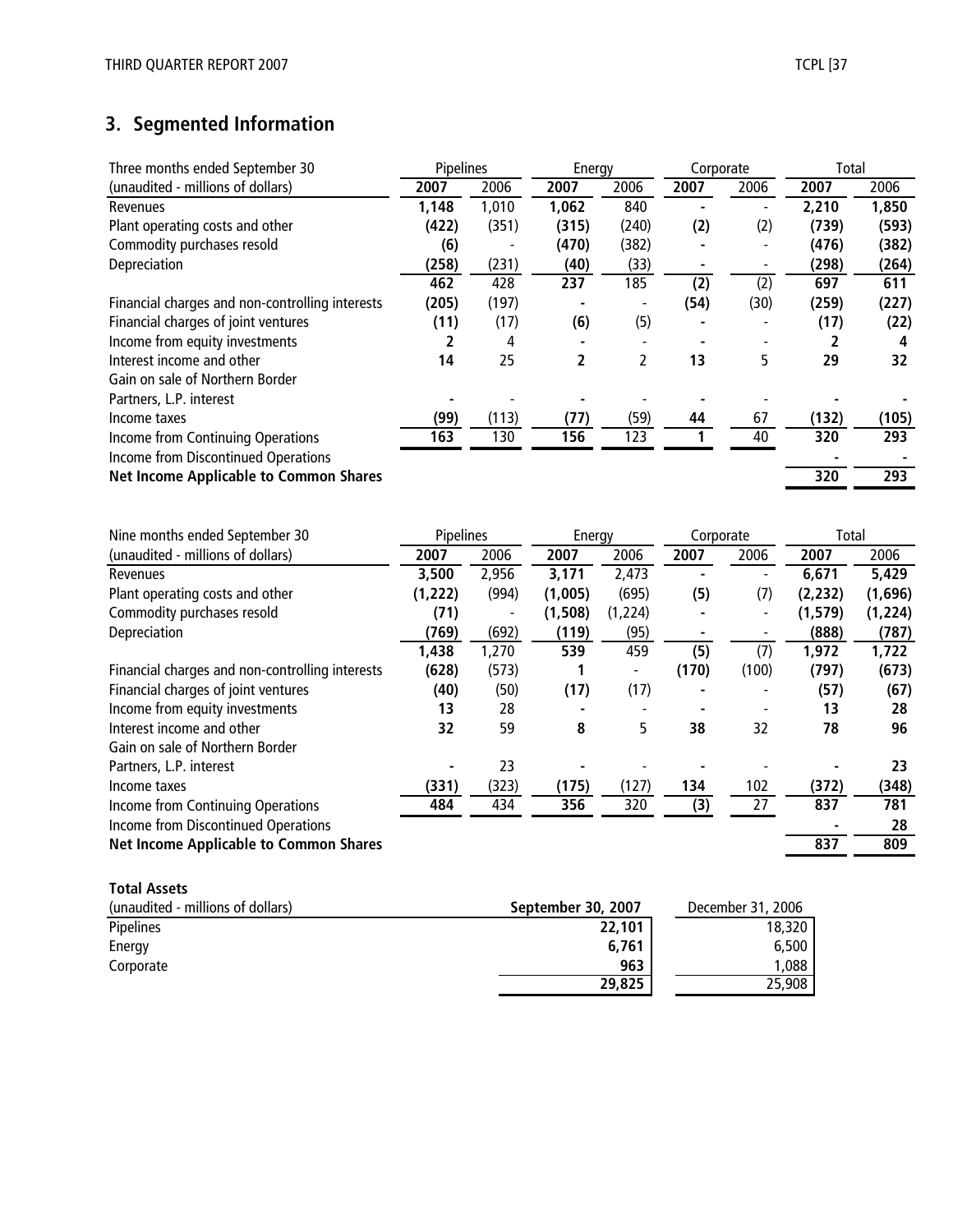# **4. Acquisitions and Dispositions**

# ANR and Great Lakes

In February 2007, TCPL acquired 100 per cent of American Natural Resources Company and ANR Storage Company (together ANR) and an additional 3.55 per cent interest in Great Lakes from El Paso Corporation for approximately US\$3.4 billion, subject to certain post-closing adjustments, including US\$491 million of assumed long-term debt. The acquisition was accounted for using the purchase method of accounting. TCPL began consolidating ANR and Great Lakes in the Pipelines segment subsequent to the acquisition date. The preliminary allocation of the purchase price at September 30, 2007 was as follows.

#### **Purchase Price Allocation**  $(unquation)$

| (unaudited)                   |            |                    |       |
|-------------------------------|------------|--------------------|-------|
| (millions of US dollars)      | <b>ANR</b> | <b>Great Lakes</b> | Total |
| Current assets                | 251        | 4                  | 255   |
| Plant, property and equipment | 1,874      | 35                 | 1,909 |
| Other non-current assets      | 83         |                    | 83    |
| Goodwill                      | 1,776      | 35                 | 1,811 |
| <b>Current liabilities</b>    | (177)      | (3)                | (180) |
| Long-term debt                | (475)      | (16)               | (491) |
| Other non-current liabilities | (447)      | (22)               | (469) |
|                               | 2,885      | 33                 | 2,918 |
|                               |            |                    |       |

A preliminary allocation of the purchase price has been made using fair values of the net assets at the date of acquisition. As ANR's and Great Lakes' tolls are subject to rate regulation based on historical costs, the regulated net assets, other than gas held for sale, were determined to have a fair value equal to their rateregulated values.

Goodwill will be evaluated on an annual basis for impairment. Factors that contributed to goodwill included the opportunity to expand in the U.S. market and gaining a stronger competitive position in the North American gas transmission business. The goodwill recognized on this transaction is not amortizable for tax purposes.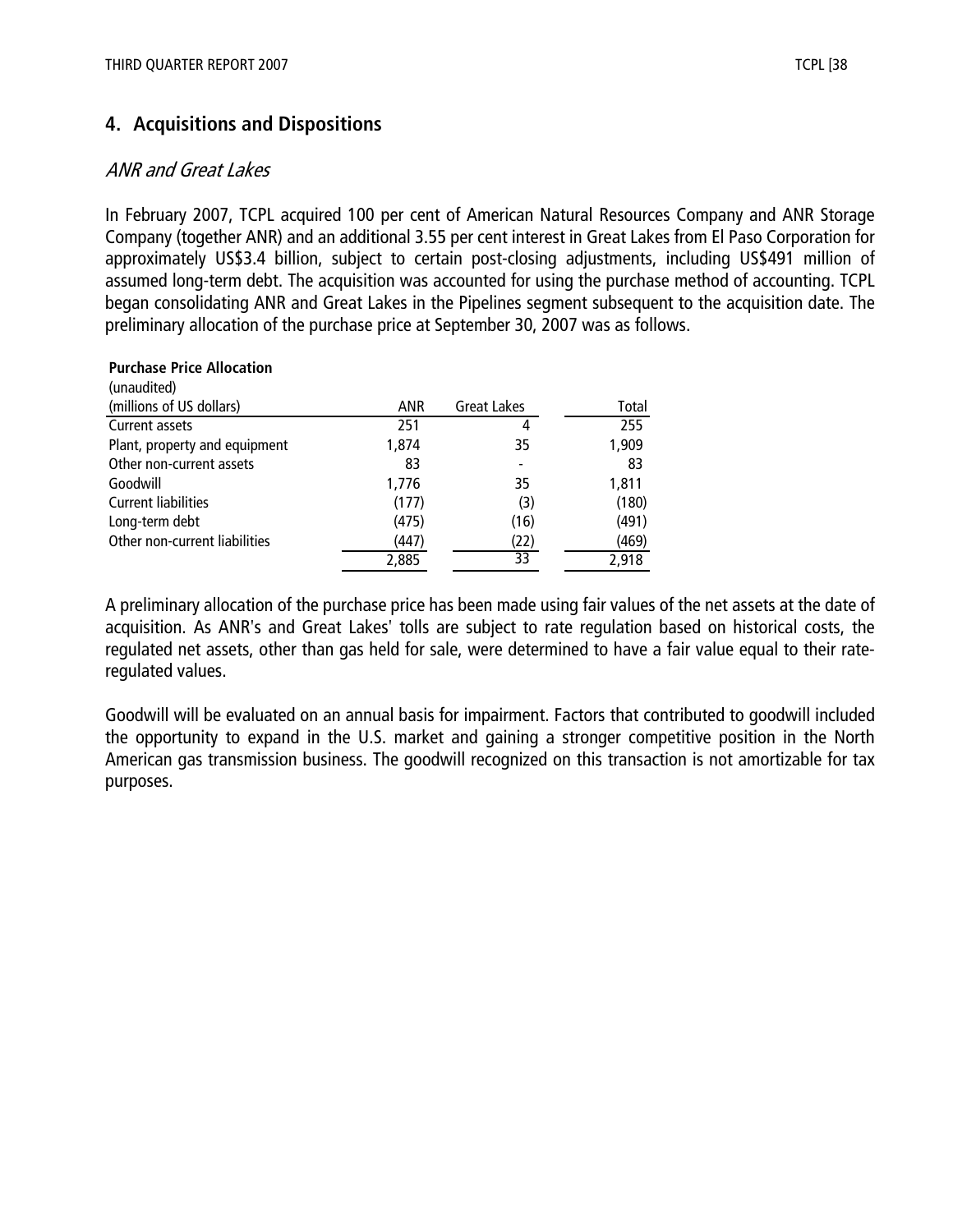# PipeLines LP Acquisition of Great Lakes

In February 2007, PipeLines LP acquired a 46.45 per cent interest in Great Lakes from El Paso Corporation for approximately US\$942 million, subject to certain post-closing adjustments, including US\$209 million of assumed long-term debt. The acquisition was accounted for using the purchase method of accounting. TCPL began consolidating Great Lakes in the Pipelines segment subsequent to the acquisition date. The preliminary allocation of the purchase price at September 30, 2007 was as follows.

#### **Purchase Price Allocation**

| (unaudited)                   |       |
|-------------------------------|-------|
| (millions of US dollars)      |       |
| Current assets                | 42    |
| Plant, property and equipment | 465   |
| Other non-current assets      |       |
| Goodwill                      | 457   |
| <b>Current liabilities</b>    | (23)  |
| Long-term debt                | (209) |
|                               | 733   |

A preliminary allocation of the purchase price has been made using fair values of the net assets at the date of acquisition. As Great Lakes' tolls are subject to rate regulation based on historical costs, the regulated net assets were determined to have a fair value equal to their rate-regulated values.

Goodwill will be evaluated on an annual basis for impairment. Factors that contributed to goodwill included the opportunity to expand in the U.S. market and gaining a stronger competitive position in the North American gas transmission business. The goodwill recognized on this transaction is amortizable for tax purposes.

# PipeLines LP

In February 2007, PipeLines LP completed a private placement offering of 17,356,086 common units at a price of US\$34.57 per unit, of which 50 per cent of the units were acquired by TCPL for US\$300 million. TCPL also invested an additional US\$12 million to maintain its general partnership ownership interest in PipeLines LP. As a result of these additional investments in PipeLines LP, TCPL's ownership in PipeLines LP increased to 32.1 per cent on February 22, 2007. The total private placement plus TCPL's additional investment resulted in gross proceeds to PipeLines LP of US\$612 million, which were used to partially finance its Great Lakes acquisition.

# **5. Notes Payable and Long-Term Debt**

On October 5, 2007, TCPL issued US\$1.0 billion of senior unsecured notes (Notes). The Notes mature on October 15, 2037 and bear interest at a rate of 6.20 per cent. The effective interest rate at issuance was 6.30 per cent. The Notes were issued under a debt shelf prospectus in the U.S., filed in September 2007, which qualifies for issuance US\$2.5 billion of debt securities, and replaced the US\$1.5 billion debt shelf prospectus filed in March 2007. Prior to being replaced, the Company had issued US\$1.0 billion of debt securities under the March 2007 U.S. debt shelf prospectus.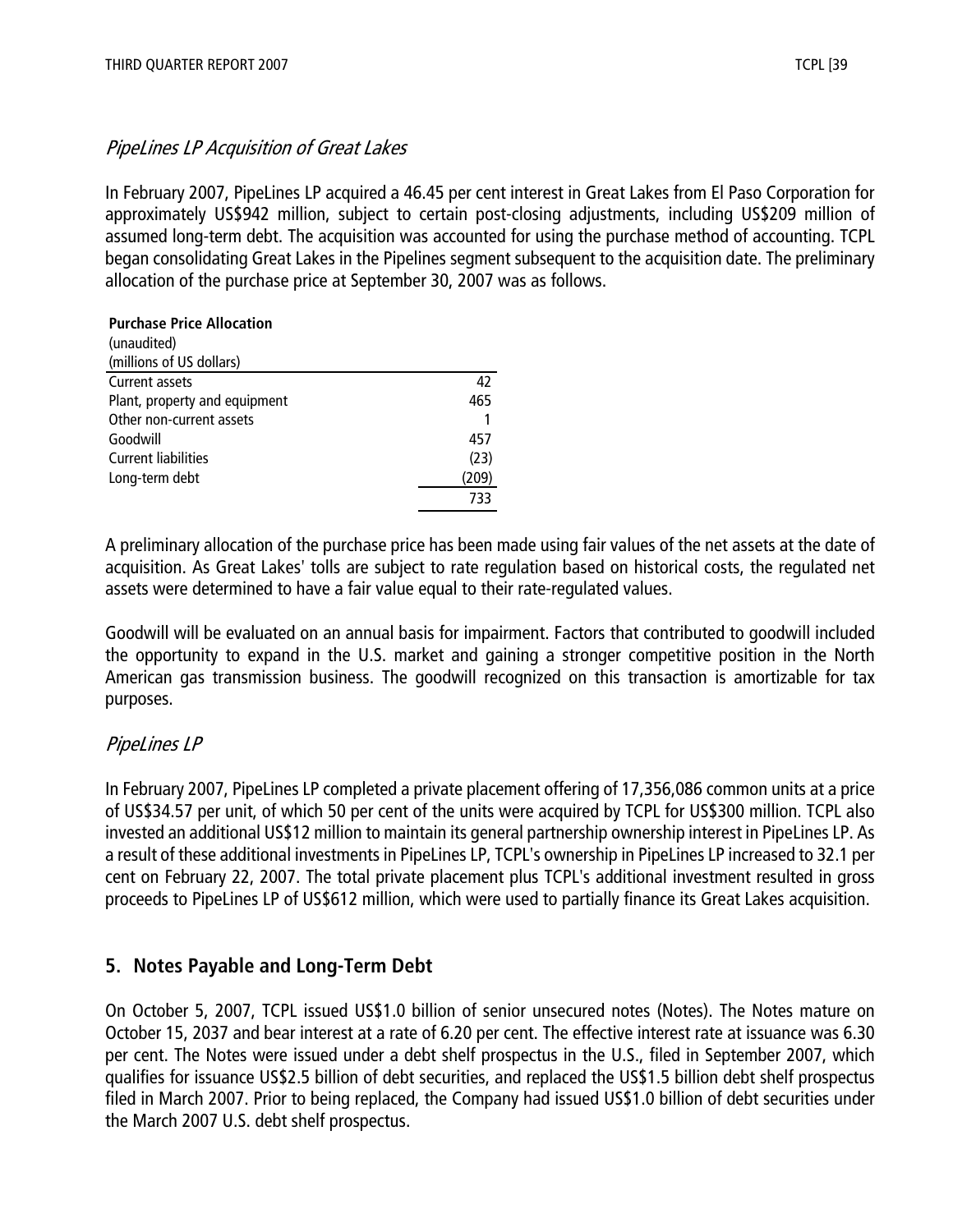In April 2007, TCPL issued US\$1.0 billion of Junior Subordinated Notes (Junior Notes) maturing in 2067 and bearing interest of 6.35 per cent per year until May 15, 2017 at which time the interest on the Junior Notes will convert to a floating rate, reset quarterly to the three-month London Interbank Offered Rate (LIBOR) plus 221 basis points. The Junior Notes remained outstanding at September 30, 2007 and had an effective interest rate of 6.51 per cent. TCPL has the option to defer payment of interest for one or more periods of up to ten years without giving rise to an event of default and without permitting acceleration of payment under the terms of the Junior Notes. If this were to occur, the Company would be prohibited from paying dividends during the deferral period. The Junior Notes are subordinated in right of payment to existing and future senior indebtedness and are effectively subordinated to all indebtedness and obligations of TCPL. The Junior Notes are callable at TCPL's option at any time on or after May 15, 2017 at 100 per cent of the principal amount of the Junior Notes plus accrued and unpaid interest to the date of redemption. Upon the occurrence of certain events, the Junior Notes are callable earlier at TCPL's option, in whole or in part, at an amount equal to the greater of 100 per cent of the principal amount of the Junior Notes plus accrued and unpaid interest to the date of redemption or at an amount determined by formula in accordance with the terms of the Junior Notes.

In April 2007, Northern Border established a US\$250 million five-year bank facility. A portion of the bank facility was drawn to refinance US\$150 million of senior notes that matured on May 1, 2007, with the balance available to fund Northern Border's ongoing operations.

In March 2007, the Company filed debt shelf prospectuses in Canada and the U.S. qualifying for issuance \$1.5 billion of medium-term notes and US\$1.5 billion of debt securities, respectively. At September 30, 2007, the Company had issued no medium-term notes under the Canadian prospectus and had replaced the March 2007 U.S. debt shelf prospectus with a new US\$2.5 billion U.S. debt shelf prospectus, as described above.

In March 2007, ANR Pipeline Company voluntarily withdrew from the New York Stock Exchange the listing of its 9.625 per cent Debentures due 2021, 7.375 per cent Debentures due 2024, and 7.0 per cent Debentures due 2025. With the delisting, which became effective April 12, 2007, ANR Pipeline Company deregistered these securities from registration with the U.S. Securities Exchange Commission.

In February 2007, the Company established a US\$1.0-billion committed, unsecured credit facility, consisting of a US\$700-million five-year term loan and a US\$300-million five-year, extendible revolving facility. A floating interest rate based on the three-month LIBOR plus 22.5 basis points is charged on the balance outstanding and a facility fee of 7.5 basis points is charged on the entire facility. The Company utilized US\$1.0 billion from this facility and an additional US\$100 million from an existing demand line to partially finance the ANR acquisition as well as its additional investment in PipeLines LP. At September 30, 2007, the Company had an outstanding balance of US\$700 million on the credit facility and had repaid the demand line.

In February 2007, PipeLines LP increased the size of its syndicated revolving credit and term loan facility in connection with its Great Lakes acquisition. The amount available under the facility increased from US\$410 million to US\$950 million, consisting of a US\$700-million senior term loan and a US\$250-million senior revolving credit facility, with US\$194 million of the senior term loan amount available being terminated upon closing of the Great Lakes acquisition. At September 30, 2007, US\$517 million was outstanding under this facility. A floating interest rate based on the three-month LIBOR plus 55 basis points is charged on the senior term loan and a floating interest rate based on the one-month LIBOR plus 35 basis points is charged on the senior revolving credit facility. A facility fee of 10 basis points is charged on the US\$250 million senior revolving credit facility. The weighted average interest rate at September 30, 2007 was 6.16 per cent.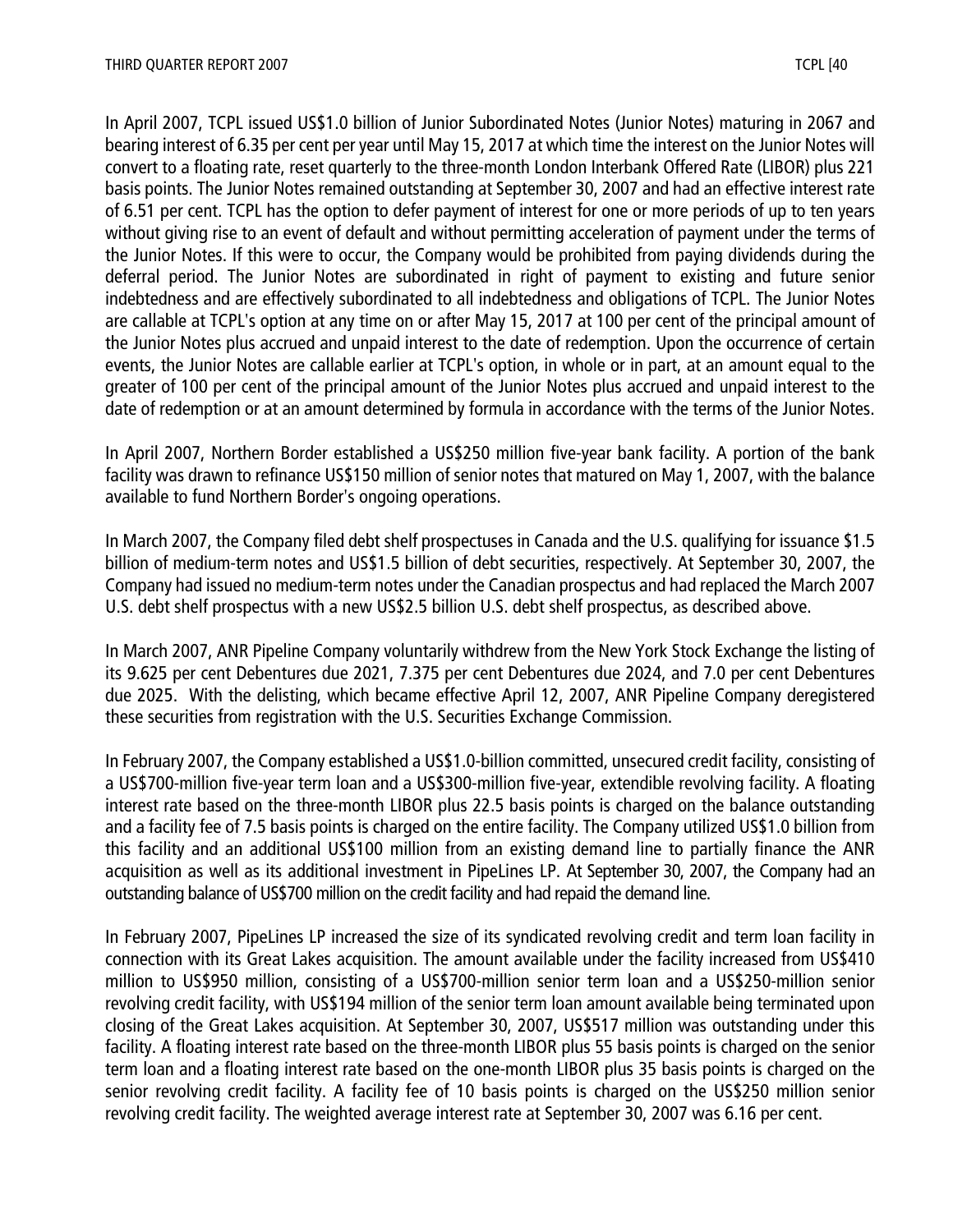# **6. Preferred Securities**

In July 2007, TCPL redeemed, at par, all of the outstanding US\$460 million 8.25 per cent Preferred Securities due 2047. The redemption occurred as a result of a five-year tolls settlement reached on the Canadian Mainline and crystallized a foreign exchange gain that will flow through to the Canadian Mainline's customers.

# **7. Share Capital**

In third quarter 2007, TCPL issued 1.7 million common shares to TransCanada Corporation (TransCanada) resulting in proceeds of approximately \$64 million.

In second quarter 2007, TCPL issued 1.3 million common shares to TransCanada resulting in proceeds of approximately \$52 million.

In February and March 2007, TCPL issued 34,210,526 and 4,515,914 common shares, respectively, to TransCanada at a price of \$38.00 each. The gross proceeds of approximately \$1.5 billion were used towards financing the acquisition of ANR and Great Lakes.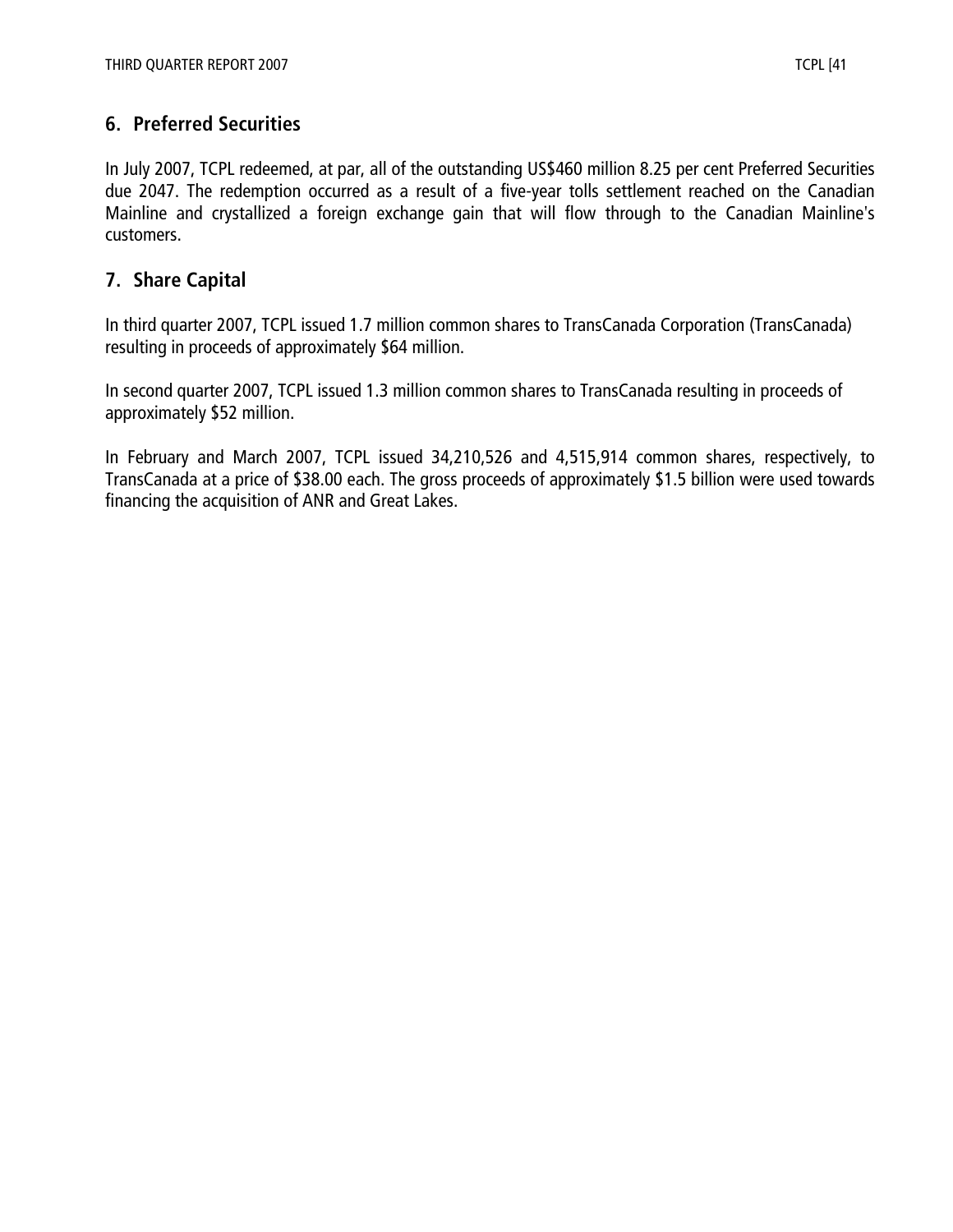# **8. Financial Instruments and Risk Management**

The fair values of non-derivative financial instruments at September 30, 2007 are as follows.

#### **Non-Derivative Financial Instruments Summary** (1) (2)

| (unaudited)                              |                    |
|------------------------------------------|--------------------|
| (millions of dollars)                    | September 30, 2007 |
|                                          | Fair               |
|                                          | Value              |
| Financial Assets <sup>(3)</sup>          |                    |
| Cash and cash equivalents <sup>(4)</sup> | 255                |
| Loans and receivables <sup>(4)</sup>     | 1,172              |
| Available-for-sale assets                | 16                 |
|                                          | 1,443              |
| Financial Liabilities <sup>(5)(6)</sup>  |                    |
| Notes payable                            | 1,021              |
| Trade and other payables                 | 1,324              |
| Long-term debt                           | 13,970             |
| Other long-term liabilities              | 65                 |
|                                          | 16,380             |

 $<sup>(1)</sup>$  Net Income for the three months and nine months ended September 30, 2007 included an unrealized gain</sup> or loss of nil for the fair value adjustments to these financial instruments.

 $(2)$  Carrying value is not materially different from fair value, except for available-for-sale financial assets, which have a carrying value equal to fair value.

<sup>(3)</sup> At September 30, 2007, Current Assets on the Consolidated Balance Sheet included financial assets of \$960 million in Accounts Receivable and \$255 million in Cash and Cash Equivalents. The remainder of these financial assets were included in Other Assets.

(4) Recorded at cost.

(5) Recorded at amortized cost.

 $^{(6)}$  At September 30, 2007, Current Liabilities on the Consolidated Balance Sheet included financial liabilities of \$1,313 million in Accounts Payable and \$1,021 million in Notes Payable. Financial liabilities of \$76 million were included in Deferred Amounts and \$13,970 million were included in Long-Term Debt.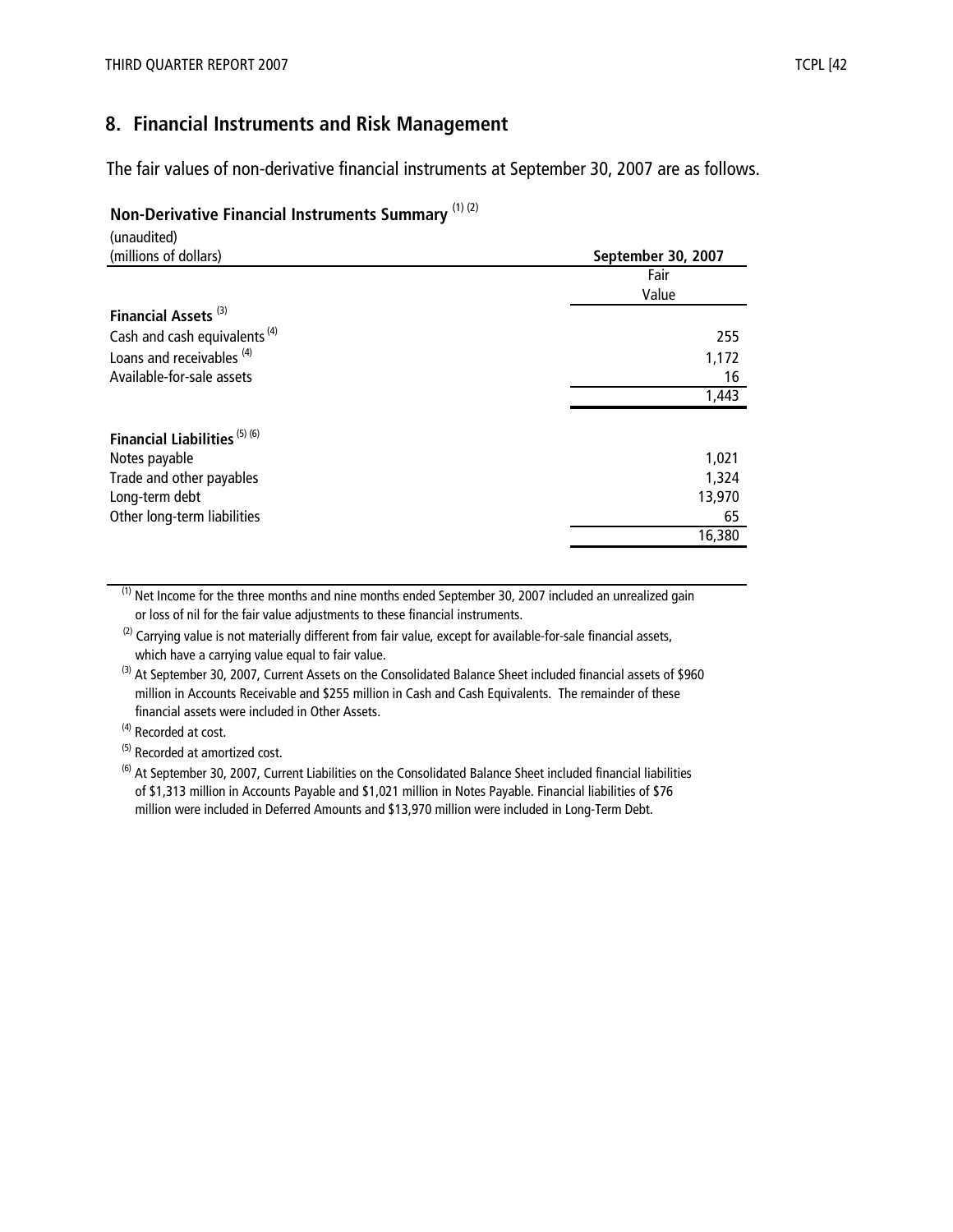# The fair values of the Company's derivative financial instruments are as follows.

#### **Derivative Financial Instruments Summary** (1)

| (unaudited)                                                              |                    |
|--------------------------------------------------------------------------|--------------------|
| (millions of dollars)                                                    | September 30, 2007 |
|                                                                          | Fair               |
|                                                                          | Value              |
| Derivative financial instruments held for trading                        |                    |
| Power derivatives-assets <sup>(2)</sup>                                  | 51                 |
| Power derivatives-liabilities <sup>(2)</sup>                             | (44)               |
| Natural gas derivatives-assets <sup>(3)</sup>                            | 69                 |
| Natural gas derivatives-liabilities <sup>(3)</sup>                       | (29)               |
| Interest rate derivatives-assets <sup>(4)</sup>                          | 20                 |
| Interest rate derivatives-liabilities <sup>(4)</sup>                     | (7)                |
| Foreign exchange derivatives-assets <sup>(4)</sup>                       | 4                  |
| Foreign exchange derivatives-liabilities <sup>(4)</sup>                  | (83)               |
|                                                                          | (19)               |
| Derivative financial instruments in hedging relationships <sup>(5)</sup> |                    |
| Power derivatives-assets <sup>(6)</sup>                                  | 129                |
| Power derivatives-liabilities <sup>(6)</sup>                             | (183)              |
| Natural gas derivatives-assets <sup>(6)</sup>                            | 28                 |
| Natural gas derivatives-liabilities <sup>(6)</sup>                       | (9)                |
| Interest rate derivatives-assets <sup>(7)</sup>                          |                    |
| Interest rate derivatives-liabilities <sup>(7)</sup>                     | (4)                |
| Foreign exchange derivatives-assets <sup>(7)</sup>                       |                    |
| Foreign exchange derivatives-liabilities <sup>(7)</sup>                  | (69)               |
|                                                                          | (108)              |
| <b>Total Derivative Financial Instruments</b>                            | (127)              |

 are carried at their regulatory values.  $<sup>(1)</sup>$  Fair value is equal to the carrying value of these derivatives except for derivatives used in the Company's regulatory operations, which</sup>

(2) Net Income for the three and nine months ended September 30, 2007 included unrealized gains of \$4 million and \$12 million, respectively, for the change in the fair value of held-for-trading power derivatives. Net Income for the three and nine months ended September 30, 2007 included realized gains of \$2 million and \$10 million, respectively, for held-for-trading power derivatives.

<sup>(3)</sup> Net Income for the three and nine months ended September 30, 2007 included unrealized gains of nil and \$7 million, respectively, for the change in the fair value of held-for-trading natural gas derivatives. Net Income for the three and nine months ended September 30, 2007 included realized losses of \$23 million and \$39 million, respectively, for held-for-trading natural gas derivatives.

 $<sup>(4)</sup>$  Net Income for the three and nine months ended September 30, 2007 included unrealized gains of \$1 million and \$2 million,</sup> respectively, for the change in the fair value of held-for-trading interest-rate and foreign exchange derivatives. Net Income for the three and nine months ended September 30, 2007 included realized gains of \$15 million and \$39 million, respectively, for held-for-trading interest-rate and foreign exchange derivatives.

<sup>(5)</sup> All hedging relationships are designated cash flow hedges except for \$1 million of interest-rate derivative financial instruments designated as fair value hedges.

<sup>(6)</sup> Net Income for the three and nine months ended September 30, 2007 included gains of \$4 million and \$6 million, respectively, for the changes in fair value of power and natural gas cash flow hedges that were ineffective in offsetting the change in fair value of their related underlyings. Net Income for the three and nine months ended September 30, 2007 included realized gains of \$50 million and \$45 million, respectively, for power cash flow hedges. Net Income for the three and nine months ended September 30, 2007 included realized losses of \$10 million and \$7 million, respectively, for natural gas cash flow hedges.

 $^{(7)}$  Net Income for the three and nine months ended September 30, 2007 included nil and a \$4 million loss, respectively, for the change in fair value of interest-rate and foreign exchange cash flow hedges and fair value hedges that were ineffective in offsetting the change in fair value of their related underlyings. Net Income for the three and nine months ended September 30, 2007 included realized gains of \$1 million and \$2 million, respectively, for interest-rate and foreign exchange cash flow hedges.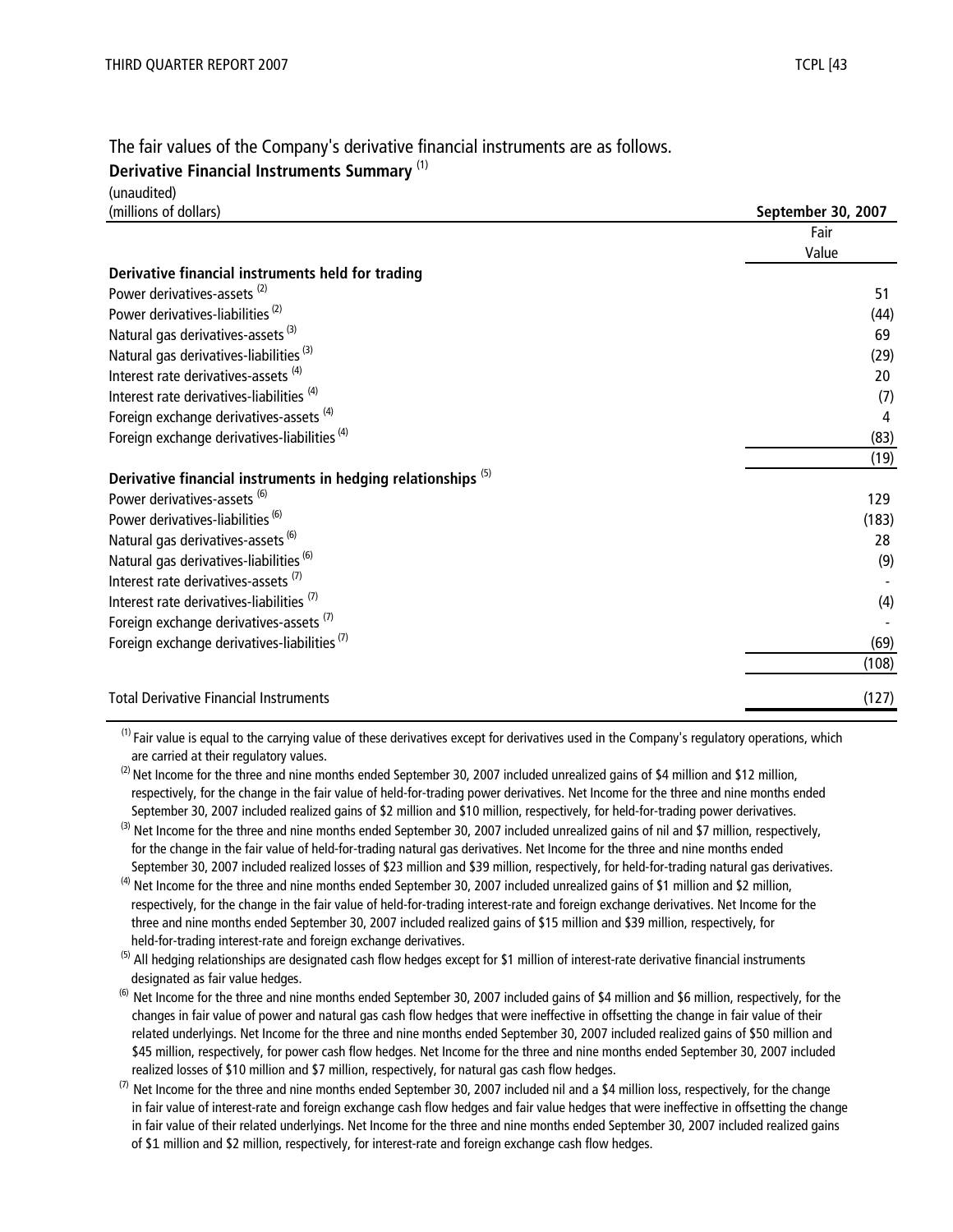# Unrealized Gains and Losses

At September 30, 2007, there were unrealized gains from unsettled derivative financial instruments of \$172 million (December 31, 2006 - \$41 million) included in Other Current Assets and \$129 million (December 31, 2006 - \$39 million) included in Other Assets. At September 30, 2007, there were unrealized losses from unsettled derivative financial instruments of \$189 million (December 31, 2006 - \$144 million) included in Accounts Payable and \$239 million (December 31, 2006 - \$158 million) included in Deferred Amounts.

At September 30, 2007, there were unrealized losses from the fair value adjustments of proprietary natural gas storage inventory of \$25 million (December 31, 2006 – nil) included in Inventories.

Energy Price, Interest Rate and Foreign Exchange Rate Risk Management

The Company enters into various contracts to mitigate its exposure to fluctuations in commodity prices, interest rates and foreign exchange rates. The contracts generally consist of the following.

- Forwards and futures contracts contractual agreements to buy or sell a specific financial instrument or commodity at a specified price and date in the future. The Company enters into foreign exchange and commodity forwards and futures to mitigate volatility in foreign exchange rates and power and gas prices, respectively.
- Swaps contractual agreements between two parties to exchange streams of payments over time according to specified terms. The Company enters into interest rate, cross-currency and commodity swaps to mitigate changes in interest rates, foreign exchange rates and commodity prices, respectively.
- Options contractual agreements to convey the right, but not the obligation, for the purchaser either to buy or sell a specific amount of a financial instrument or commodity at a fixed price, either at a fixed date or at any time within a specified period. The Company enters into option agreements to mitigate changes in interest rates, foreign exchange rates and commodity prices.
- Heat rate contracts contracts for the sale or purchase of power that are priced based on a natural gas index.

# Energy Price Risk

The Company is exposed to energy price movements as part of its normal business operations, particularly in relation to the prices of electricity and natural gas. The primary risk is that market prices for commodities will move adversely between the time that purchase and/or sales prices are fixed, potentially reducing expected margins.

To manage exposure to price risk, subject to the Company's overall risk management policies and procedures, the Company commits a significant portion of its supply to medium- to long-term sales contracts while reserving an amount of unsold supply to maintain flexibility in the overall management of its asset portfolio. The types of instruments used include forwards and futures contracts, swaps, options, and heat rate contracts.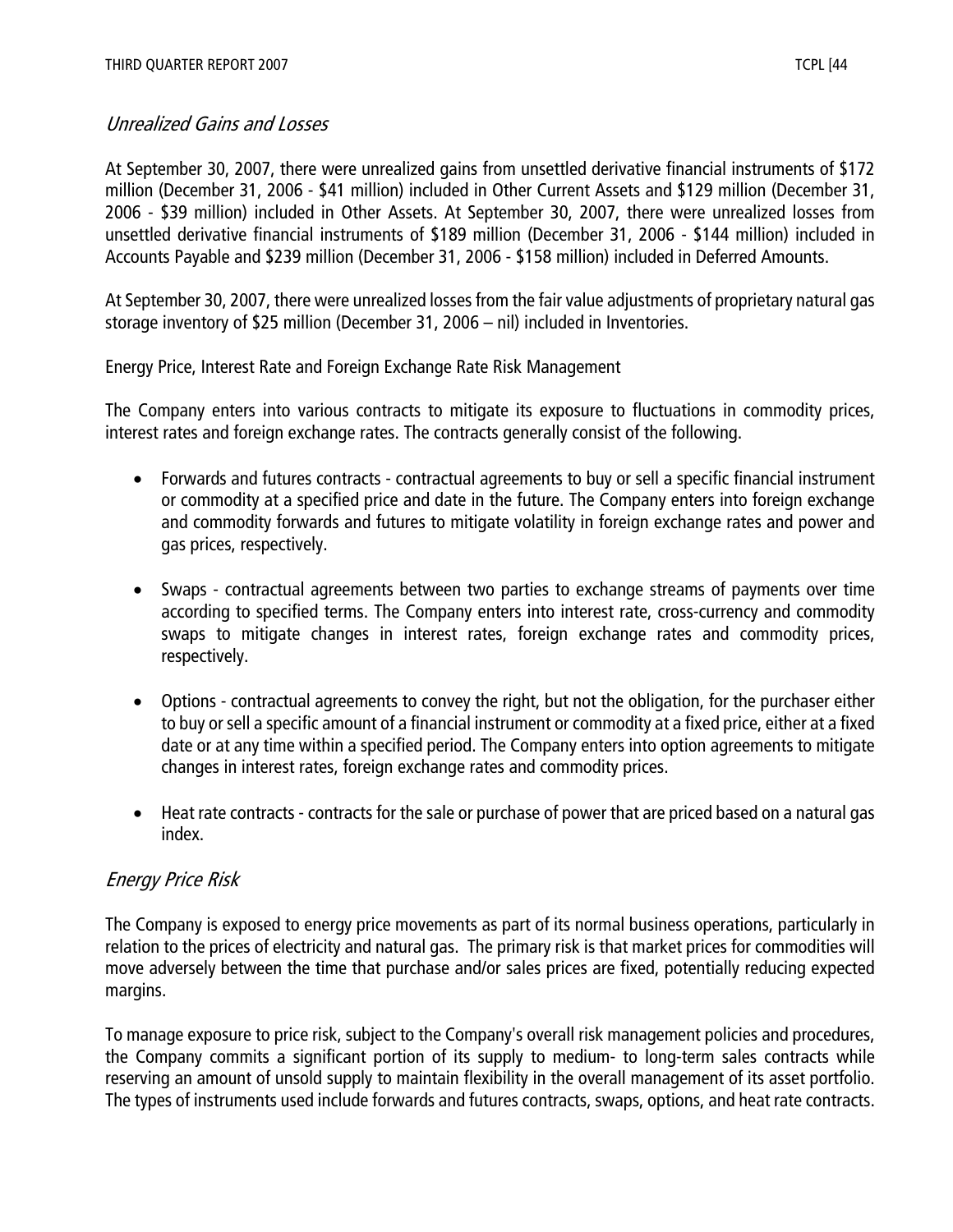TCPL manages its exposure to seasonal gas price spreads in its natural gas storage business by hedging storage capacity with a portfolio of third party storage capacity leases and back-to-back proprietary natural gas purchases and sales. By matching purchase and sale volumes, TCPL locks in a margin and effectively eliminates its exposure to the price movements of natural gas.

The Company continually assesses its power contracts and derivative instruments used to manage energy price risk. Contracts, with the exception of leases, have been assessed to determine whether they meet the definition of a derivative. Certain commodity purchase and sale contracts are derivatives but are not within the scope of Section 3855, as they were entered into and continue to be held for the purpose of receipt or delivery in accordance with the Company's expected purchase, sale or usage requirements (normal purchases and sales exception). As well, certain contracts are not within the scope of Section 3855 as they are considered to be executory contracts or meet other exemption criteria.

# Natural Gas Inventory Price Risk

Effective April 1, 2007, TCPL began valuing its proprietary natural gas storage inventory at fair value, as measured by the one-month forward price for natural gas. In order to record inventory at fair value, TCPL has designated its natural gas storage business as a broker/trader business that purchases and sells natural gas on a back-to-back basis. The Company did not have any proprietary natural gas inventory prior to April 1, 2007.

The Company records its proprietary natural gas storage results in Revenues net of Commodity Purchases Resold. All changes in the fair value of the proprietary natural gas storage inventory are recorded in Inventories and Revenues. At September 30, 2007, \$81 million of proprietary natural gas storage inventory was included in Inventories, which included \$25 million related to changes in fair value of the proprietary natural gas storage inventory. Revenues included unrealized pre-tax losses related to the change in fair value of the proprietary natural gas storage inventory for the three and nine months ended September 30, 2007 of \$2 million and \$25 million, respectively. These losses were essentially offset by the change in fair value of the forward proprietary natural gas purchase and sale contracts.

TCPL manages its exposure to seasonal gas price spreads in its natural gas storage business by hedging storage capacity with a portfolio of third party storage capacity leases and proprietary natural gas purchases and sales. By matching purchase and sale volumes, TCPL locks in a margin and effectively eliminates its exposure to the price movements of natural gas.

# Interest Rate Risk

The Company has fixed interest rate long-term debt, which subjects the Company to interest rate price risk, and has floating interest rate long-term debt, which subjects the Company to interest rate cash flow risk. To manage its exposure to these risks, the Company uses a combination of interest-rate swaps, forwards and options.

# Investments in Foreign Operations

The Company hedges its net investment in self-sustaining foreign operations with U.S. dollar-denominated debt, cross-currency swaps, forward exchange contracts and options. At September 30, 2007, the Company had designated U.S. dollar-denominated debt with a carrying value of \$3.4 billion (US\$3.4 billion) and a fair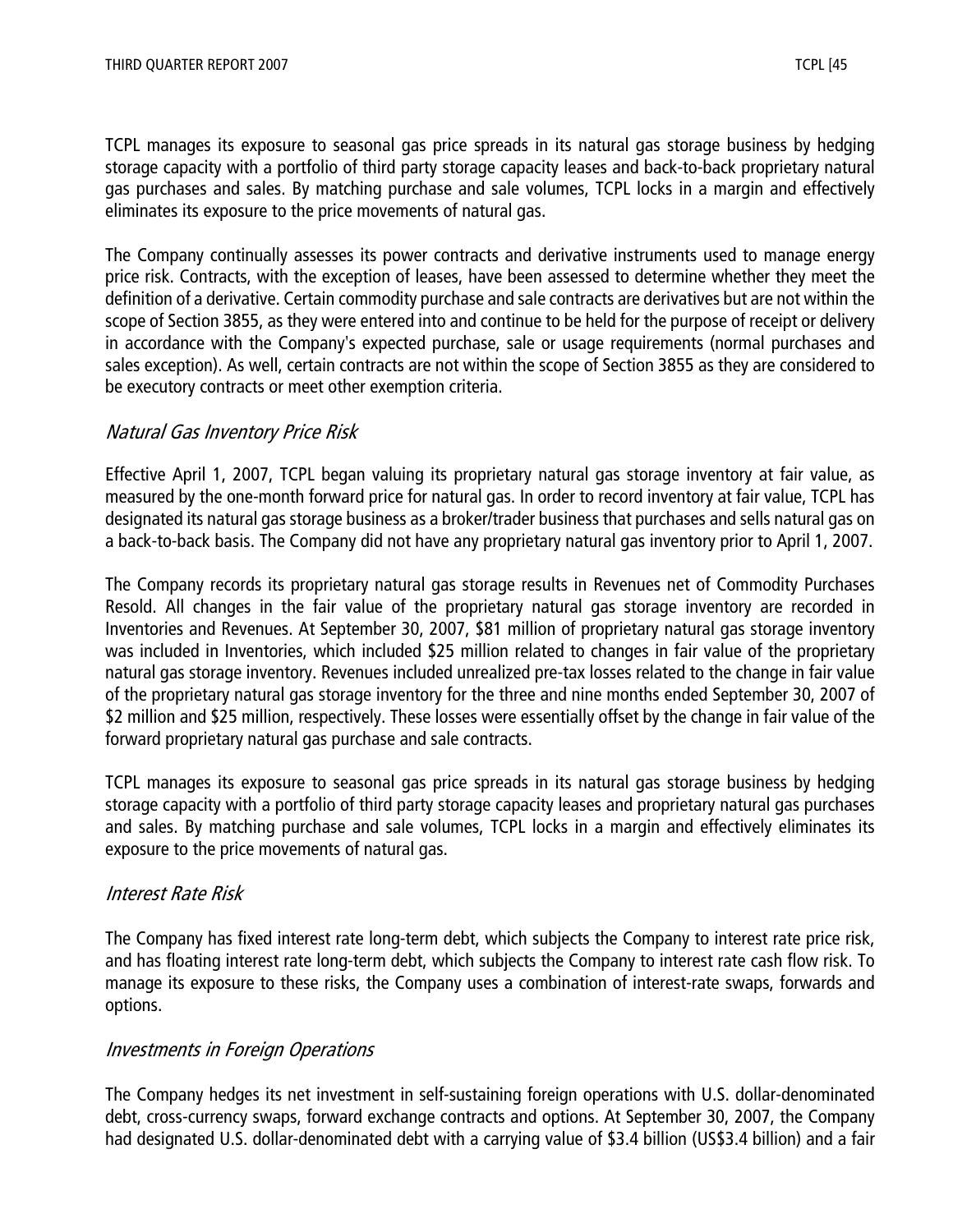value of \$3.5 billion (US\$3.5 billion) as a portion of this hedge and swaps, forwards and options with a fair value of \$81 million (US\$81 million) as net investment hedges.

#### **Derivatives Hedging Net Investment in Foreign Operations**

| Asset/(Liability)<br>(millions of dollars)                |                      | September 30, 2007 |                      | December 31, 2006 |
|-----------------------------------------------------------|----------------------|--------------------|----------------------|-------------------|
|                                                           |                      | Notional or        |                      | Notional or       |
|                                                           | Fair                 | Principal          | Fair                 | Principal         |
|                                                           | Value <sup>(1)</sup> | Amount             | Value <sup>(1)</sup> | Amount            |
| Derivative financial Instruments in hedging relationships |                      |                    |                      |                   |
| U.S. dollar cross-currency swaps                          |                      |                    |                      |                   |
| (maturing 2009 to 2014)                                   | 74                   | U.S.350            | 58                   | U.S.400           |
| U.S. dollar forward foreign exchange contracts            |                      |                    |                      |                   |
| (maturing 2007)                                           | 3                    | U.S. 100           | (7)                  | U.S.390           |
| U.S. dollar options                                       |                      |                    |                      |                   |
| (maturing 2007)                                           | 4                    | U.S. 100           | (6)                  | U.S. 500          |
|                                                           |                      |                    |                      |                   |
|                                                           | 81                   | <b>U.S. 550</b>    | 45                   | U.S. 1,290        |

 $(1)$  Fair values are equal to carrying values.

## Fair Values

Fair values of financial instruments are determined by reference to quoted bid or asking price, as appropriate, in active markets. In the absence of an active market, the Company determines fair value by using valuation techniques that refer to observable market data or estimated market prices. These include comparisons with similar instruments where market observable prices exist, option pricing models and other valuation techniques commonly used by market participants. Fair values determined using valuation models require the use of assumptions concerning the amount and timing of estimated future cash flows and discount rates. In determining those assumptions, the Company looks primarily to external readily observable market input factors such as interest rate yield curves, currency rates, and price and rate volatilities as applicable.

# **9. Income Taxes**

The Company is currently evaluating the impact of Mexico's Corporate Flat Rate Tax legislation, which passed into law on October 1, 2007. The Company anticipates that the legislation will not have a material impact on its financial statements.

In third quarter 2007, TCPL recorded income tax benefits of approximately \$15 million as a result of favourable income tax reassessments and associated interest income for prior years.

In second quarter 2007, TCPL recorded income tax benefits of approximately \$16 million as a result of changes in Canadian federal income tax legislation.

In first quarter 2007, TCPL recorded income tax benefits of approximately \$10 million from the resolution of certain income tax matters, as well as a \$5 million income tax benefit from an internal restructuring.